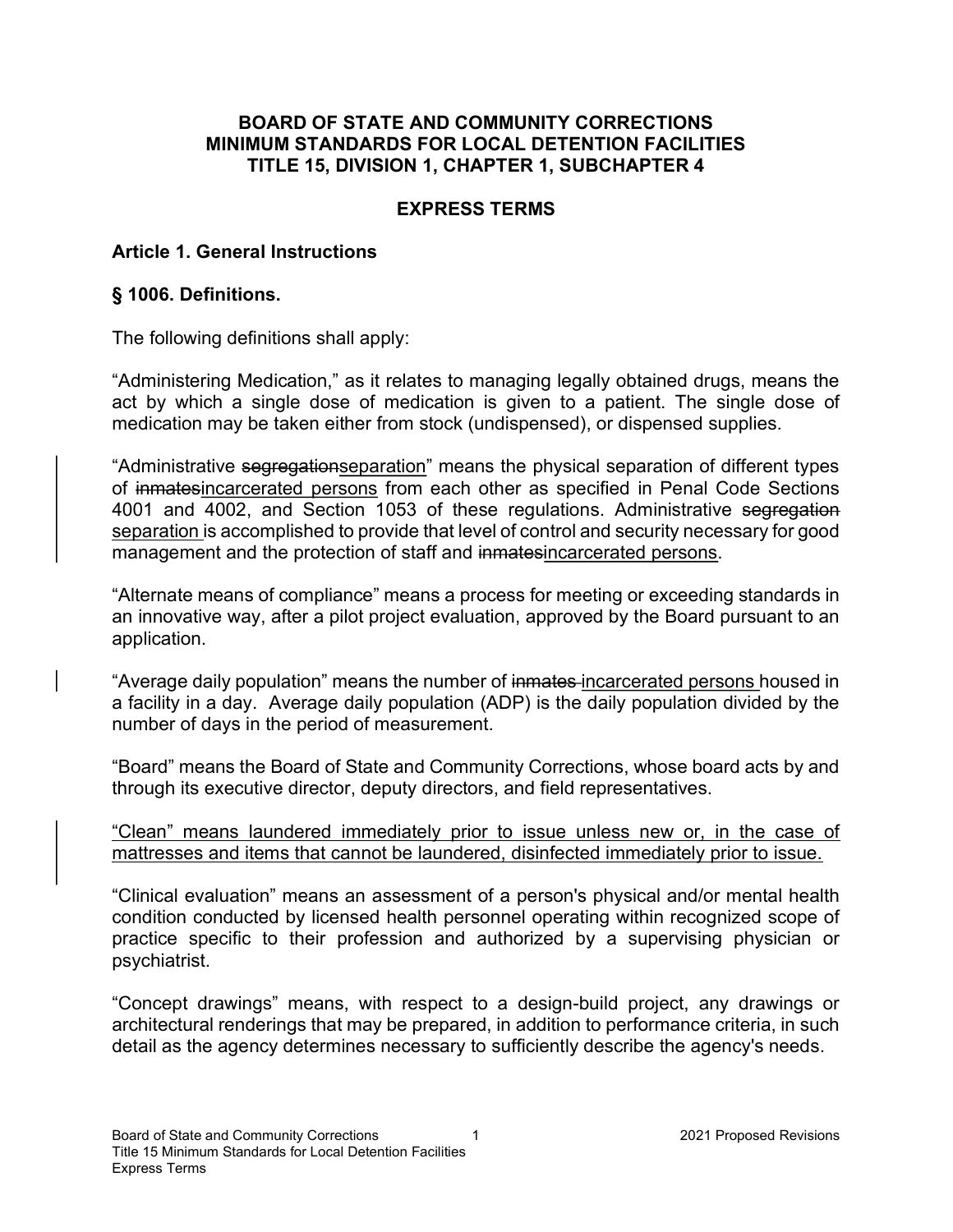"Contact" means any physical or sustained sight or sound contact between juveniles in detention and incarcerated adults. Sight contact is clear visual contact between incarcerated adults inmates and juveniles within close proximity to each other. Sound contact is direct oral communication between incarcerated adults inmates and juvenile offenders.

"Court Holding facility" means a local detention facility constructed within a court building after January 1, 1978, used for the confinement of persons solely for the purpose of a court appearance for a period not to exceed 12 hours.

"Custodial personnel" means those officers with the rank of deputy, correctional officer, patrol persons, or other equivalent sworn or civilian rank whose duties include the supervision of inmatesincarcerated persons.

"Delivering Medication," as it relates to managing legally obtained drugs, means the act of providing one or more doses of a prescribed and dispensed medication to a patient.

"Design-bid-build" means a construction procurement process independent of the design process and in which the construction of a project is procured based on completed construction documents.

"Design-build" means a construction procurement process in which both the design and construction of a project are procured from a single entity.

"Developmentally disabled" means those persons who have a disability which originates before an individual attains age 18, continues, or can be expected to continue indefinitely, and constitutes a substantial disability for that individual. This term includes cognitive and intellectual disabilities mental retardation, cerebral palsy, epilepsy, and autism, as well as disabling conditions found to be closely related to cognitive and intellectual disabilities mental retardation or to require treatment similar to that required for mentally retarded individuals.

"Direct visual observation" means direct personal view of the inmate-incarcerated person in the context of his/hertheir surroundings without the aid of audio/video equipment. Audio/video monitoring may supplement but not substitute for direct visual observation.

"Disability" means a physical or mental impairment that substantially limits one or more major life activities; a record or history of such an impairment; or is regarded or perceived by others as having such an impairment.

"Disciplinary separation" means that punishment the status assigned an personinmate as the result of violating facility rules and which consists of confinement in a cell or housing unit.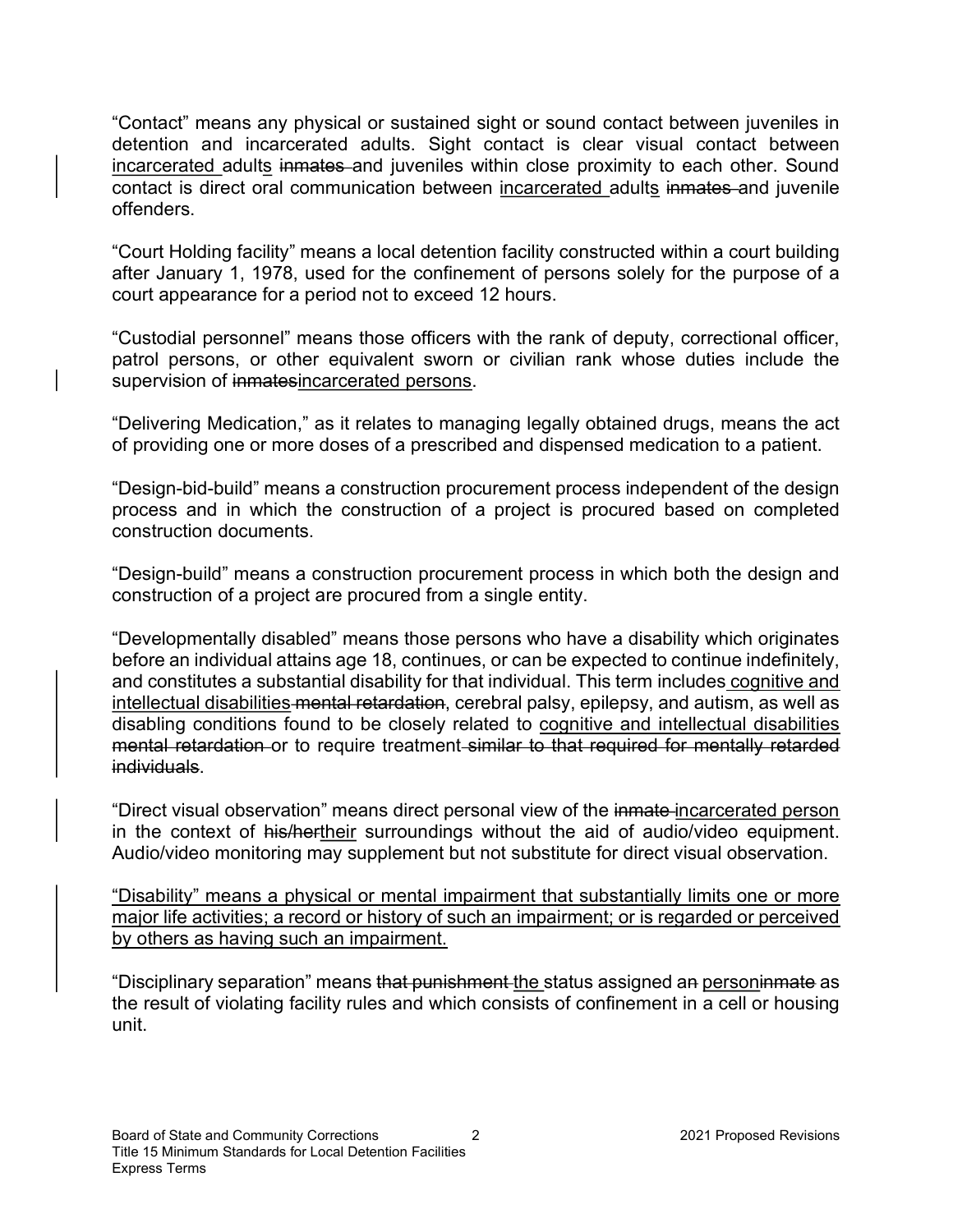"Dispensing," as it relates to managing legally obtained drugs, means the interpretation of the prescription order, the preparation, repackaging, and labeling of the drug based upon a prescription from a physician, dentist, or other prescriber authorized by law.

"Disposal," as it relates to managing legally obtained drugs, means the destruction of medication or its return to the manufacturer or supplier.

"Emergency" means any significant disruption of normal facility procedure, policies, or activities caused by a riot, fire, earthquake, attack, strike, or other emergent condition.

"Emergency medical situations" means those situations where immediate services are required for the alleviation of severe pain, or immediate diagnosis and treatment of unforeseeable medical conditions are required, if such conditions would lead to serious disability or death if not immediately diagnosed and treated.

"Exercise" means the opportunity for physical exertion of large muscle groups.

"Facility/system administrator" means the sheriff, chief of police, chief probation officer, or other official charged by law with the administration of a local detention facility/system.

"Facility manager" means the jail commander, camp superintendent, or other comparable employee who has been delegated the responsibility for operating a local detention facility by a facility administrator.

"Facility watch commander" means the individual designated by the facility manager to make operational decisions during his/hertheir work hours.

"Gender expression" means the manner in which gender is expressed through clothing, appearance, behavior, speech, etc.

"Gender identity" means a person's sense of being male, female, some combination of male or female, or neither male nor female.

"Health authority" means that individual or agency that is designated with responsibility for health care policy pursuant to a written agreement, contract or job description. The health authority may be a physician, an individual or a health agency. In those instances where medical and mental health services are provided by separate entities, decisions regarding mental health services shall be made in cooperation with the mental health director. When this authority is other than a physician, final clinical decisions rest with a single designated responsible physician.

"Health care" means medical, mental health and dental services.

"In-person visit" means an on-site visit that may include barriers. In-person visits include interactions in which an inmateincarcerated person has physical contact with a visitor, the inmate is able to see a visitor through a barrier, or the inmate is otherwise in a room with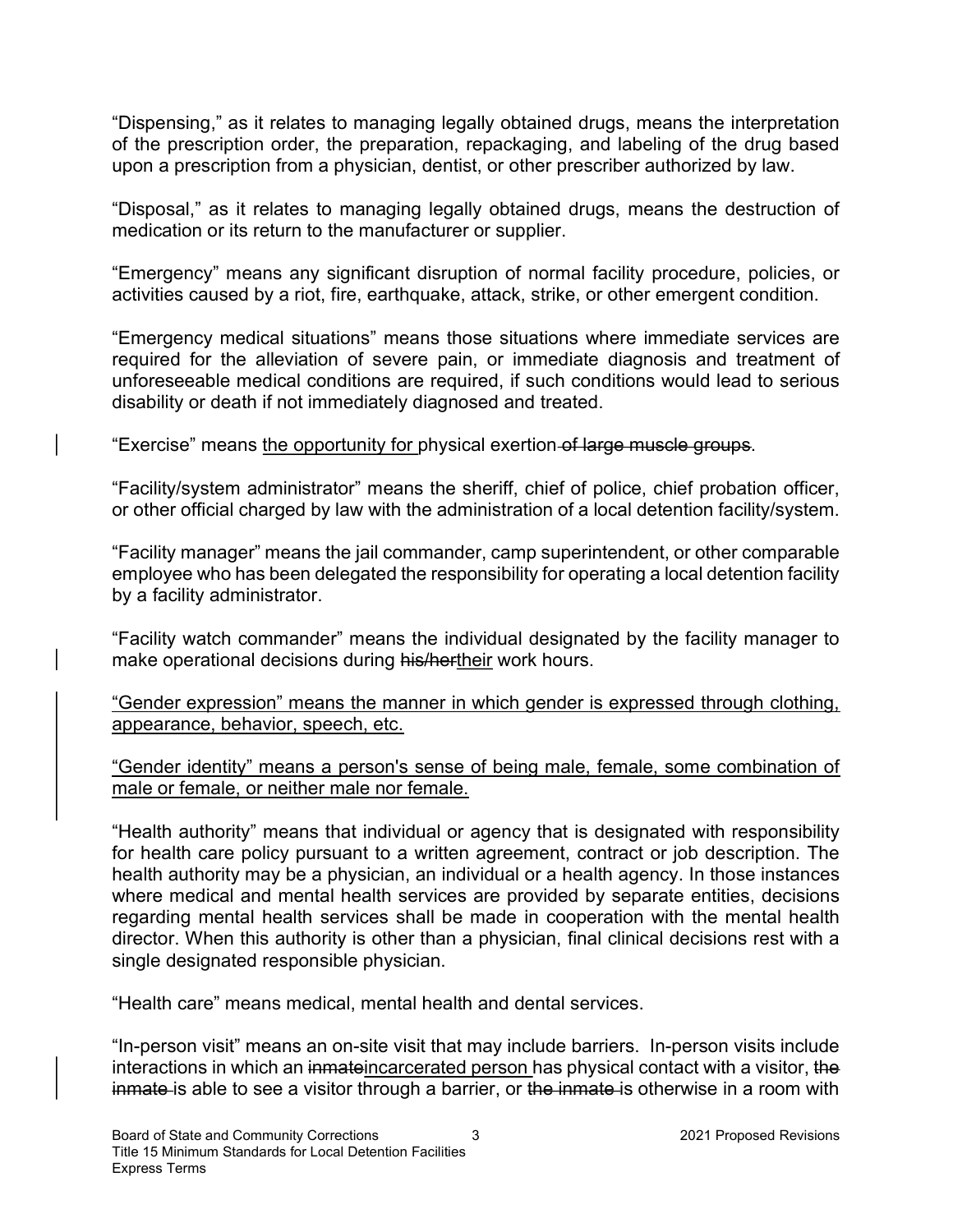a visitor without physical contact. "In-person visit" does not include an interaction between an inmate-incarcerated person and a visitor through the use of an on-site twoway audio/video terminal.

"Jail," as used in Article 8, means a Type II or III facility as defined in the "Minimum Standards for Local Detention Facilities."

"Labeling," as it relates to managing legally obtained drugs, means the act of preparing and affixing an appropriate label to a medication container.

"Law enforcement facility" means a building that contains a Type I Jail, Temporary Holding Facility, or Lockup. It does not include a Type II or III jail, which has the purpose of detaining adults, charged with criminal law violations while awaiting trial or sentenced adult criminal offenders.

"Legend drugs" are any drugs defined as "dangerous drugs" under Chapter 9, Division 2, Section 4211 of the California Business and Professions Code. These drugs bear the legend, "Caution Federal Law Prohibits Dispensing Without a Prescription." The Food and Drug Administration (FDA) has determined because of toxicity or other potentially harmful effects, that these drugs are not safe for use except under the supervision of a health care practitioner licensed by law to prescribe legend drugs.

"Living areas" means those areas of a facility utilized for the day-to-day housing and activities of inmatesincarcerated persons. These areas do not include special use cells such as sobering, safety, and holding or staging cells normally located in receiving areas.

"Local detention facility" means any city, county, city and county, or regional jail, camp, court holding facility, or other correctional facility, whether publicly or privately operated, used for confinement of adults or of both adults and minors, but does not include that portion of a facility for confinement of both adults and minors which is devoted only to the confinement of minors.

"Local detention system" means all of the local detention facilities that are under the jurisdiction of a city, county, or combination thereof whether publicly or privately operated. Nothing in the standards are to be construed as creating enabling language to broaden or restrict privatization of local detention facilities beyond that which is contained in statute.

"Local Health Officer" means that licensed physician who is appointed pursuant to Health and Safety Code Section 101000 to carry out duly authorized orders and statutes related to public health within their jurisdiction.

"Lockup" means a locked room or secure enclosure under the control of a peace officer or custodial officer that is primarily used for the temporary confinement of adults who have recently been arrested; sentenced prisoners persons who are inmate incarcerated workers may reside in the facility to carry out appropriate work.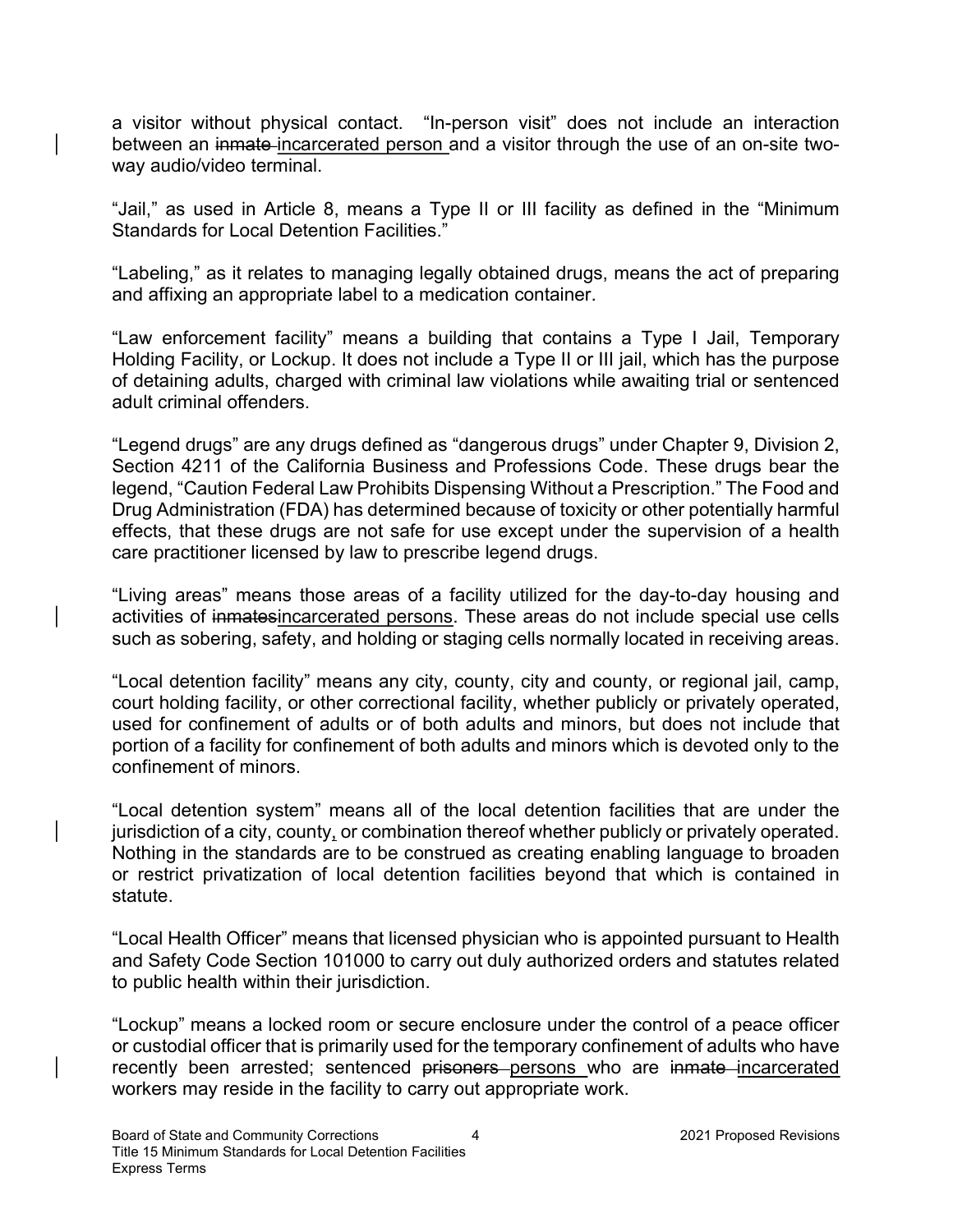"May" is permissive; "shall" is mandatory.

"Medical detoxification" means a process that systematically and safely withdraws people from who may be addicted to addicting drugs or alcohol, usually under the care of a physicianlicensed medical provider. Drinking alcohol or using prescribed and/or illicit drugs can cause physical and/or psychological dependence over time and stopping them can result in withdrawal symptoms in people with this dependence. The detoxification process is designed to treat the immediate bodily effects of stopping drug or alcohol use that may be life-threatening.

"Mental Health Director," means that individual who is designated by contract, written agreement or job description, to have administrative responsibility for the facility or system mental health program.

"Non-secure custody" means that a minor's freedom of movement in a law enforcement facility is controlled by the staff of the facility; and

- (1) the minor is under constant direct visual observation by the staff;
- (2) the minor is not locked in a room or enclosure; and,
- (3) the minor is not physically secured to a cuffing rail or other stationary object.

"Non-sentenced inmate," means an inmateincarcerated person with any pending local charges or one who is being held solely for charges pending in another jurisdiction.

"Out of cell time" means time spent outside of the sleeping area, where an individual has the opportunity to exercise or participate in recreation.

"Over-the-counter (OTC) Drugs," as it relates to managing legally obtained drugs, are medications which do not require a prescription (non-legend).

"People with disabilities" includes, but is not limited to, persons with a physical or mental impairment that substantially limits one or more of their major life activities or those persons with a record of such impairment or perceived impairment that does not include substance use disorders resulting from current illegal use of a controlled substance.

"Performance criteria" means, with respect to a design-build project, the information that fully describes the scope of the proposed project and includes, but is not limited to, the size, type, and design character of the buildings and site; the required form, fit, function, operational requirements and quality of design, materials, equipment and workmanship; and any other information deemed necessary to sufficiently describe the agency's needs; including documents prepared pursuant to paragraph (1) of subdivision (d) of Section 20133 of the Public Contract Code.

"Pilot Project" means an initial short-term method to test or apply an innovation or concept related to the operation, management or design of a local detention facility pursuant to application to, and approval by, the Board.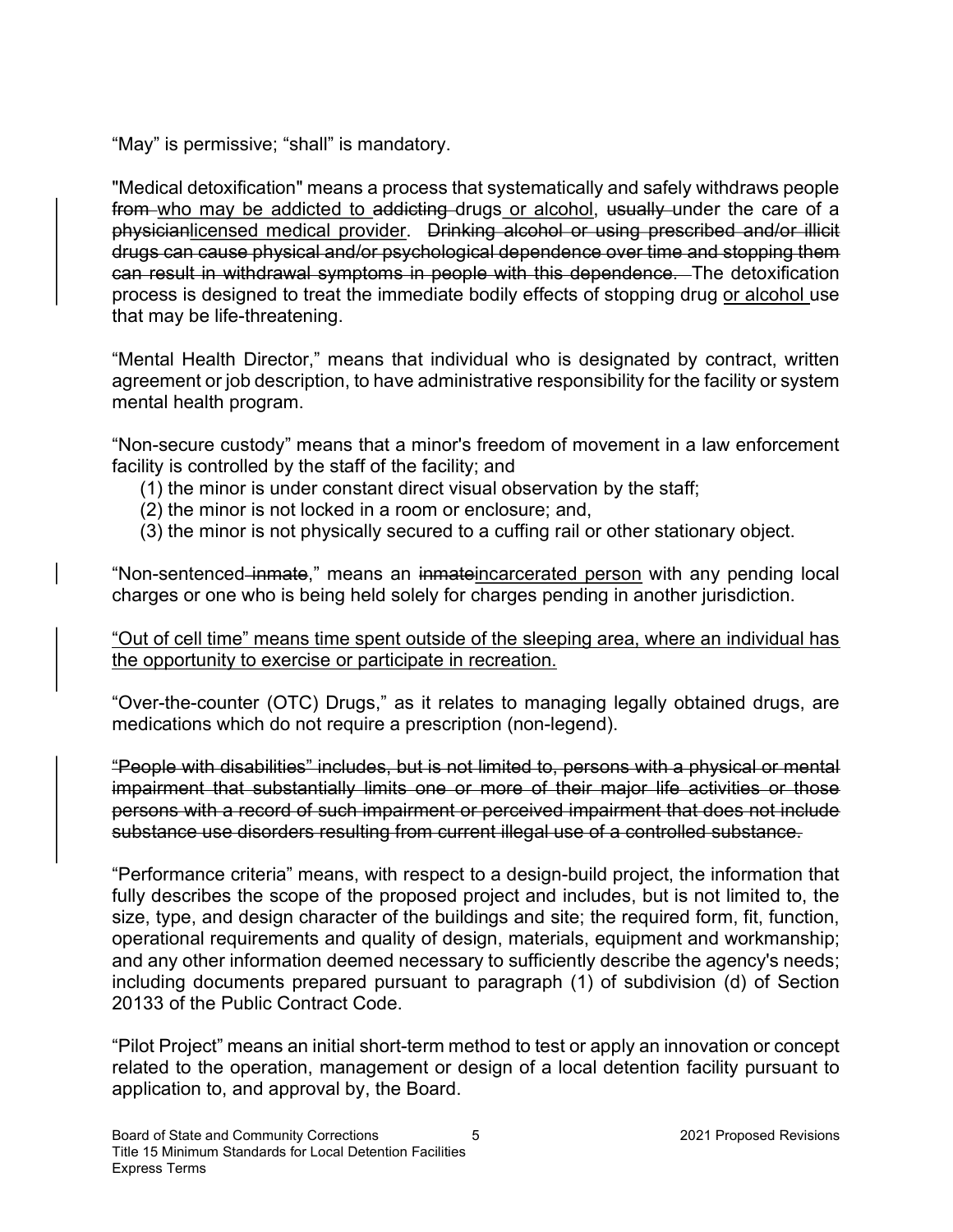"Procurement," as it relates to managing legally obtained drugs, means the system for ordering and obtaining medications for facility stock.

"Psychotropic medication" means any medication prescribed for the treatment of symptoms of psychoses and other mental and emotional disorders.

"Rated capacity" means the number of inmateincarcerated occupants for which a facility's single and double occupancy cells or dormitories, except those dedicated for health care or disciplinary separation housing, were planned and designed in conformity to the standards and requirements contained in Title 15 and in Title 24.

"Recreation" means the individual's ability to choose from activities that occupy the attention and offer the opportunity for relaxation and may include reading, games, socialization, entertainment, education, and programs.

"Regional Center for Developmentally Disabled" means those private agencies throughout the state, funded through the Department of Developmental Services, which assure provision of services to persons with developmental disabilities. Such centers will be referred to as regional centers in these regulations.

"Remodel" means to alter the facility structure by adding, deleting, or moving any of the buildings' components thereby affecting any of the spaces specified in Title 24, Part 2, Section 1231.

"Repackaging," as it relates to managing legally obtained drugs, means the transferring of medications from the original manufacturers' container to another properly labeled container.

"Repair" means to restore to original condition or replace with like-in-kind.

"Responsible health care staff" means an individual who is qualified by education, training, and/or licensure/regulation and/or facility privileges (when applicable) who performs a professional service within his or hertheir scope of practice and in accordance with assigned duties. This distinguishes the "responsible health care staff" from the many other "qualified health care staff" that are not specifically assigned to assure that certain care is rendered.

"Safety checks" means direct, visual observation performed at random intervals within timeframes prescribed in these regulations to provide for the health and welfare of inmatesincarcerated people.

"Secure custody" means that a minor being held in temporary custody in a law enforcement facility is locked in a room, or enclosure, and/or is physically secured to a cuffing rail or other stationary object.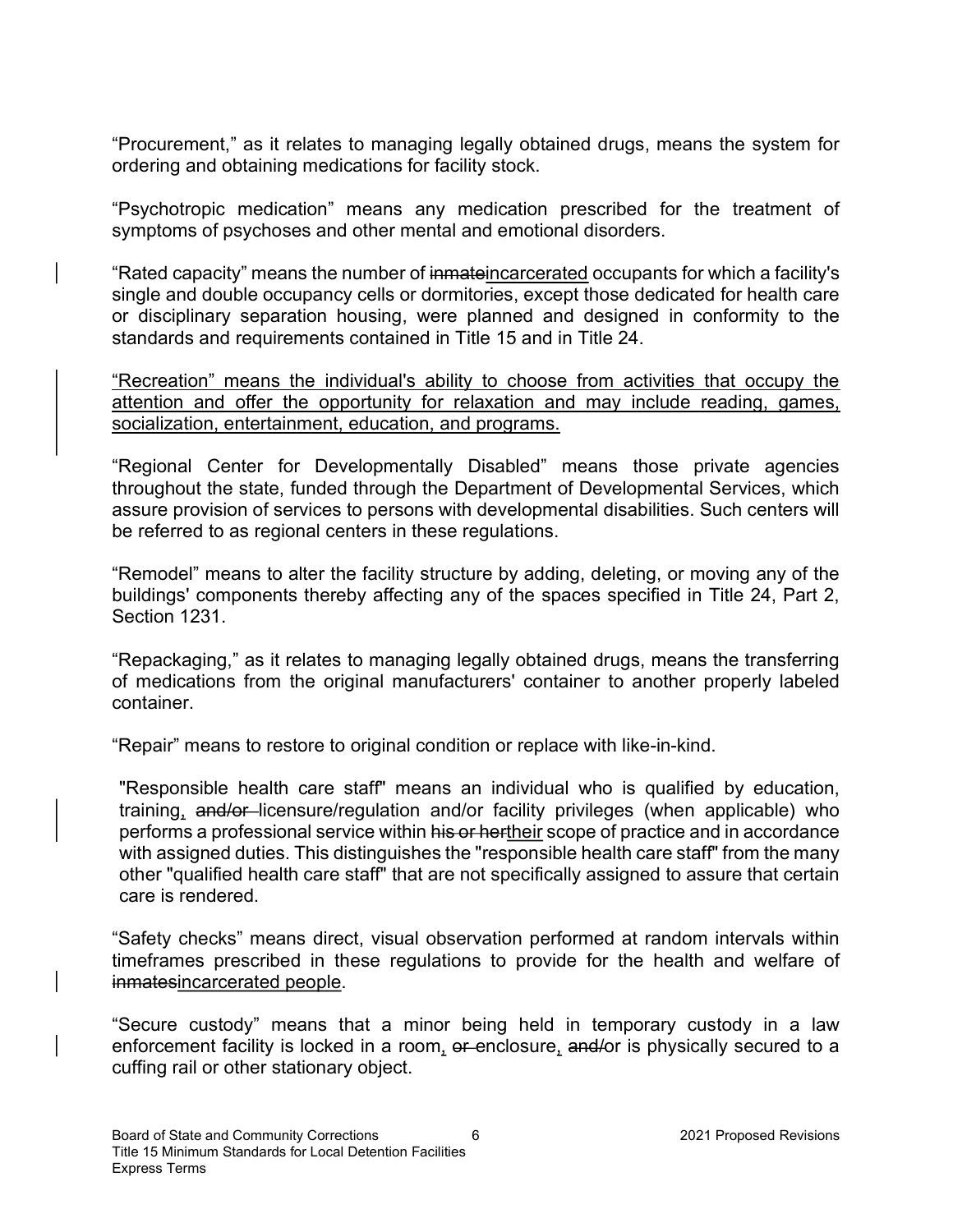"Security glazing" means a glass/polycarbonate composite glazing material designed for use in detention facility doors and windows and intended to withstand measurable, complex loads from deliberate and sustained attacks in a detention environment.

"Sentenced inmate," means an inmate person that is has been sentenced/committed to custody in a local detention facility. on all local charges.

#### "Serviceable" means mattresses that lack holes or tears and have sufficient padding.

"Sexual abuse" has the same meaning as 28 C.F.R. Section 115.6 (June 20, 2012), hereby incorporated by reference.

"Sexual harassment" has the same meaning as 28 C.F.R. Section 115.6 (June 20, 2012), hereby incorporated by reference.

"Shall" is mandatory; "may" is permissive.

"Sobering cell" as referenced in Section 1056, refers to an initial "sobering up" place for arrestees people who are sufficiently intoxicated from any substance to require a protected environment.

"Storage," as it relates to legally obtained drugs, means the controlled physical environment used for the safekeeping and accounting of medications.

"Supervision in a law enforcement facility" means that a minor is being directly observed by the responsible individual in the facility to the extent that immediate intervention or other required action is possible.

"Supervisory custodial personnel" means those staff members whose duties include direct supervision of custodial personnel.

"Telehealth" means a collection of means or methods for enhancing health care using telecommunications technologies. Telehealth encompasses a broad variety of technologies to deliver virtual health services.

"Temporary custody" means that the minor is not at liberty to leave the law enforcement facility.

"Temporary Holding facility" means a local detention facility constructed after January 1, 1978, used for the confinement of persons for 24 hours or less pending release, transfer to another facility, or appearance in court.

"Trauma" is an experience that causes intense physical and psychological stress reactions. It can refer to a single event, multiple events, or a set of circumstances that is experienced by an individual as physically and emotionally harmful or threatening and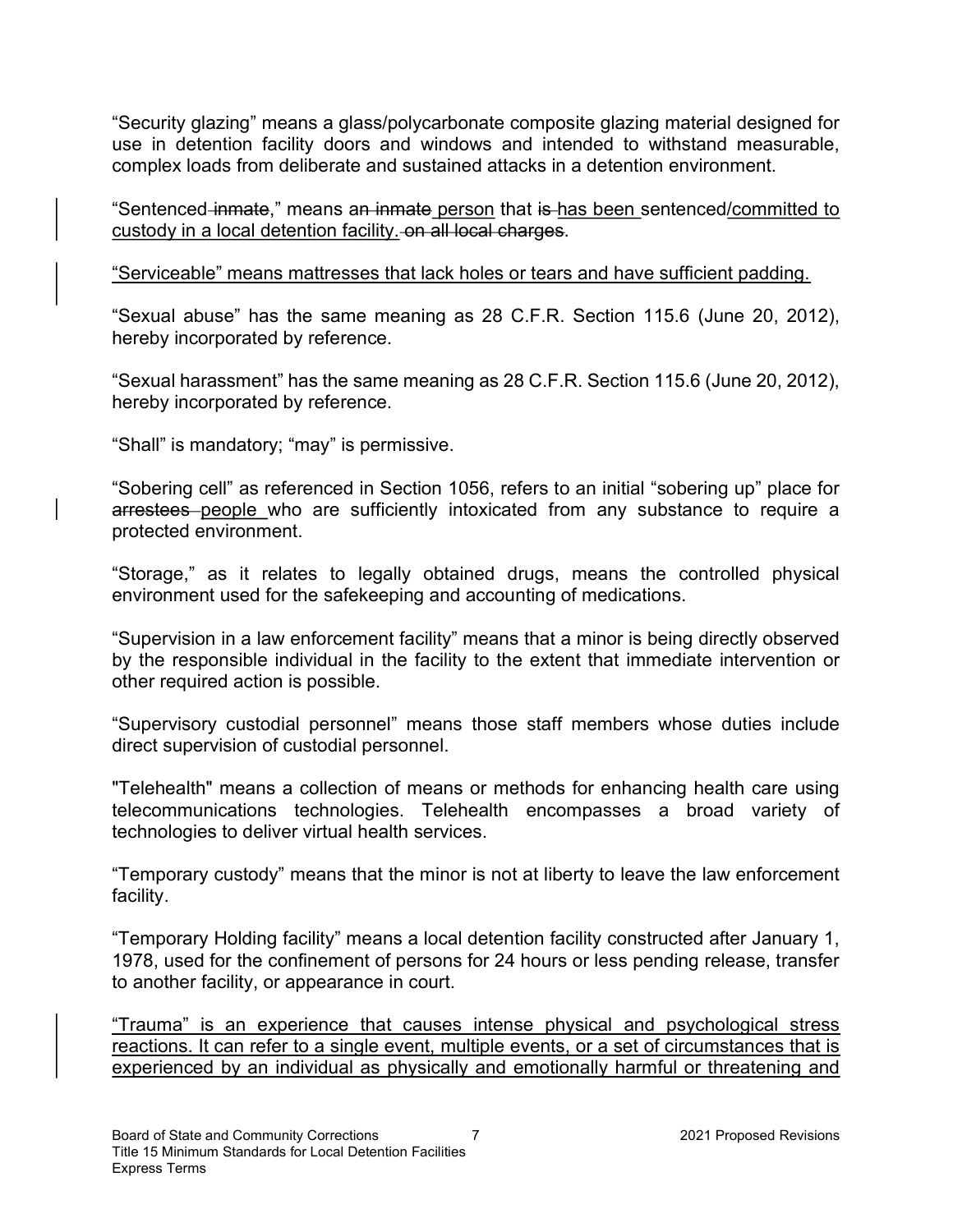that has lasting adverse effects on the individual's physical, social, emotional, cognitive, or spiritual well-being.

"Type I facility" means a local detention facility used for the detention of persons for not more than 96 hours excluding holidays after booking. Such a Type I facility may also detain persons on court order either for their own safekeeping or sentenced those committed to a city jail as an inmate worker, and or may house inmate workerspeople sentenced to the county jail provided such placement in the facility is made on a voluntary basis on the part of the inmateperson incarcerated. As used in this section, an inmateincarcerated worker is defined as a person assigned to perform designated tasks outside of his/hertheir cell or dormitory, pursuant to the written policy of the facility, for a minimum of four hours each day on a five dayfive-day scheduled work week.

"Type II facility" means a local detention facility used for the detention of persons pending arraignment, during trial, and upon a sentence of commitment.

"Type III facility" means a local detention facility used only for the detention of convicted and sentenced persons.

"Type IV facility" means a local detention facility or portion thereof designated for the housing of inmates eligible under Penal Code Section 1208 for work/education furlough and/or other programs involving inmate-access into the community.

"Video visitation" has the same meaning as Penal Code Section 4032.

Note: Authority cited: Sections 6024 and 6030, Penal Code. Reference: Section 6030, Penal Code.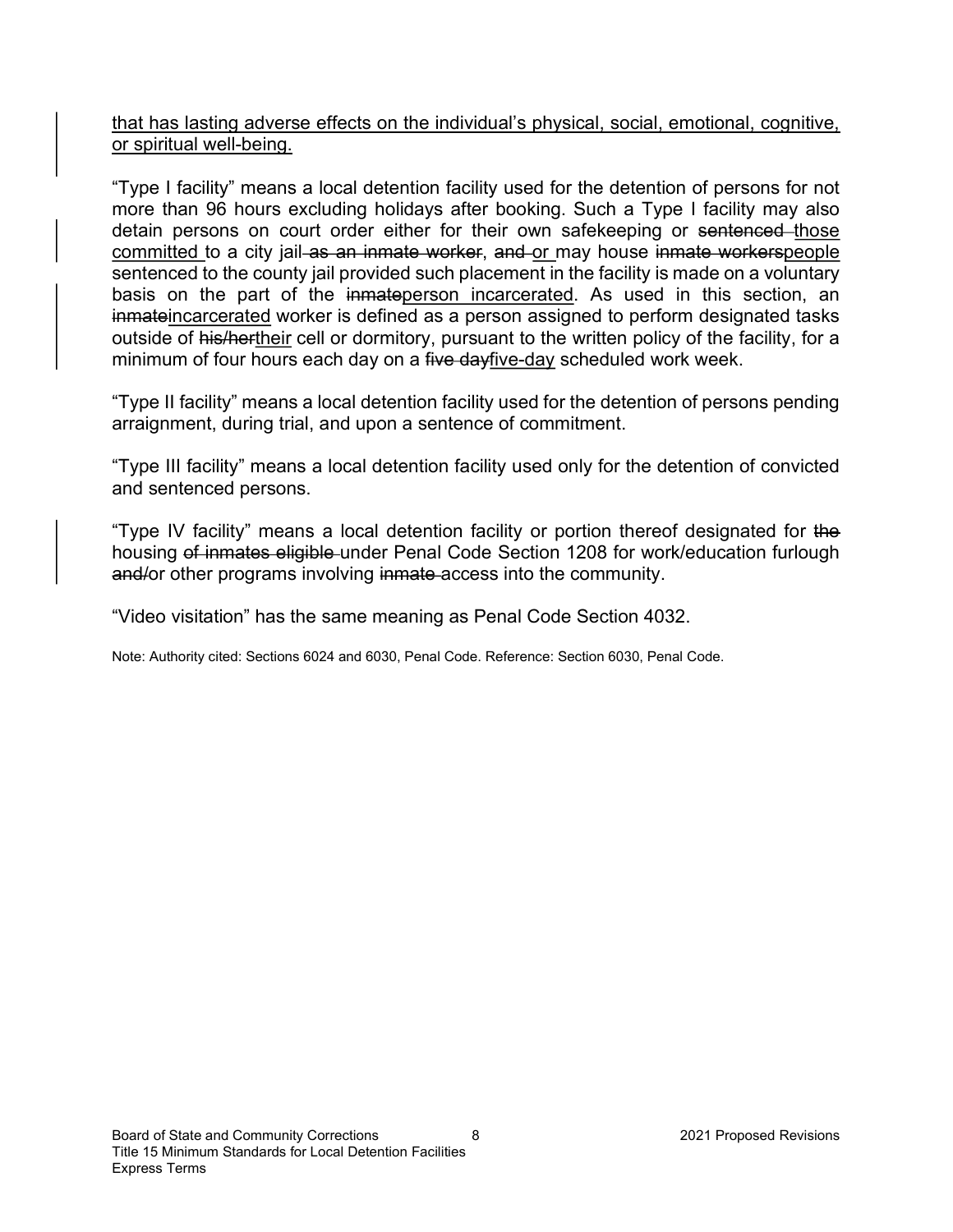## § 1007. Pilot Projects.

The pilot project is the short-term method used by a local detention facility/system, approved by the Board, to evaluate innovative programs, operations or concepts which meet or exceed the intent of these regulations.

The Board may, upon application of a city, county or city and county, grant pilot project status to a program, operational innovation or new concept related to the operation and management of a local detention facility. An application for a pilot project shall include, at a minimum, the following information:

- (a) The regulations which the pilot project will affect.
- (b) Review of case law, including any lawsuits brought against the applicant local detention facility, pertinent to the proposal.
- (c) The applicant's history of compliance or non-compliance with standards.
- (d) A summary of the "totality of conditions" in the facility or facilities, including but not limited to;
	- (1) program activities, exercise and recreation;
	- (2) adequacy of supervision;
	- (3) types of inmatesincarcerated persons affected; and,
	- (4) inmate classification procedures.
- (e) A statement of the goals the pilot project is intended to achieve, the reasons a pilot project is necessary and why the particular approach was selected.
- (f) The projected costs of the pilot project and projected cost savings to the city, county, or city and county, if any.
- (g) A plan for developing and implementing the pilot project including a time line where appropriate.
- (h) A statement of how the overall goal of providing safety to incarcerated people and staff and inmates will be achieved.

The Board shall consider applications for pilot projects based on the relevance and appropriateness of the proposed project, the completeness of the information provided in the application, and staff recommendations.

Within 10 working days of receipt of the application, Board staff will notify the applicant, in writing, that the application is complete and accepted for filing, or that the application is being returned as deficient and identifying what specific additional information is needed. This does not preclude the Board members from requesting additional information necessary to make a determination that the pilot project proposed actually meets or exceeds the intent of these regulations at the time of the hearing. When complete, the application will be placed on the agenda for the Board's consideration at a regularly scheduled meeting. The written notification from the Board to the applicant shall also include the date, time and location of the meeting at which the application will be considered. (The Board meeting schedule for the current calendar year is available through its office in Sacramento.)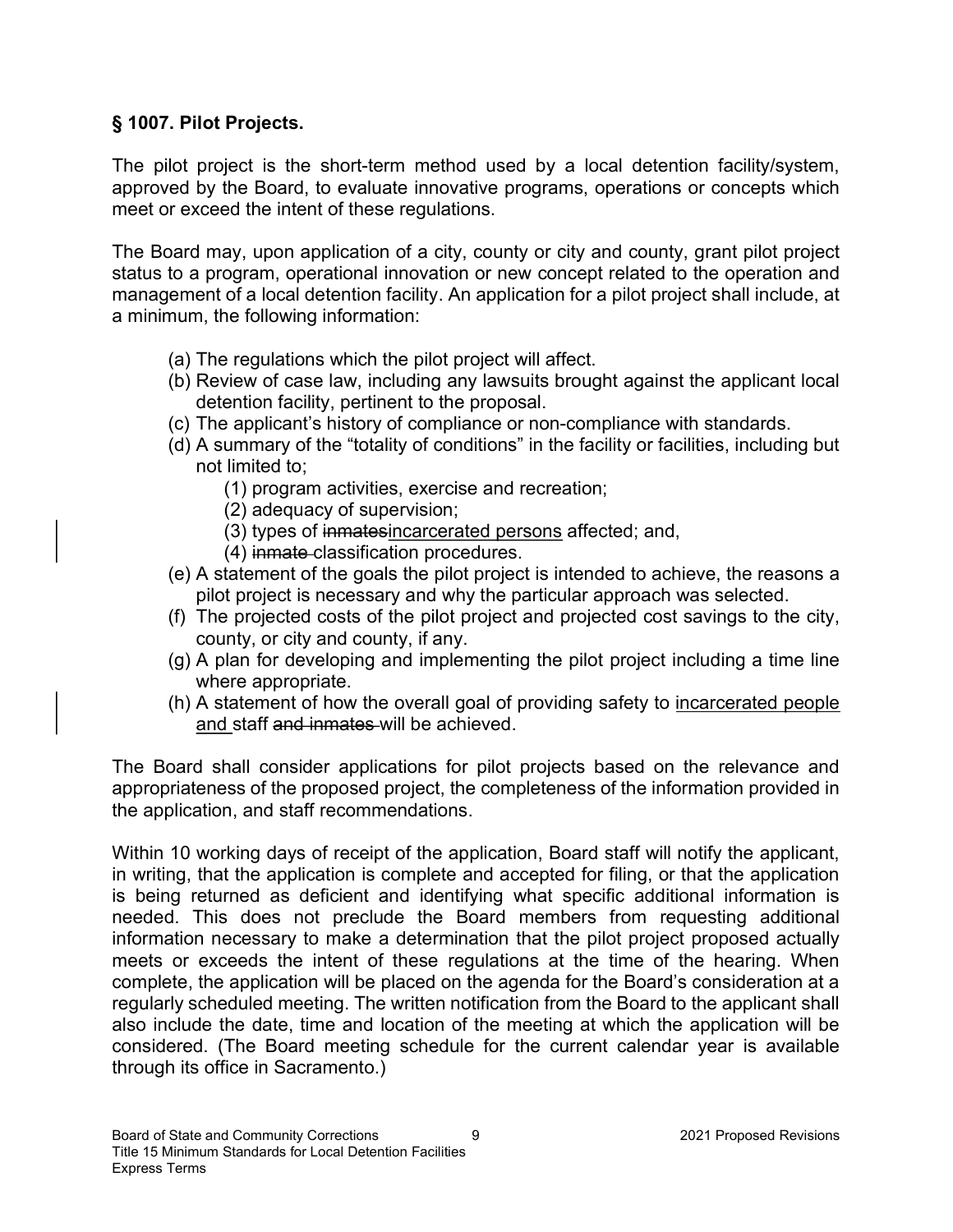When an application for a pilot project is approved by the Board, Board staff shall notify the applicant, in writing within 10 working days of the meeting, of any conditions included in the approval and the time period for the pilot project. Regular progress reports and evaluative data on the success of the pilot project in meeting its goals shall be provided to the Board. If disapproved, the applicant shall be notified in writing, within 10 working days of the meeting, the reasons for said disapproval. This application approval process may take up to 90 days from the date of receipt of a complete application.

Pilot project status granted by the Board shall not exceed twelve months after its approval date. When deemed to be in the best interest of the application, the Board may extend the expiration date for up to an additional twelve months. Once a city, county, or city and county successfully completes the pilot project evaluation period and desires to continue with the program, it may apply for an alternate means of compliance as described in Section 1008 of these regulations.

Note: Authority cited: Sections 6024 and 6030, Penal Code. Reference: Section 6029, Penal Code.

## § 1008. Alternate Means of Compliance.

The alternate means of compliance is the long-term method used by a local detention facility/system, approved by the Board, to encourage responsible innovation and creativity in the operation of California's local detention facilities. The Board may, upon application of a city, county, or city and county, consider alternate means of compliance with these regulations after the pilot project process has been successfully evaluated (as defined in Section 1007). The city, county, or city and county must present the completed application to the Board no later than 30 days prior to the expiration of its pilot project.

Applications for alternate means of compliance must meet the spirit and intent of improving jail management, shall be equal to or exceed the existing standard(s) and shall include reporting and evaluation components. An application for alternate means of compliance shall include, at a minimum, the following information:

- (a) Review of case law, including any lawsuits brought against the applicant local detention facility, pertinent to the proposal.
- (b) The applicant's history of compliance or non-compliance with standards.
- (c) A summary of the "totality of conditions" in the facility or facilities, including but not limited to:
	- (1) program activities, exercise and recreation;
	- (2) adequacy of supervision;
	- (3) types of inmates incarcerated persons affected; and,
	- (4) inmate classification procedures.
- (d) A statement of the problem the alternate means of compliance is intended to solve, how the alternative will contribute to a solution of the problem and why it is considered an effective solution.
- (e) The projected costs of the alternative and projected cost savings to the city, county, or city and county if any.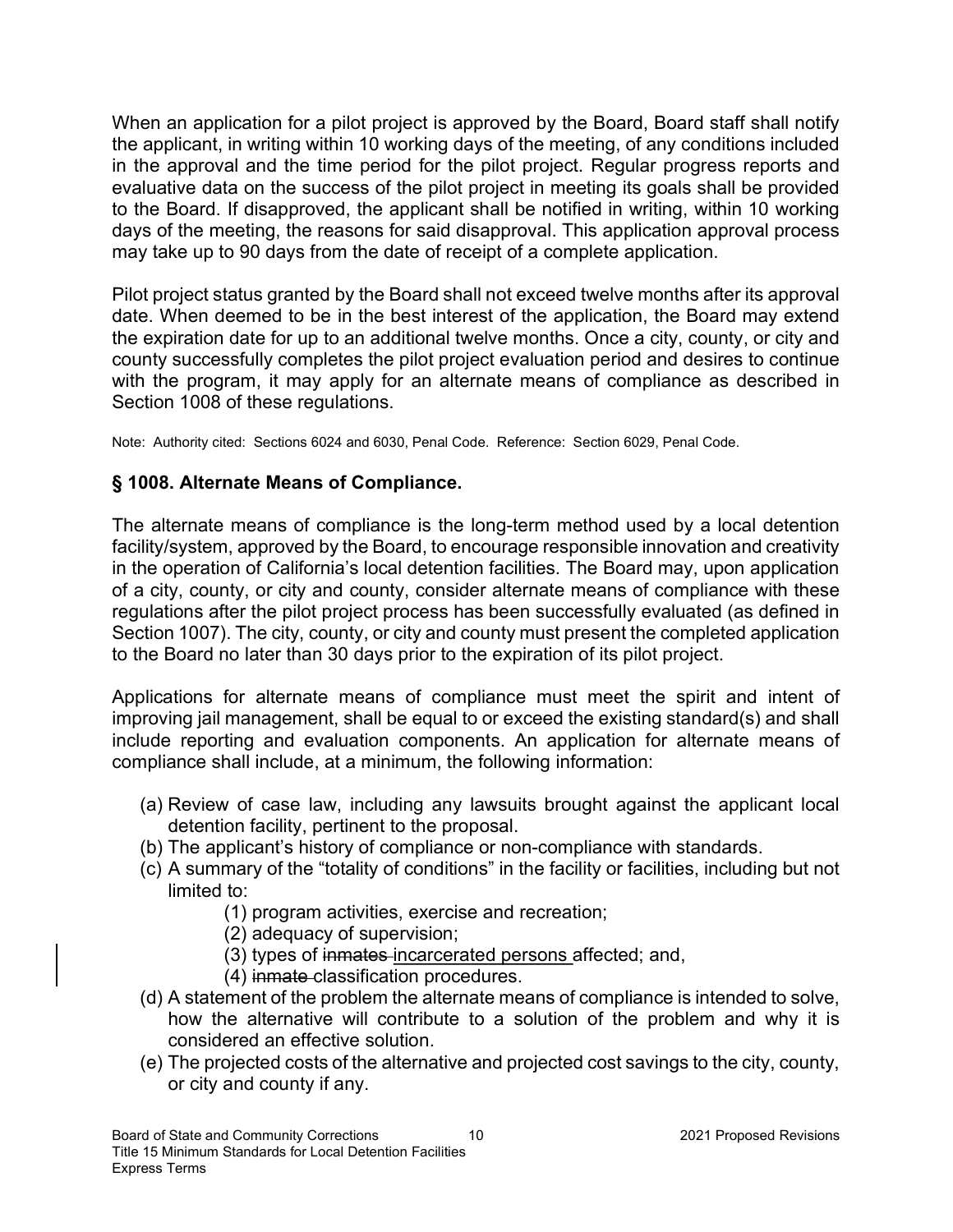- (f) A plan for developing and implementing the alternative including a time linetimeline where appropriate.
- (g) A statement of how the overall goal of providing safety to incarcerated people and staff and inmates was achieved during the pilot project evaluation phase (Section 1007).

The Board shall consider applications for alternate means of compliance based on the relevance and appropriateness of the proposed alternative, the completeness of the information provided in the application, the experiences of the jurisdiction during the pilot project, and staff recommendations.

Within 10 working days of receipt of the application, Board staff will notify the applicant, in writing, that the application is complete and accepted for filing, or that the application is being returned as deficient and identifying what specific additional information is needed. This does not preclude the Board from requesting additional information necessary to make a determination that the alternate means of compliance proposed meets or exceeds the intent of these regulations at the time of the hearing. When complete, the application will be placed on the agenda for the Board's consideration at a regularly scheduled meeting. The written notification from the Board to the applicant shall also include the date, time, and location of the meeting at which the application will be considered. (The Board meeting schedule for the current calendar year is available through its office in Sacramento.)

When an application for an alternate means of compliance is approved by the Board, Board staff shall notify the applicant, in writing within 10 working days of the meeting, of any conditions included in the approval and the time period for which the alternate means of compliance shall be permitted. The Board may require regular progress reports and evaluative data as to the success of the alternate means of compliance. If disapproved, the applicant shall be notified in writing, within 10 working days of the meeting, the reasons for said disapproval. This application approval process may take up to 90 days from the date of receipt of a complete application.

The Board may revise the minimum jail standards during the next biennial review (reference Penal Code Section 6030) based on data and information obtained during the alternate means of compliance process. If, however, the alternate means of compliance does not have universal application, a city, county, or city and county may continue to operate under this status as long as they meet the terms of this regulation.

Note: Authority cited: Sections 6024 and 6030, Penal Code. Reference: Section 6030, Penal Code.

## Article 2. Inspection and Application of Standards

## § 1010. Applicability of Standards.

(a) All standards and requirements contained herein shall apply to Types I, II, III and IV facilities except as specifically noted in these regulations.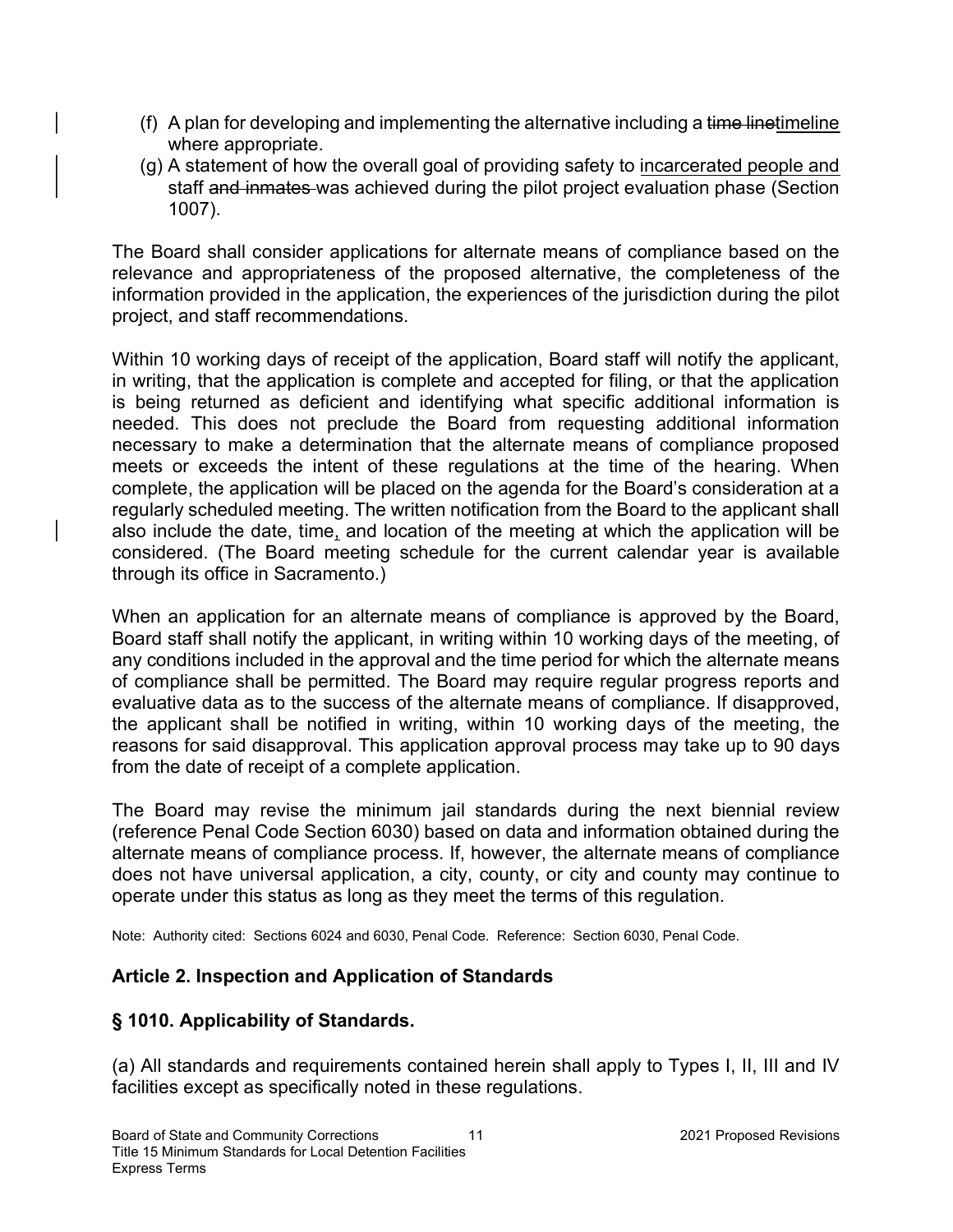- (b) Court holding facilities shall comply with the following regulations:
	- (1) 1012, Emergency Suspensions of Standards or Requirements
	- (2) 1018, Local Detention Facility Appeal Process
	- (3) 1024, Court Holding and Temporary Holding Facility Training
	- (4) 1027, Number of Personnel
	- (5) 1027.5, Safety Checks
	- (6) 1028, Fire and Life Safety Staff
	- (7) 1029, Policy and Procedures Manual
	- (8) 1030, Suicide Prevention Program
	- (9) 1032, Fire Suppression Preplanning
	- (10) 1044, Incident Reports
	- (11) 1046, Death in Custody
	- (12) 1050, Classification Plan
	- (13) 1051, Communicable Diseases
	- (14) 1052, Mentally Disordered InmatesBehavioral Crisis Identification
	- (15) 1053, Administrative SegregationSeparation
	- (16) 1057, Developmentally Disabilitiesled Inmates
	- (17) 1058, Use of Restraint Devices
	- (18) 1058.5, Restraints and Pregnant InmatesPersons
	- (19) 1068, Access to Courts and Counsel
	- (20) Title 24, Section 13-102(c)1, Letter of Intent
	- (21) Title 24, Section 13-102(c)3, Operational Program Statement
	- (22) Title 24, Section 13-102(c)5, Submittal of Plans and Specifications
	- (23) Title 24, Section 13-102(c)6C, Design Requirements
	- (24) Title 24, Part 2, Section 1231.2, Design Criteria for Required Spaces
	- (25) Title 24, Part 2, Section 1231.3, Design Criteria for Furnishings and Equipment
	- (26) 1200, Responsibility for Health Care Services
	- (27) 1220, First Aid Kit(s)
	- (28) 1246, Food Serving and Supervision
	- (29) 1280, Facility Sanitation, Safety, Maintenance

(c) In addition to the regulations cited above, court holding facilities that hold minors shall also comply with the following regulations:

- (1) 1047, Serious Illness of a Minor in an Adult Detention Facility
- (2) 1122.5, Pregnant Minors
- (3) 1160, Purpose
- (4) 1161, Conditions of Detention
- (5) 1162, Supervision of Minors
- (6) 1163, Classification

(d) Temporary holding facilities shall comply with the following regulations:

- (1) 1012, Emergency Suspensions of Standards or Requirements
- (2) 1018, Local Detention Facility Appeal Process
- (3) 1024, Court Holding and Temporary Holding Facility Training
- (4) 1027, Number of Personnel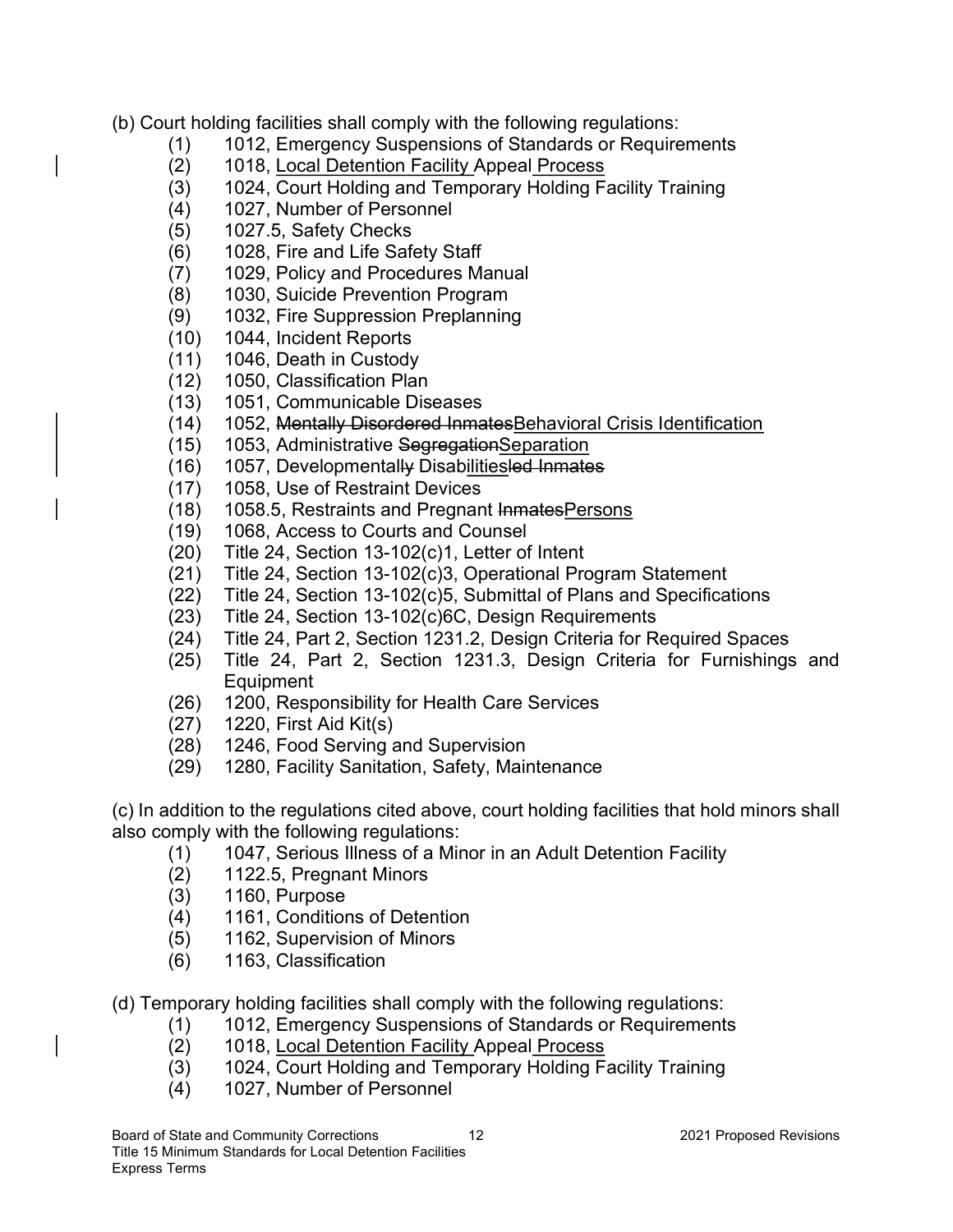- (5) 1027.5, Safety Checks
- (6) 1028, Fire and Life Safety Staff
- (7) 1029, Policy and Procedures Manual
- (8) 1030, Suicide Prevention Program
- (9) 1032, Fire Suppression Preplanning
- (10) 1044, Incident Reports
- (11) 1046, Death in Custody
- (12) 1050, Classification Plan
- (13) 1051, Communicable Diseases
- (14) 1052, Mentally Disordered InmatesBehavioral Crisis Identification
- (15) 1053, Administrative SegregationSeparation
- (16) 1057, Developmentally Disabilitiesled Inmates
- (17) 1058, Use of Restraint Devices
- (18) 1058.5, Restraints and Pregnant InmatesPersons
- (19) 1067, Access to Telephone
- (20) 1068, Access to Courts and Counsel
- (21) Title 24, Section 13-102(c)1, Letter of Intent
- (22) Title 24, Section 13-102(c)3, Operational Program Statement
- (23) Title 24, Section 13-102(c)5, Submittal of Plans and Specifications
- (24) Title 24, Section 13-102(c)6C, Design Requirements
- (25) Title 24, Part 2, Section 1231.2, Design Criteria for Required Spaces
- (26) Title 24, Part 2 Section 1231.3, Design Criteria for Furnishings and **Equipment**
- (27) 1200, Responsibility for Health Care Services
- (28) 1207, Medical Receiving Screening
- (29) 1209, Transfer to Treatment Facility
- (30) 1212, Vermin Control
- (31) 1213, Detoxification Treatment
- (32) 1220, First Aid Kit(s)
- (33) 1240, Frequency of Serving
- (34) 1241, Minimum Diet
- (35) 1243, Food Service Plan
- (36) 1246, Food Serving and Supervision
- (37) 1280, Facility Sanitation, Safety, Maintenance

(e) The following sections are applicable to temporary holding facilities where such procedural or physical plant items are utilized.

- (1) 1055, Use of Safety Cell
- (2) 1056, Use of Sobering Cell
- (3) 1058, Use of Restraint Devices
- (4) 1058.5, Restraints and Pregnant Inmates Persons
- (5) 1080, Rules and Disciplinary PenaltiesActions
- (6) 1081, Plan for Inmate Discipline of Incarcerated Persons
- (7) 1082, Forms of Discipline
- (8) 1083, Limitations on Disciplinary Actions
- (9) 1084, Disciplinary Records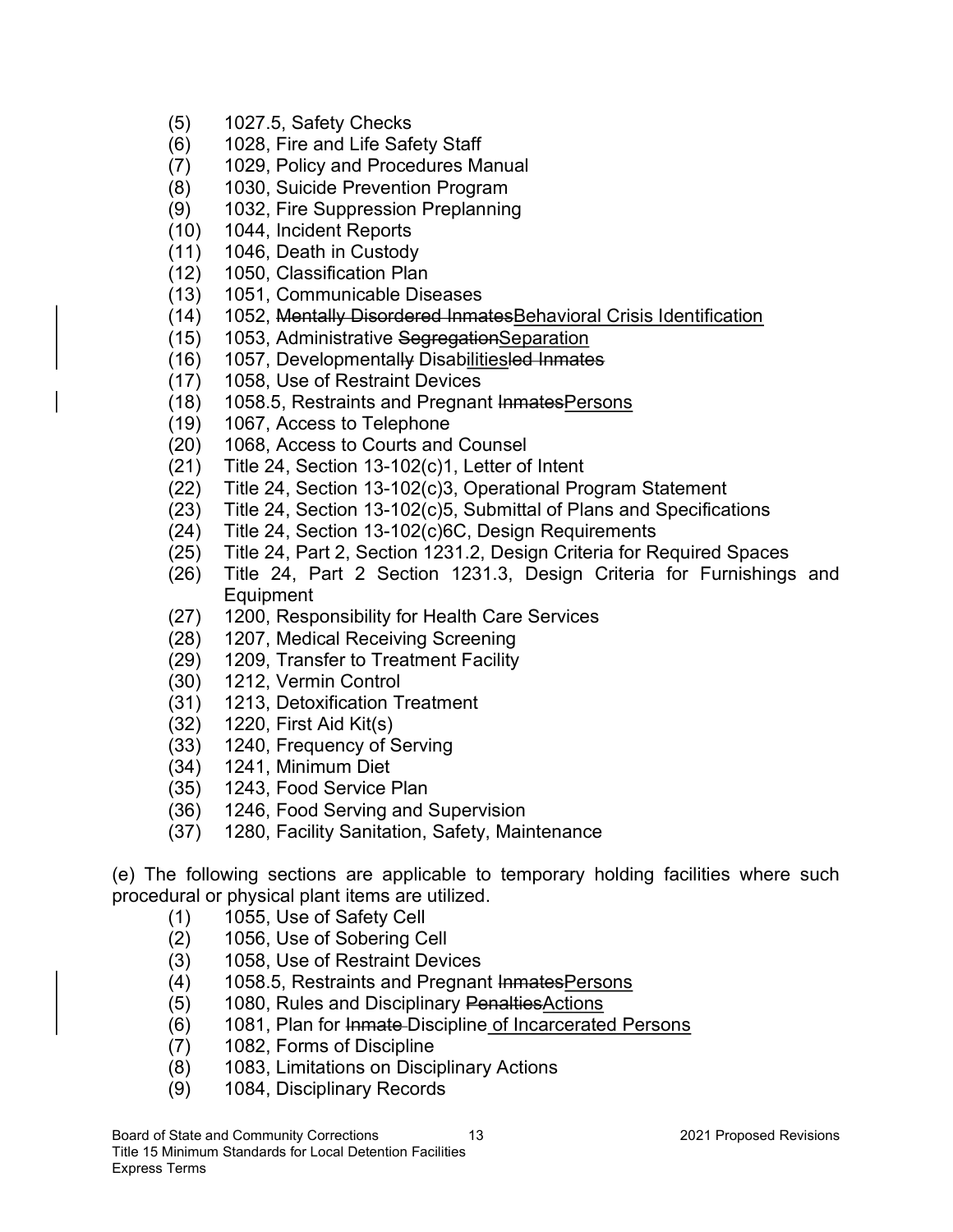- (10) Title 24, Part 2, Section 1231.2.1 Area for Reception and Booking
- (11) Title 24, Part 2, Section 1231.2.4 Sobering Cell
- (12) Title 24, Part 2, Section 1231.2.5 Safety Cell
- (13) Title 24, Part 2, Section 1231.3.4 Design Criteria for Showers
- (14) Title 24, Part 2, Section 1231.3.5 Design Criteria for Beds/Bunks
- (15) Title 24, Part 2, Section 1231.3.8 Design Criteria for Cell Padding
- (16) 1270, Standard Bedding and Linen Issue
- (17) 1272, Mattresses

(f) Law enforcement facilities, including lockups, that hold minors in temporary custody shall, in addition to the previously cited applicable regulations, comply with the following regulations:

- (1) 1046, Death in Custody
- (2) 1047, Serious Illness of a Minor in an Adult Detention Facility
- (3) 1140, Purpose
- (4) 1141, Minors Arrested for Law Violations
- (5) 1142, Written Policies and Procedures
- (6) 1143, Care of Minors in Temporary Custody
- (7) 1144, Contact Between Minors and Adult Prisoners
- (8) 1145, Decision on Secure Detention
- (9) 1146, Conditions of Secure Detention
- (10) 1147, Supervision of Minors Held Inside a Locked Enclosure
- (11) 1148, Supervision of Minors in Secure Detention Outside a Locked **Enclosure**
- (12) 1149, Criteria for Non-secure Custody
- (13) 1150, Supervision of Minors in Non-secure Custody
- (14) 1151, Intoxicated and Substance Abusing Minors in a Lockup

Note: Authority cited: Section 6030, Penal Code. Reference: Section 6030, Penal Code.

### § 1012. Emergency Suspensions of Standards or Requirements.

Nothing contained herein shall be construed to deny the power of any facility administrator to temporarily suspend any standard or requirement herein prescribed in the event of any emergency which threatens the safety of a local detention facility, its inmatesincarcerated people, or staff, or the public. Only such regulations directly affected by the emergency may be suspended. The facility administrator shall notify the Board in writing in the event that such a suspension lasts longer than three days. Suspensions lasting for more than 15 days require approval of the chairperson of the Board. Such approval shall be effective for the time specified by the chairperson.

Note: Authority cited: Sections 6024 and 6030, Penal Code. Reference: Section 6030, Penal Code.

## § 1018. Local Detention Facility Appeal Process.

The appeal hearing procedures are intended to provide a review concerning the Board application and enforcement of standards and regulations in local detention facilities and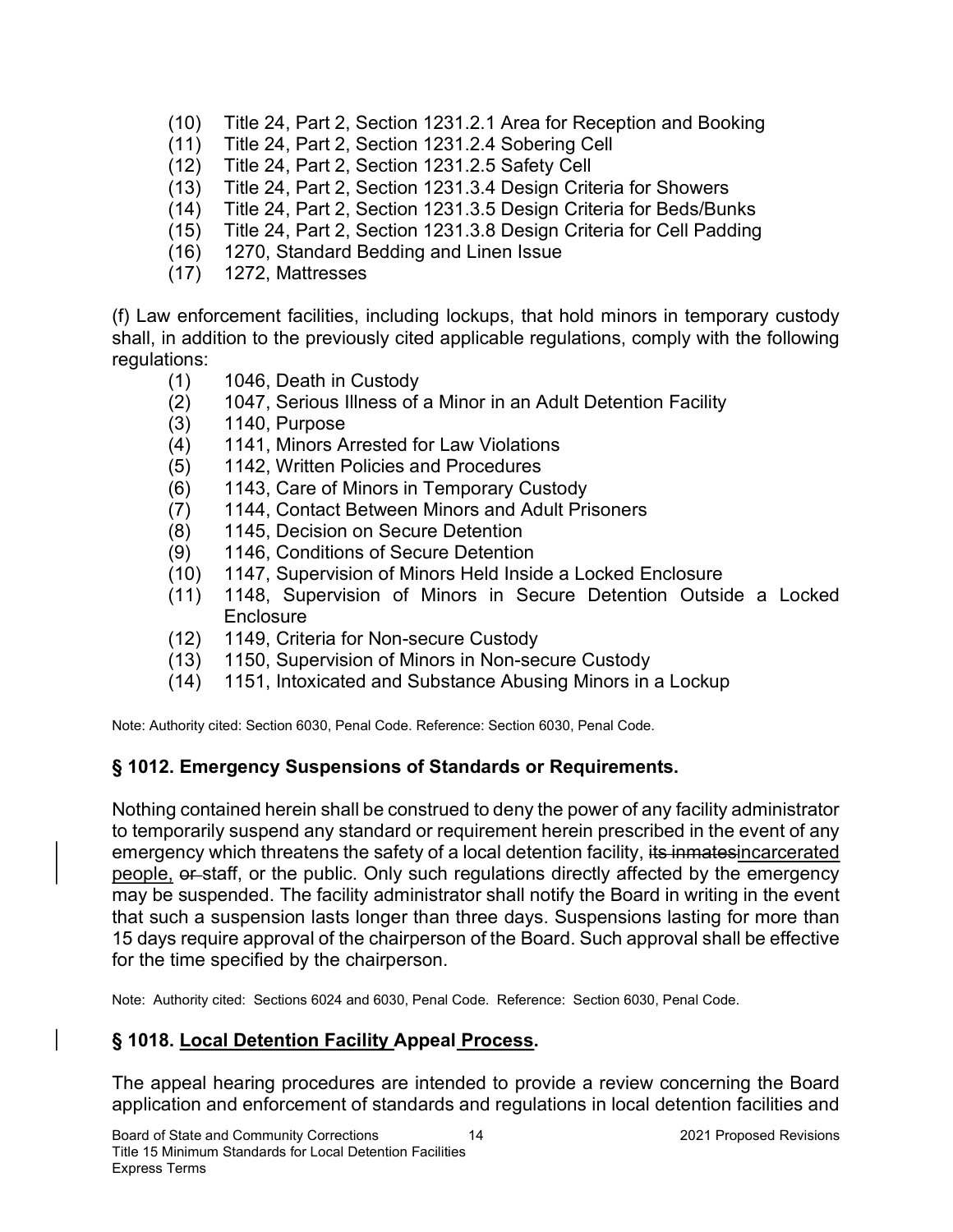lockups. A county, city, or city and county facility may appeal on the basis of alleged misapplication, capricious enforcement of regulations, or substantial differences of opinion as may occur concerning the proper application of regulations or procedures.

- (a) Levels of Appeal.
	- (1) There are two levels of appeal as follows:
		- (A) appeal to the Executive Director; and,
			- (B) appeal to the Board.
	- (2) An appeal shall first be filed with the Executive Director.
- (b) Appeal to the Executive Director.
	- (1) If a county, city, or city and county facility is dissatisfied with an action of the Board staff, it may appeal the cause of the dissatisfaction to the Executive Director. Such appeal shall be filed within 30 calendar days of the notification of the action with which the county or city is dissatisfied.
	- (2) The appeal shall be in writing and:

(A) state the basis for the dissatisfaction;

(B) state the action being requested of the Executive Director; and,

(C) attach any correspondence or other documentation related to the cause for dissatisfaction.

- (c) Executive Director Appeal Procedures.
	- (1) The Executive Director shall review the correspondence and related documentation and render a decision on the appeal within 30 calendar days except in those cases where the appellant withdraws or abandons the appeal.
	- (2) The procedural time requirement may be waived with the mutual consent of the appellant and the Executive Director.
	- (3) The Executive Director may render a decision based on the correspondence and related documentation provided by the appellant and may consider other relevant sources of information deemed appropriate.

(d) Executive Director's Decision.

The decision of the Executive Director shall be in writing and shall provide the rationale for the decision.

- (e) Request for Appeal Hearing by Board.
	- (1) If a county, city, or city and county facility is dissatisfied with the decision of the Executive Director, it may file a request for an appeal hearing with the Board. Such appeal shall be filed within 30 calendar days after receipt of the Executive Director's decision.
	- (2) The request shall be in writing and:
		- (a) state the basis for the dissatisfaction;
		- (b) state the action being requested of the Board; and,
		- (c) attach any correspondence related to the appeal from the Executive Director.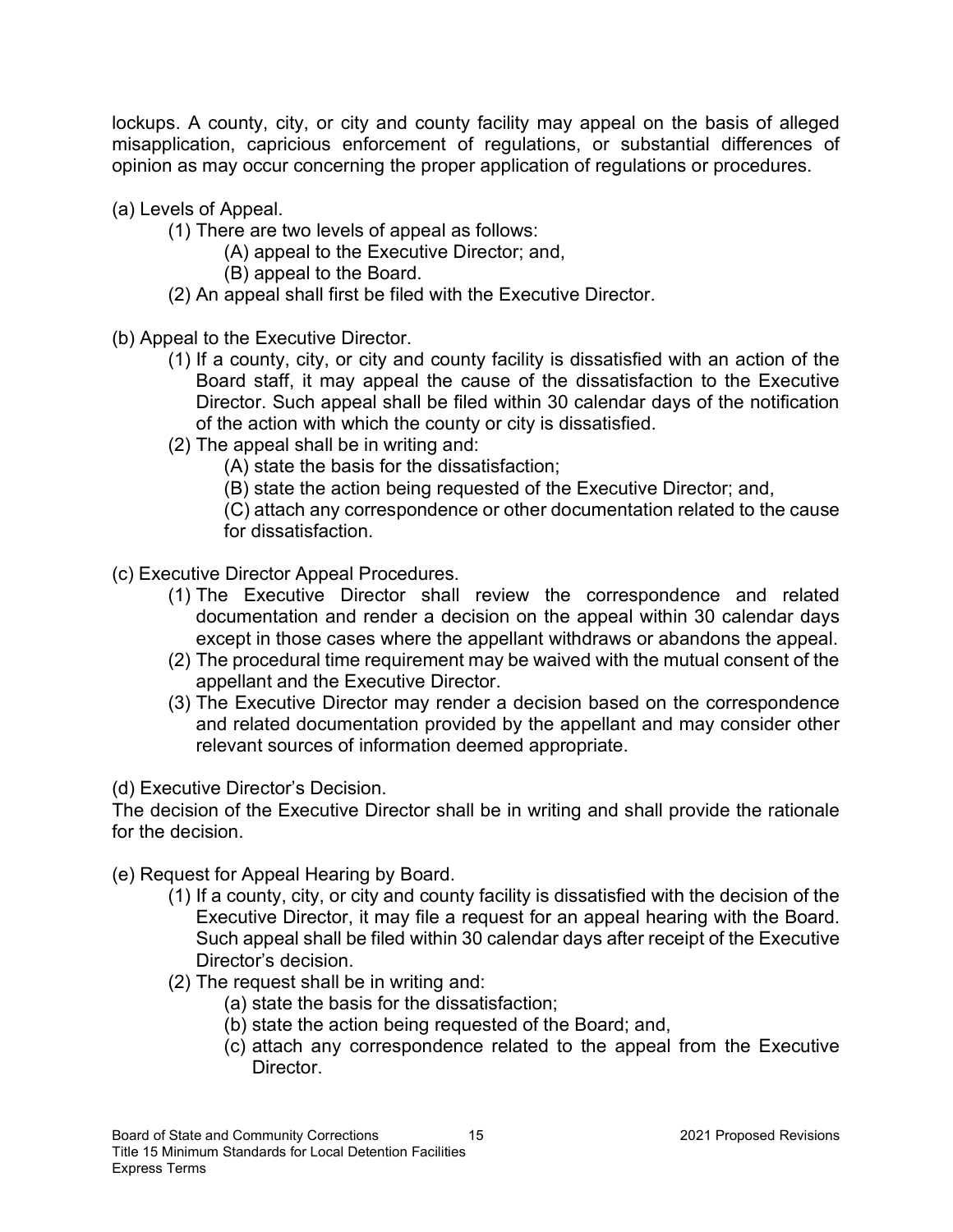- (f) Board Hearing Procedures.
	- (1) The hearing shall be conducted by a hearing panel designated by the Chairman of the Board at a reasonable time, date, and place, but not later than 21 days after the filing of the request for hearing with the Board, unless delayed for good cause. The Board shall mail or deliver to the appellant or authorized representative a written notice of the time and place of hearing not less than 7 days prior to the hearing.
	- (2) The procedural time requirements may be waived with mutual consent of the parties involved.
	- (3) Appeal hearing matters shall be set for hearing, heard, and disposed of by a notice of decision within 60 days from the date of the request for appeal hearing, except in those cases where the appellant withdraws or abandons the request for hearing or the matter is continued for what is determined by the hearing panel to be good cause.
	- (4) An appellant may waive a personal hearing before the hearing panel and, under such circumstances, the hearing panel shall consider the written information submitted by the appellant and other relevant information as may be deemed appropriate.
	- (5) The hearing is not formal or judicial in nature. Pertinent and relative information, whether written or oral, shall be accepted. Hearings shall be tape recorded.
	- (6) After the hearing has been completed, the hearing panel shall submit a proposed decision in writing to the Board at its next regular public meeting.
- (g) Board of State and Community Corrections Decision.
	- (1) The Board, after receiving the proposed decision, may:
		- (a) adopt the proposed decision;
		- (b) decide the matter on the record with or without taking additional evidence; or,
		- (c) order a further hearing to be conducted if additional information is needed to decide the issue.
	- (2) The Board, or notice of a new hearing ordered, notice of decision or other such actions shall be mailed or otherwise delivered by the Board to the appellant.
	- (3) The record of the testimony exhibits, together with all papers and requests filed in the proceedings and the hearing panel's proposed decision, shall constitute the exclusive record for decision and shall be available to the appellant at any reasonable time for one year after the date of the Board's notice of decision in the case.
	- (4) The decision of the Board shall be final.

Note: Authority cited: Section 6030, Penal Code. Reference: Section 6030, Penal Code.

## Article 3. Training, Personnel and Management

# § 1024. Court Holding and Temporary Holding Facility Training.

At a minimum, all supervisors of, and personnel who supervise inmatesincarcerated persons in, a Court Holding or Temporary Holding facility shall complete 8 hours of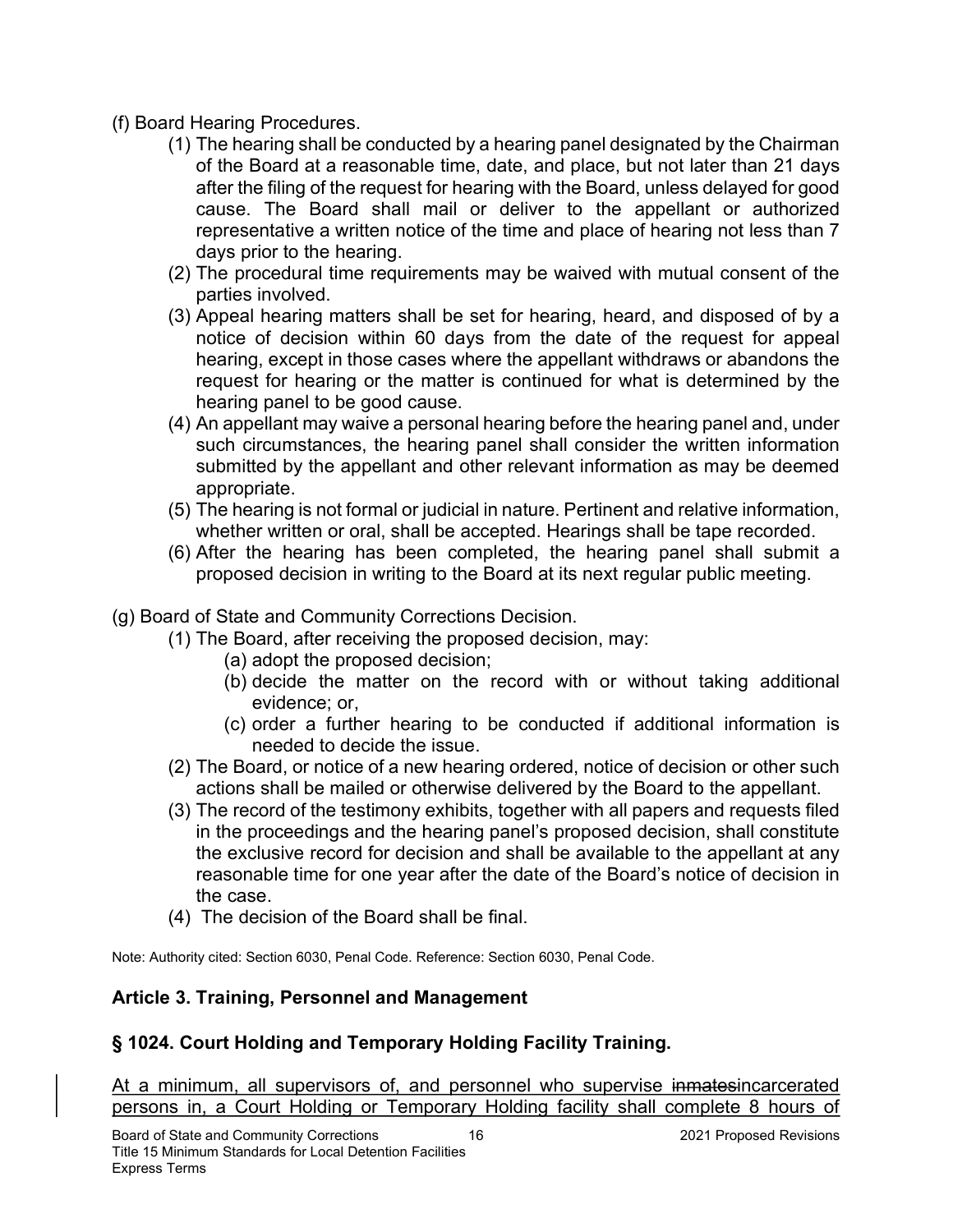specialized corrections training. Custodial personnel who supervise inmates in, and supervisors of, a Court Holding or Temporary Holding facility shall complete 8 hours of specialized training. Such training shall include, but not be limited to:

(a) applicable minimum jail standards;

(b) jail operations liability;

(c) inmate segregationseparation of incarcerated persons;

(d) emergency procedures and planning, fire and life safety; and $\frac{1}{2}$ ;

(e) suicide prevention.;

(f) de-escalation;

(g) juvenile procedures;

(h) racial bias; and,

 $(e)(i)$  mental illness.

Such training shall be completed as soon as practical, but in any event not more than six months after the date of assigned responsibility., or the effective date of this regulation. Successful completion of Core training or supplemental Core training, pursuant to Section 1020, Corrections Officer Core Course, may be substituted for the initial eight hours of training.

A total of Eeight hours of refresher training shall be completed once every two years. Successful completion of the requirements in Section 1025, Continuing Professional Training may be substituted for the eight-hour refresher.

Each agency shall determine if additional training is needed based upon, but not limited to, the complexity of the facility, the number of inmatespeople incarcerated, the employees' level of experience and training, and other relevant factors.

Note: Authority cited: Sections 6024 and 6030, Penal Code. Reference: Section 6030, Penal Code.

## § 1027. Number of Personnel.

A sufficient number of personnel shall be employed in each local detention facility to ensure the implementation and operation of the programs and activities required by these regulations.

Whenever there is an inmate person in custody, there shall be at least one employee on duty at all times in a local detention facility or in the building which houses a local detention facility who shall be immediately available and accessible to inmates incarcerated people in the event of an emergency. Such an employee shall not have any other duties which would conflict with the supervision and care of inmates-incarcerated people in the event of an emergency. Whenever one or more females inmates are in custody, there shall be at least one female employee who shall be immediately available and accessible to such females.

Additionally, in Type IV programs the administrator shall ensure a sufficient number of personnel to provide case review, program support, and field supervision.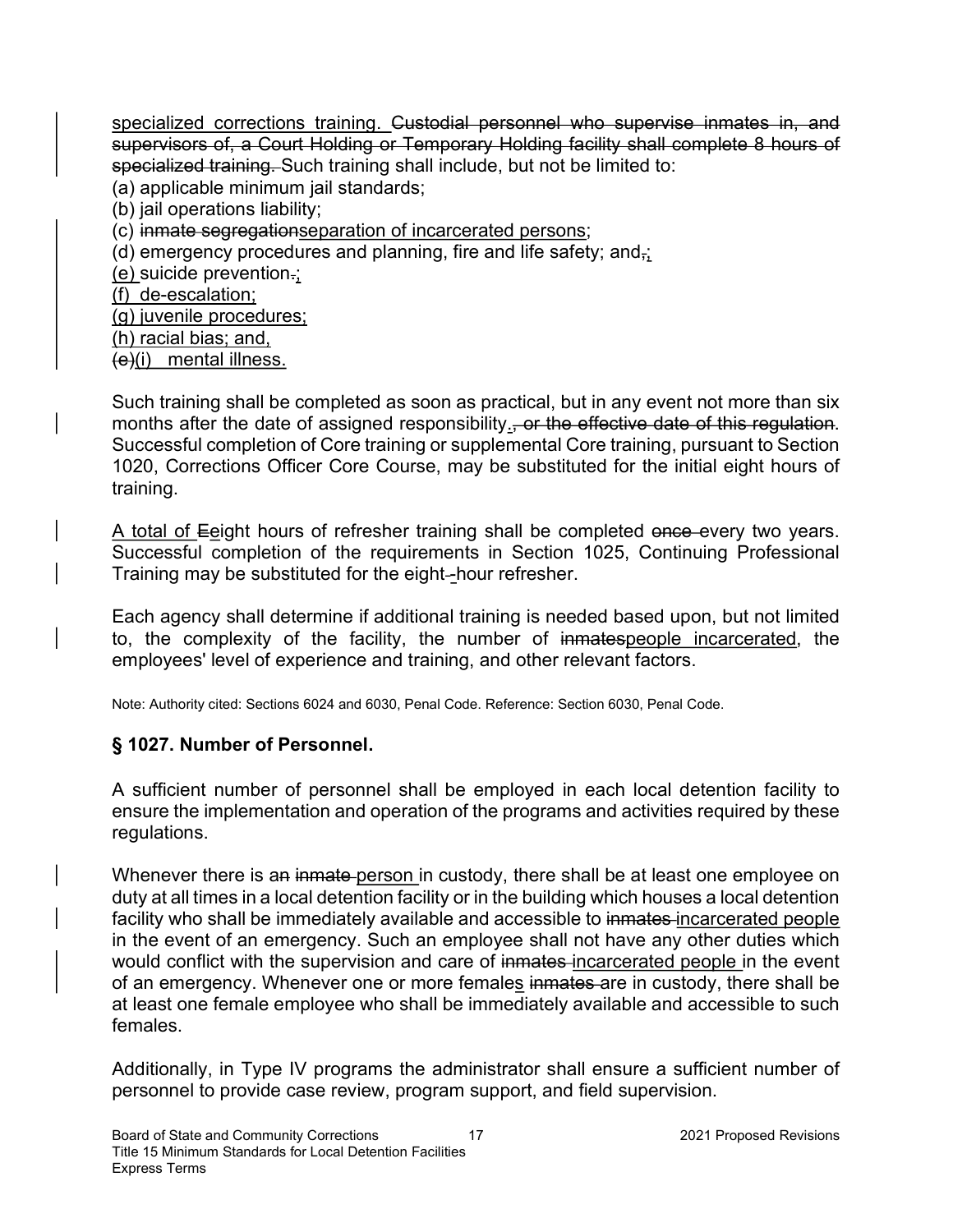In order to determine if there is a sufficient number of personnel for a specific facility, the facility administrator shall prepare and retain a staffing plan indicating the personnel assigned in the facility and their duties. Such a staffing plan shall be reviewed by the Board staff at the time of their biennial inspection. The results of such a review and recommendations shall be reported to the local jurisdiction having fiscal responsibility for the facility.

Note: Authority cited: Section 6030, Penal Code. Reference: Sections 6030, 6031 and 6031.1, Penal Code.

## § 1027.5 Safety Checks.

The facility administrator shall develop and implement policy and procedures for conducting safety checks that include but are not limited to the following:

Safety checks will determine the safety and well-being of individuals and shall be conducted at least hourly through direct visual observation of all inmatespeople held and housed in the facility.

- (a) There shall be no more than a 60- minute lapse between safety checks.
- (b) Safety checks for people in sobering cells, safety cells, and restraints shall occur more frequently as outlined in the relevant regulations.
- (c) Safety checks shall occur at random or varied intervals.
- (d) There shall be a written plan that includes the documentation of routine all safety checks. Documentation shall include:
	- (1) the actual time at which each individual safety check occurred;
	- (2) the location where each individual safety check occurred, such as a cell, module, or dormitory number; and,
	- (3) Initials or employee identification number of staff who completed the safety check(s).
- (e) A documented process by which safety checks are reviewed at regular defined intervals by a supervisor or facility manager, including methods of mitigating patterns of inconsistent documentation, or untimely completion of, safety checks.

Note: Authority cited: Section 6030, Penal Code. Reference: Section 6030, Penal Code.

### § 1028. Fire and Life Safety Staff.

Pursuant to Penal Code Section 6030(c), effective January 1, 1980, whenever there is an inmatea person in custody, there shall be at least one person on duty at all times who meets the training standards established by the Board for general fire and life safety. The facility manager shall ensure that there is at least one person on duty who trained in fire and life safety procedures that relate specifically to the facility.

Note: Authority cited: Section 6030, Penal Code. Reference: Section 6030, Penal Code.

### § 1029. Policy and Procedures Manual.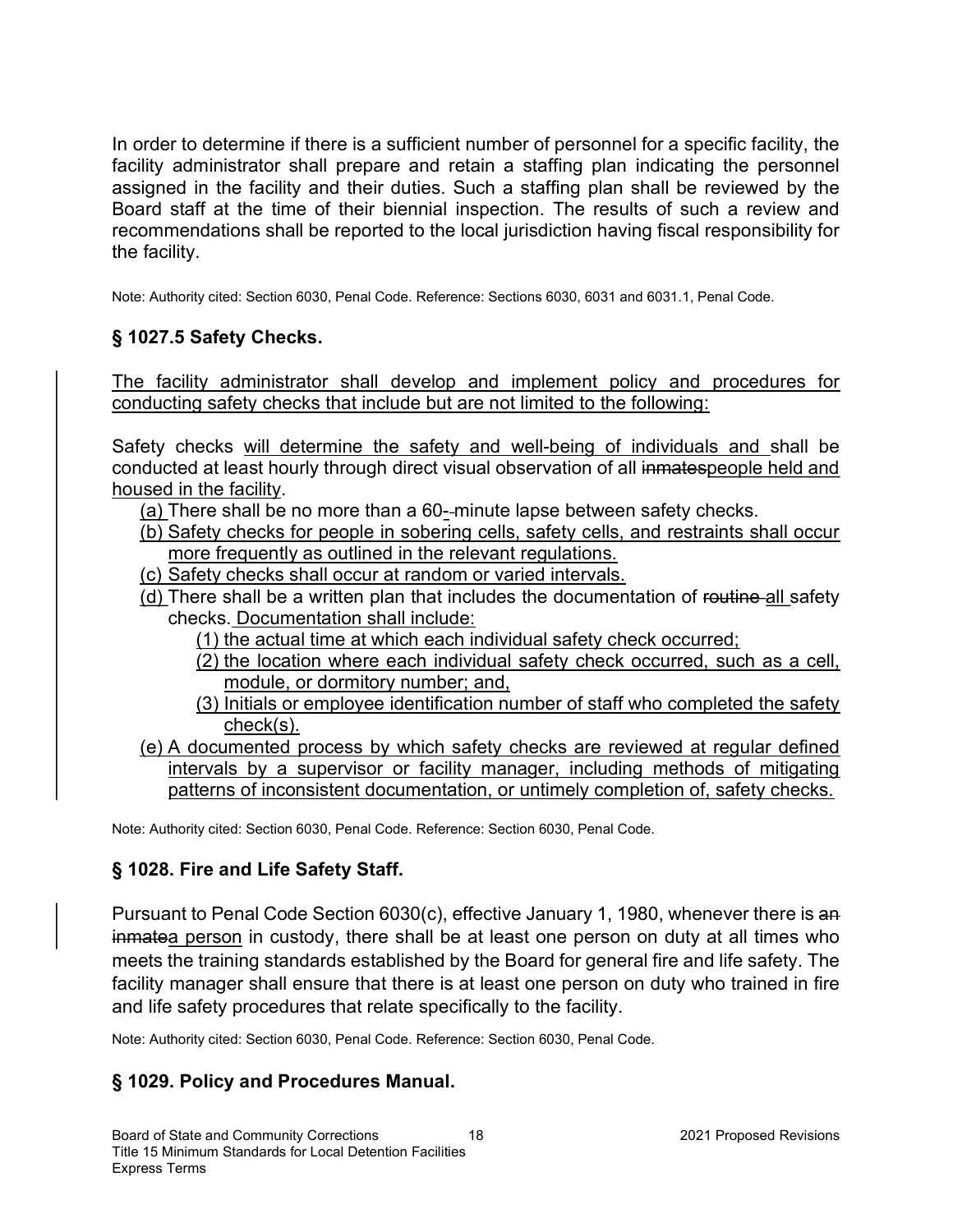Facility administrator(s) shall develop and publish a manual of policy and procedures for the facility. The policy and procedures manual shall address all applicable Title 15 and Title 24 regulations and shall be comprehensively reviewed and updated at least every two years. Such a manual shall be made available to all employees.

- (a) The manual for Temporary Holding, Type I, II, and III facilities shall provide for, but not be limited to, the following:
	- (1) Table of organization, including channels of communications.
	- (2) Inspections and operations reviews by the facility administrator/manager.
	- (3) Policy on the use of force that meets current state and federal legal requirements and includes prohibition of the use of carotid holds.
	- (4) Policy on the use of restraint equipment, including the restraint of pregnant inmatespersons as referenced in Penal Code Section 3407.
	- (5) Procedure and criteria for screening newly received inmates persons for release. per Penal Code sections 849(b)(2) and 853.6, and any other such processes as the facility administrator is empowered to use.
	- (6) Security and control including physical counts of inmates, and searches of the facility and inmatesincarcerated persons, contraband control, and key control. Each facility administrator shall, at least annually, review, evaluate, and make a record of security measures. The review and evaluation shall include internal and external security measures of the facility including security measures specific to prevention of sexual abuse and sexual harassment.
	- (7) Emergency procedures include:
		- (A) fire suppression preplan as required by section 1032 of these regulations;
		- (B) escape, disturbances, and the taking of hostages;
		- (C) mass arrests;
		- (D) natural disasters;
		- (E) periodic testing of emergency equipment; and,
		- (F) storage, issue, and use of weapons, ammunition, chemical agents, and related security devices.
	- (8) Suicide Prevention.
	- (9) Segregation Separation of Inmatesincarcerated persons.
	- (10) Zero tolerance in the prevention of sexual abuse and sexual harassment.
	- (11) Policy and procedure to detect, prevent, and respond to retaliation against any staff or inmate-person after reporting any abuse.
	- (11)(12) Release policy, including release planning for the individualincarcerated persons.
- (b) The policies and procedures required in subsections (a)(6) and (a)(7) may be placed in a separate manual to ensure confidentiality.
- (c) The manual for court holding facilities shall include all of the procedures listed in subsection (a), except number (5).
- (d) The manual for Type IV facilities shall include, in addition to the procedures required in subsection (a), except number (5), procedures for:
	- (1) accounting of inmate funds belonging to incarcerated people;
	- (2) community contacts;
	- (3) field supervision;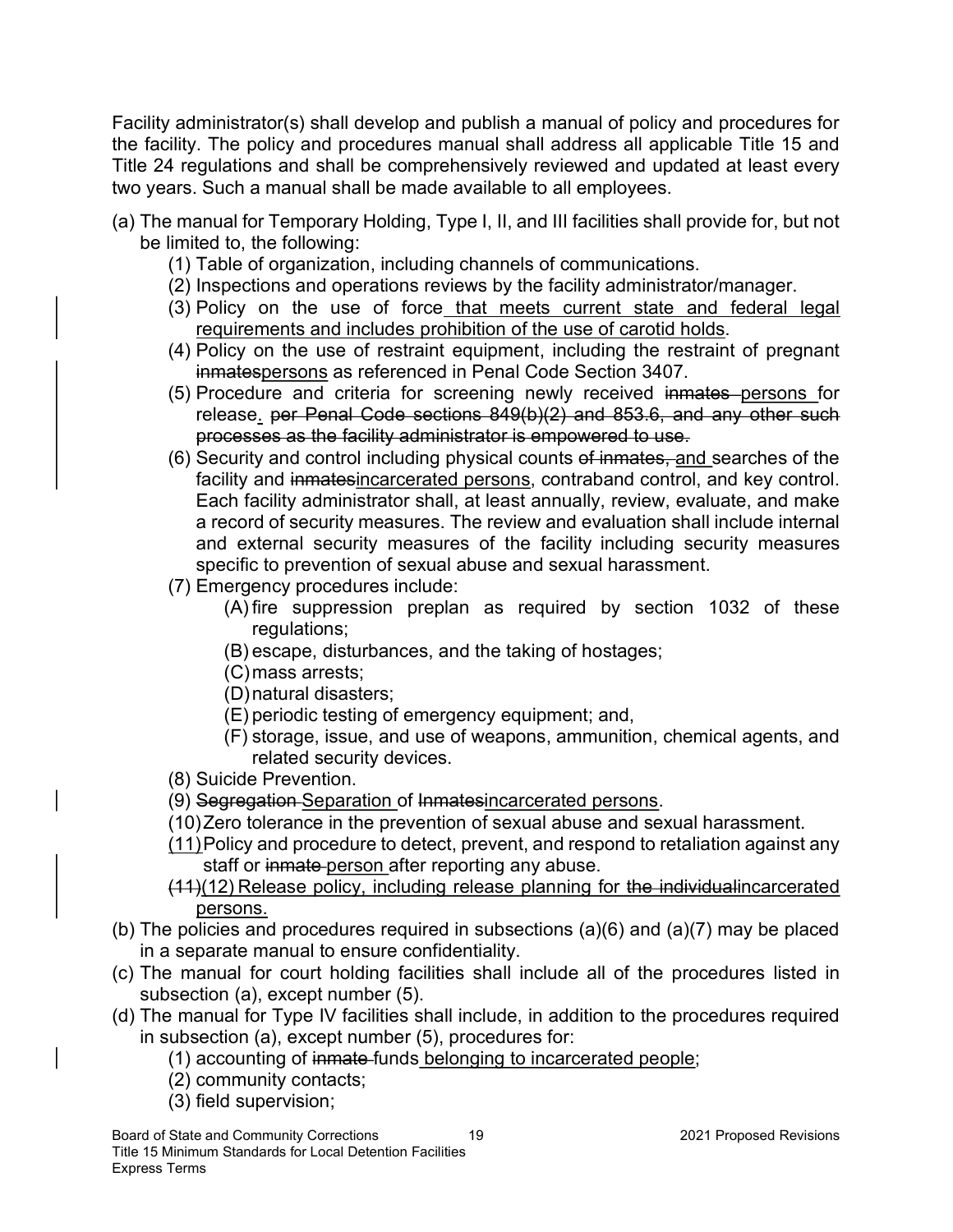- (4) temporary release; and
- (5) obtaining health care.
- (e) The manual for Temporary Holding, Court Holding, Type I, II, III, and IV facilities shall provide for, but not be limited to, the following:
	- (1) multiple internal ways for inmatesincarcerated people to privately report sexual abuse and sexual harassment, retaliation by other inmatesincarcerated persons or staff for reporting sexual abuse and sexual harassment, and staff neglect or violation of responsibilities that may have contributed to such incidents,
	- (2) a method for uninvolved inmatesincarcerated persons, family, community members, and other interested third- parties to report sexual abuse or sexual harassment. The method for reporting shall be publicly posted at the facility.

Note: Authority cited: Section 6030, Penal Code. Reference: Section 6030, Penal Code.

### § 1030. Suicide Prevention Program.

The facility shall have a comprehensive written suicide prevention program developed by the facility administrator or designee, in conjunction with the health authority and mental health director, to identify, monitor, and provide treatment to those inmatesincarcerated persons who present a suicide risk. The program shall consider national best practices and include the following:

- (a) Annual Ssuicide prevention training for all staff that have direct contact with inmatescustodial personnel.
- (b) Intake screening for suicide risk immediately upon intake and prior to housing assignment.
- (c) Screening during special situations, including placement in restrictive housing, following a hearing, and after a transfer or change in classification.
- $\left(\frac{c}{c}\right)$  Provisions facilitating communication among arresting/transporting officers, facility staff, court staff, medical and mental health personnel in relation to suicide risk.
- $(d)(e)$  Housing recommendations for inmates-people at risk of suicide that balance safety and environment. The least restrictive environment should be considered.
- $(e)(f)$  Supervision depending on level of suicide risk.
- $(f)(g)$  Suicide attempt and suicide intervention policies and procedures.
- $(g)(h)$  Provisions for reporting suicides and suicides attempts.
- (i) Multi-disciplinary administrative review of suicides and attempted suicides as defined by the facility administrator, including the development of a corrective action plan to address deficiencies identified in the administrative review.
- (j) Provisions for follow up care as needed.
- $(h)(k)$  Plan for mental health consultation following return from court as needed.

Note: Authority cited: Section 6030, Penal Code. Reference: Section 6030, Penal Code.

## § 1032. Fire Suppression Preplanning.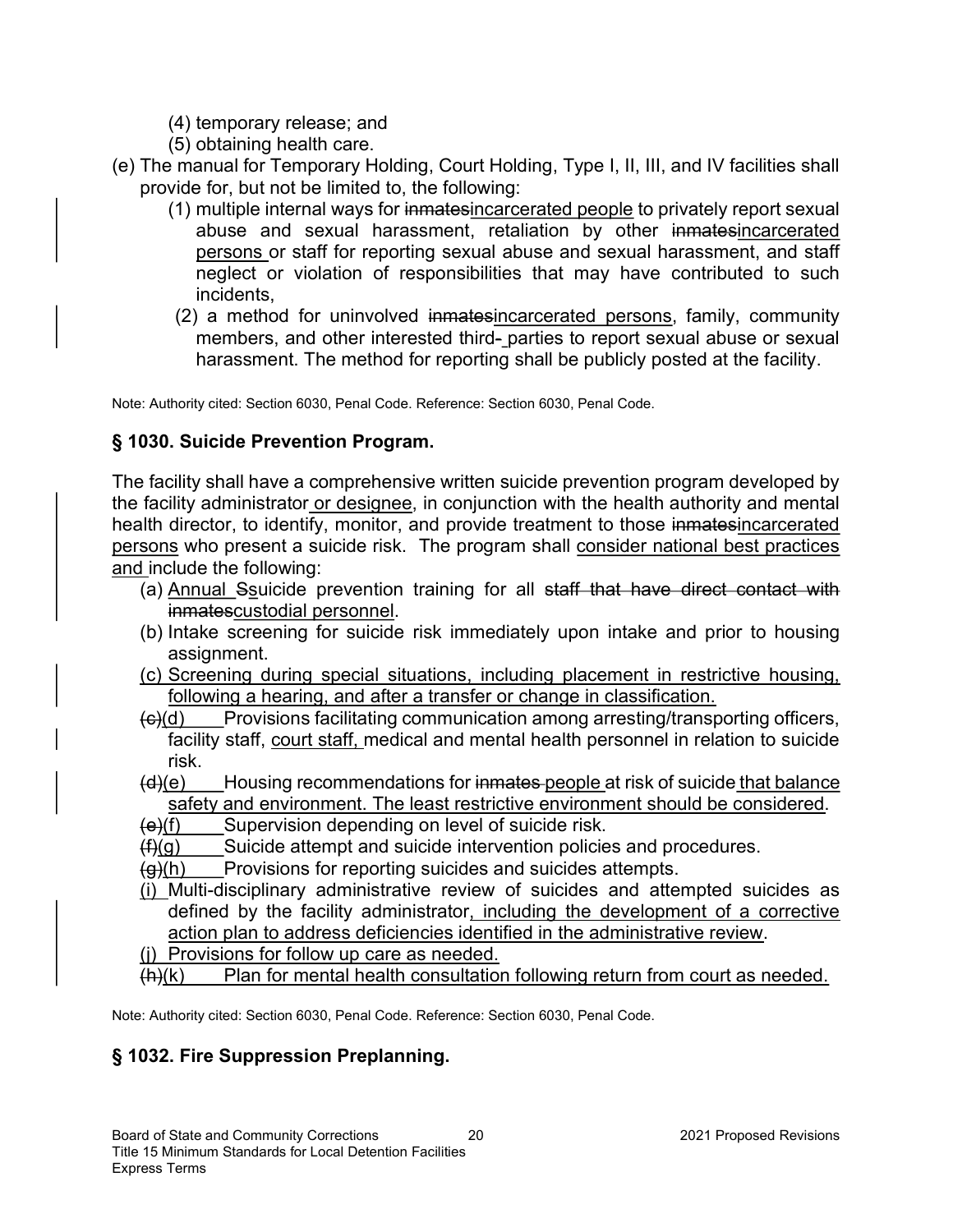Pursuant to Penal Code Section 6031.1(b), the facility administrator shall consult with the local fire department having jurisdiction over the facility, with the State Fire Marshal, or both, in developing a plan for fire suppression which shall include, but not be limited to:

- (a) a fire suppression pre-plan developed with the local fire department to be included as part of the policy and procedures manual (Title 15, California Code of Regulations Section 1029);
- (b) regular-monthly fire prevention inspections by facility staff on a monthly basis with two--year retention of the inspection record;
- (c) fire prevention inspections as required by Health and Safety Code Section 13146.1(a) and (b) which requires inspections at least once every two years;
- (d) an evacuation plan; and,
- (e) a plan for the emergency housing of inmatesincarcerated people in the case of fire.

Note: Authority cited: Sections 6024 and 6030, Penal Code. Reference: Section 6030 and 6031.1, Penal Code.

### Article 4. Records and Public Information

### § 1040. Population Accounting.

Except in court holding and temporary holding facilities, each facility administrator shall maintain an inmate demographics accounting system which reflects the monthly average daily population of sentenced and non-sentenced inmates-people by categories of male, femalegender and juvenile status. Facility administrators shall provide the Board with applicable inmate-demographic information as described in the Jail Profile Survey.

Note: Authority cited: Section 6030, Penal Code. Reference: Sections 6030, Penal Code.

## § 1041. Inmate Records.

- (a) Each facility administrator of a Type I, II, III or IV facility shall develop written policies and procedures for the maintenance of individual inmate records for each incarcerated person which shall include, but not be limited to, intake information, personal property receipts, commitment papers, court orders, reports of disciplinary actions taken, medical orders issued by the responsible physician and staff response, and non-medical information regarding disabilities and other limitations.
- (b) Each facility administrator shall collect accurate, uniform data for every allegation of sexual abuse at facilities under its direct control and from other facilities with which it contracts for the confinement of its inmatesincarcerated people. The data collected shall include, at a minimum, the data necessary to satisfy the reporting requirements of 34 U.S.C. section 30303(a)(1).

Note: Authority cited: Section 6030, Penal Code. Reference: Section 6030, Penal Code.

## § 1044. Incident Reports.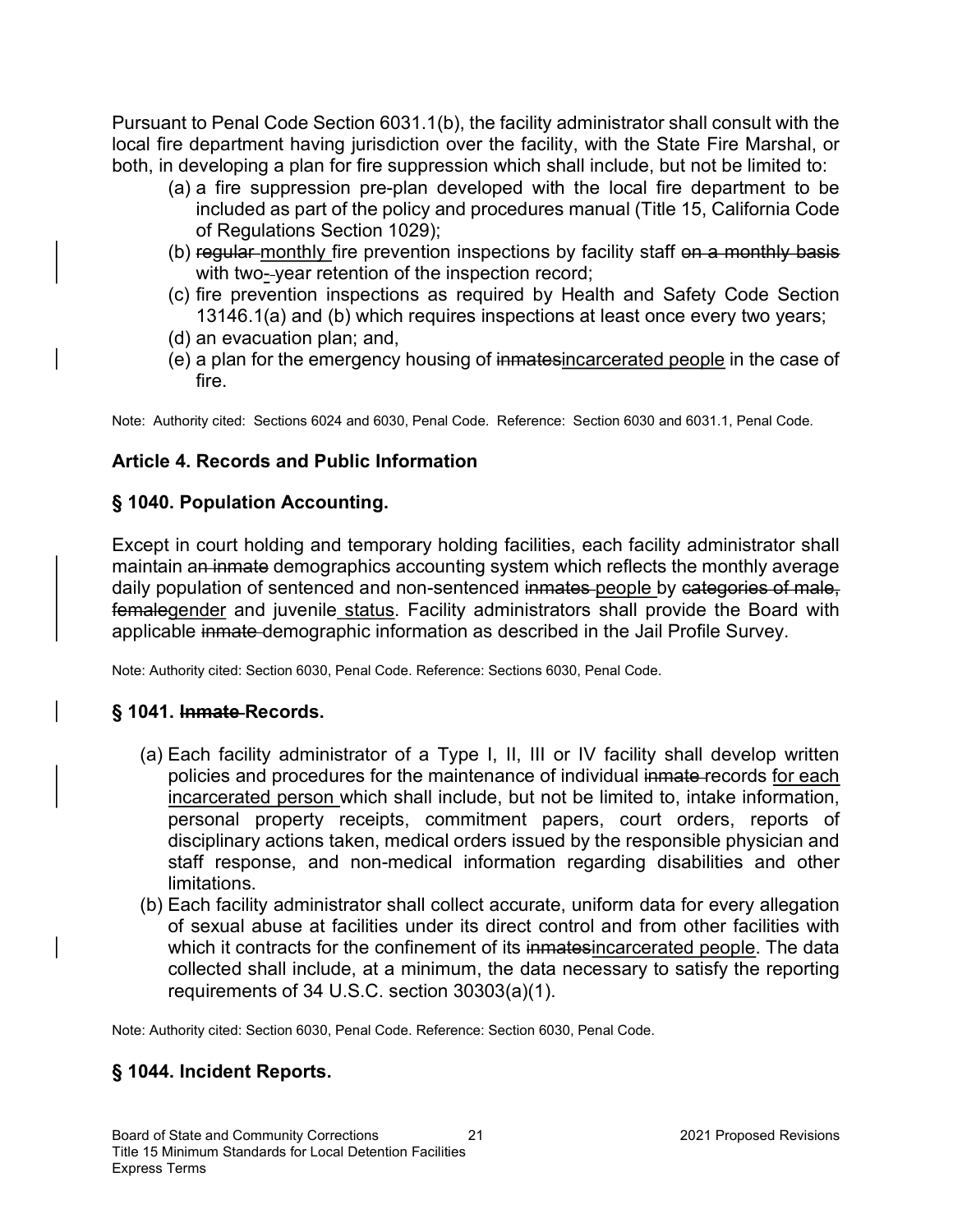Each facility administrator shall develop written policies and procedures for the maintenance of written records and reporting of all incidents which result in physical harm, or serious threat of physical harm, to an employee or inmateincarcerated person of a detention facility or other person. Such records shall include the names of the persons involved, a description of the incident, the actions taken, and the date and time of the occurrence. Such a written record shall be prepared by the staff assigned to investigate the incident and submitted to the facility manager or his/her-designee.

Note: Authority cited: Sections 6024 and 6030, Penal Code. Reference: Section 6030, Penal Code.

### § 1045. Public Information Plan.

Each facility administrator of a Type I, II, III or IV facility shall develop written policies and procedures for the dissemination of information to the public, to other government agencies, and to the news media. The public and inmatesincarcerated persons shall have available for review the following material:

(a) The Board of State and Community Corrections Minimum Standards for Local Detention Facilities as found in Title 15 of the California Code of Regulations.

(b) Facility rules and procedures affecting inmatesincarcerated people as specified in sections:

- (1) 1045, Public Information Plan
- (2) 1061, Inmate Education Plan
- (3) 1062, Visiting
- (4) 1063, Correspondence
- (5) 1064, Library Service
- (6) 1065, Exercise and Recreation Out of Cell Time
- (7) 1066, Books, Newspapers, Periodicals and Writings
- (8) 1067, Access to Telephone
- (9) 1068, Access to Courts and Counsel
- (10) 1069, Inmate Orientation
- (11) 1070, Individual/Family Service Programs
- (12) 1071, Voting
- (13) 1072, Religious Observance
- (14) 1073, Inmate Grievance Procedure
- (15) 1080, Rules and Disciplinary Penalties Actions
- (16) 1081, Plan for Inmate Discipline of Incarcerated Persons
- (17) 1082, Forms of Discipline
- (18) 1083, Limitations on Discipline
- (19) 1200, Responsibility for Health Care Services

Note: Authority cited: Section 6030, Penal Code. Reference: Section 6030, Penal Code.

### § 1046. Death in Custody.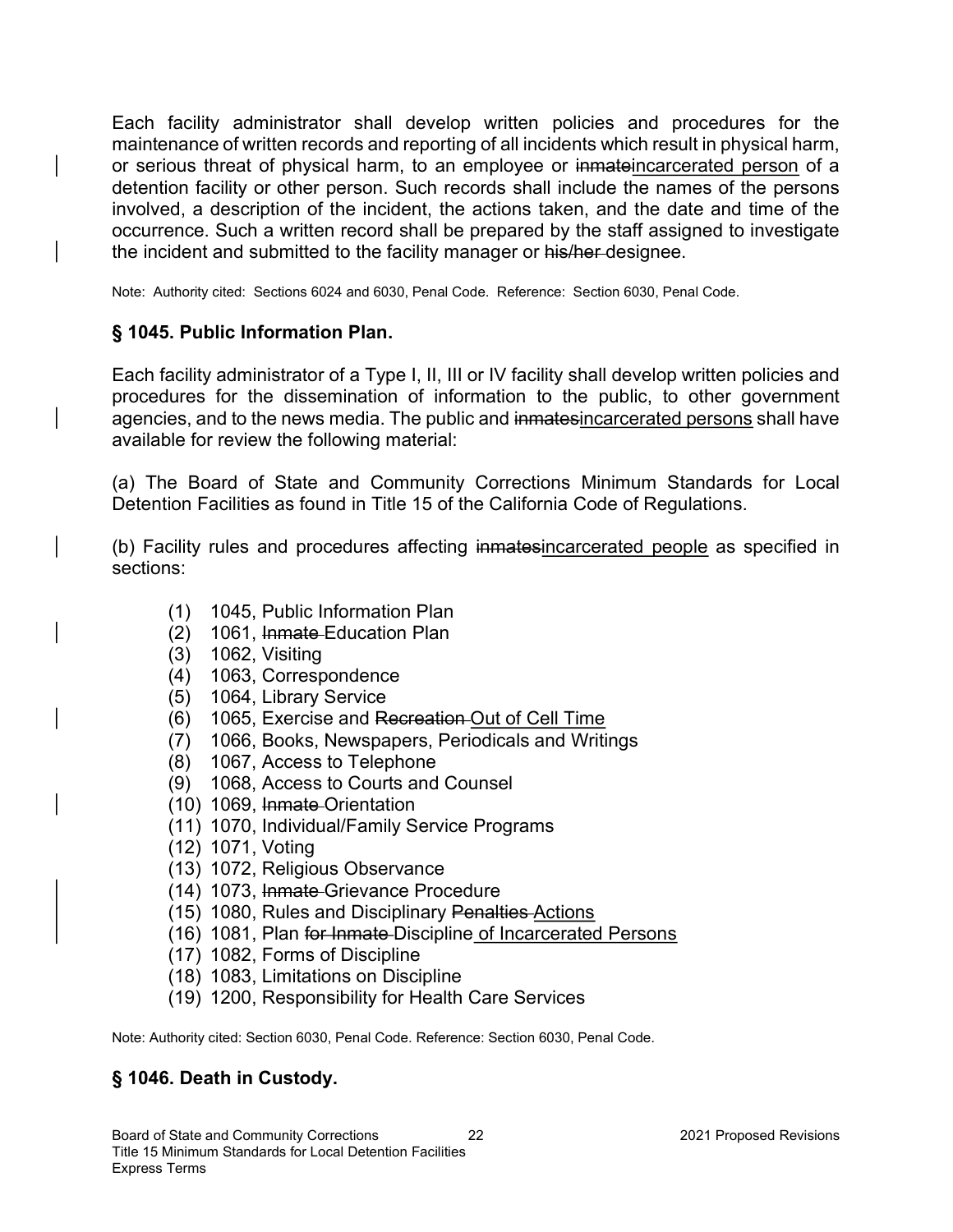(a) Death in Custody Reviews for Adults and Minors.

The facility administrator, in cooperation with the health administrator, shall develop written policy and procedures to ensure that there is an initial review of every in-custody death within 30 days. The review team at a minimum shall include the facility administrator and/or the facility managerdesignee, the health administrator, the responsible physician and other health care and supervision staff who are relevant to the incident.

Deaths shall be reviewed to determine the appropriateness of clinical care; whether changes to policies, procedures, or practices are warranted; and to identify issues that require further study.

#### (b) Death of a Minor

In any case in which a minor dies while detained in a jail, lockup, or court holding facility:

- (1) The administrator of the facility shall provide to the Board a copy of the report submitted to the Attorney General under Government Code Section 12525. A copy of the report shall be submitted within 10 calendar days after the death.
- (2) Upon receipt of a report of death of a minor from the administrator, the Board may within 30 calendar days inspect and evaluate the jail, lockup, or court holding facility pursuant to the provisions of this subchapter. Any inquiry made by the Board shall be limited to the standards and requirements set forth in these regulations.

Note: Authority cited: Sections 6024 and 6030, Penal Code. Reference: Section 6030, Penal Code.

### Article 5. Classification And SegregationSeparation

### § 1050. Classification Plan.

(a) Each administrator of a temporary holding, Type I, II, or III facility shall develop and implement a written classification plan designed to properly assign inmatesincarcerated persons to housing units and activities according to the categories of sexgender identity, age, criminal sophistication, seriousness of crime charged, physical or mental health needs, assaultive/non-assaultive behavior, risk of being sexually abused or sexually harassed, and other criteria which will provide for the safety of the inmatesincarcerated people and staff. Such housing unit assignment shall be accomplished to the extent possible within the limits of the available number of distinct housing units or cells in a facility.

The written classification plan shall be based on objective criteria and include receiving screening performed at the time of intake by trained personnel, and a record of each inmateperson's classification level, housing restrictions, and housing assignments.

Each administrator of a Type II or III facility shall establish and implement a classification system which will include the use of classification officers or a classification committee in order to properly assign inmates incarcerated persons to housing, work, rehabilitation programs, and leisure activities. Such a plan shall include the use of as much information as is available about the inmate and from the inmateincarcerated person and shall provide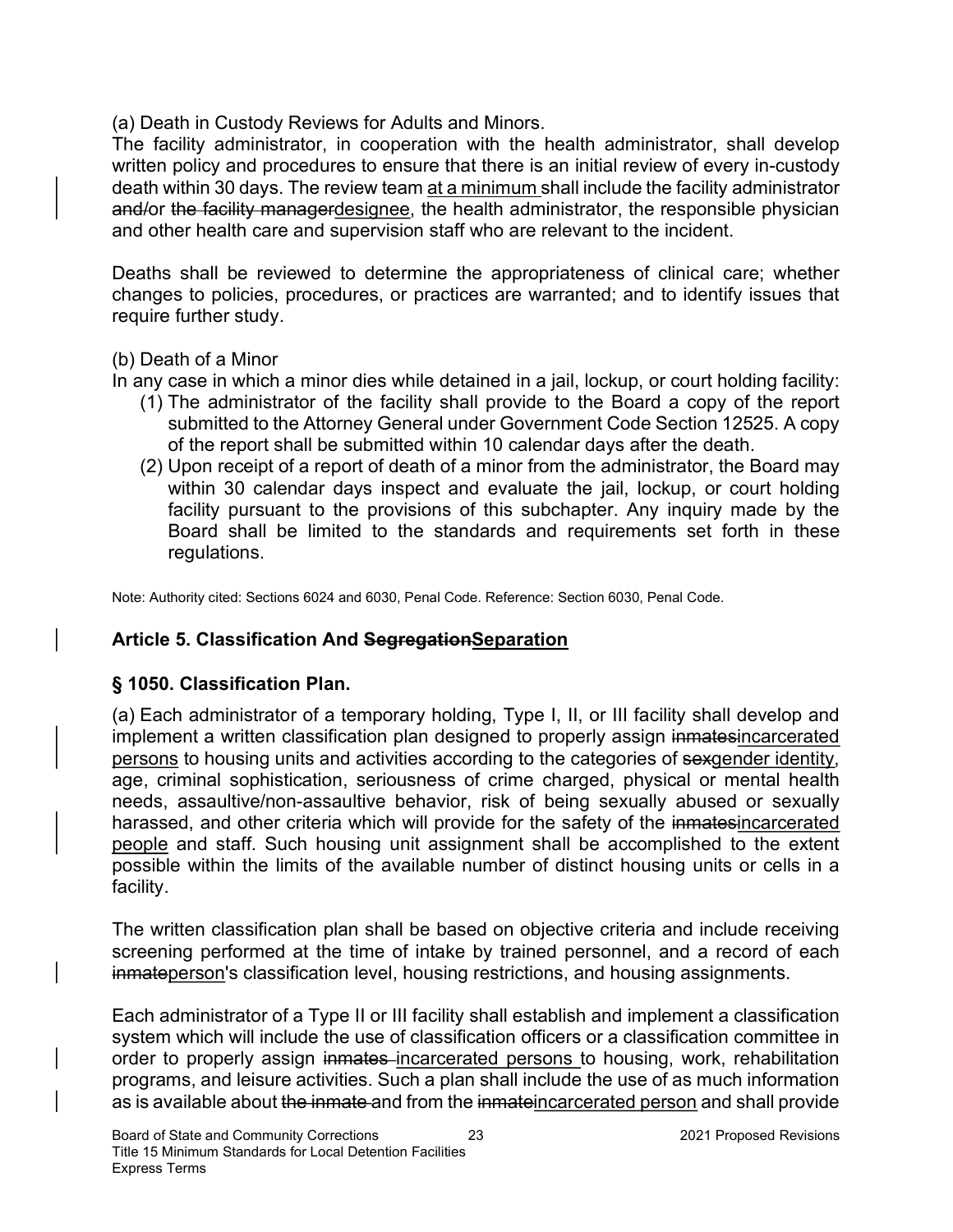for a channel of appeal by the inmateincarcerated person to the facility administrator or designee. An inmateEach person who has been sentenced to more than 60 days may request a review of his their classification plan no more often than 30 days from his their last review.

(b) Each administrator of a court holding facility shall establish and implement a written plan designed to provide for the safety of staff and inmates people held and housed at the facility. The plan shall include receiving and transmitting of information regarding inmatesincarcerated persons who represent unusual risk or hazard while confined at the facility, and the segregation separation of such inmatespersons to the extent possible within the limits of the court holding facility.

(c) In deciding whether to assign an inmate to a housing area for male or female inmates, and in making other housing and programming assignments, the agency shall consider on a case-by-case basis whether a placement would ensure the inmate's health and safety of the incarcerated person, and whether the placement would present management or security problems. An inmate's A person's own views with respect to his or hertheir own safety shall be given serious consideration.

Note: Authority cited: Section 6030, Penal Code. Reference: Section 6030, Penal Code.

## § 1051. Communicable Diseases.

The facility administrator, in cooperation with the responsible physician, shall develop written policies and procedures specifying those symptoms that require segregation medical isolation of an inmateincarcerated person until a medical evaluation is completed. At the time of intake into the facility, an inquiry shall be made of the person being booked as to whether or notwhether he/shethe person has or has had any communicable diseases, such as tuberculosis or has observable symptoms of tuberculosis or any other communicable diseases, or other special medical problem identified by the health authority. The response shall be noted on the medical screening formbooking form and/or screening device.

Note: Authority cited: Sections 6024 and 6030, Penal Code. Reference: Section 6030, Penal Code.

## § 1052. Mentally Disordered InmatesBehavioral Crisis Identification.

The facility administrator, in cooperation with the responsible physician, shall develop written policies and procedures to identify and evaluate all incarcerated people who may be in behavioral crisis. mentally disordered inmates, and Evaluation of behavioral crisis may include telehealth. If an evaluation from medical or mental health staff is not readily available, an inmate incarcerated person shall be considered in behavioral crisis mentally disordered for the purpose of this section if he or shethey appears to be a danger to himself/herselfthemselves or others or if he/she appears gravely disabled. An evaluation from medical or mental health staff shall be secured within 24 hours of identification or at the next daily sick call, whichever is earliest. Separation Segregation may be used if necessary, to protect the safety of the person in crisis or inmate or others.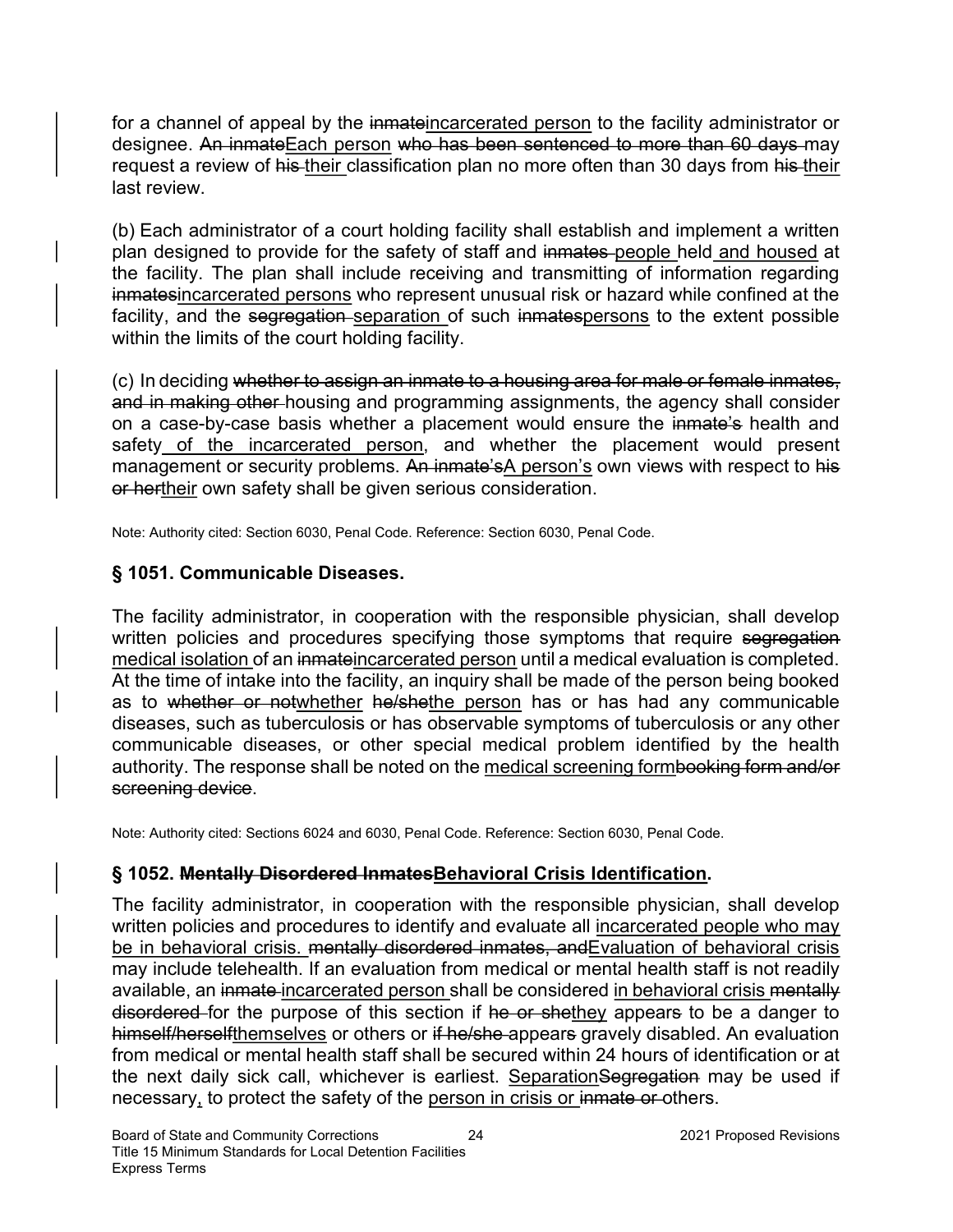Note: Authority cited: Section 6030, Penal Code. Reference: Section 6030, Penal Code.

## § 1053. Administrative SegregationSeparation.

Except for Type IV facilities, facility administrators shall develop and implement policies and procedures for the administrative separation of incarcerated people.

Policies and procedures must include:

- (a) Administrative separation may consist of separate housing but shall not involve any other deprivation of privileges than is necessary to obtain the objective of protecting the welfare of incarcerated people and facility staff.
- (b) Administrative separation must not adversely affect an incarcerated person's health.
- (c) Administrative separation may be used for incarcerated people who have:
	- (1) A documented history of activity or behavior, or promoting such activity or behavior, that is criminal in nature, disruptive to facility operations, or affects the safety of the facility, other incarcerated people, and facility staff.
	- (2) Influenced or participated in activity that is criminal in nature, disruptive to facility operations or affects the safety of the facility, other incarcerated people, and facility staff.
	- (3) Committed assault, attempted assault, or participated in a conspiracy to assault or harm other incarcerated persons or facility staff.
	- (4) A history of escape or have recently attempted escape.
	- (5) A demonstrated need for protection from other incarcerated people.
- (d) Documentation indicating the necessity of administrative separation to obtain the objective of protecting the welfare of incarcerated people and facility staff.
- (e) A documented individualized ongoing review and evaluation of the need to continue placement in administrative separation.

Except in Type IV facilities, each facility administrator shall develop written policies and procedures which provide for the administrative segregation of inmates who are determined to be prone to: promote activity or behavior that is criminal in nature or disruptive to facility operations; demonstrate influence over other inmates, including influence to promote or direct action or behavior that is criminal in nature or disruptive to the safety and security of other inmates or facility staff, as well as to the safe operation of the facility; escape; assault, attempted assault, or participation in a conspiracy to assault or harm other inmates or facility staff; or likely to need protection from other inmates, if such administrative segregation is determined to be necessary in order to obtain the objective of protecting the welfare of inmates and staff. Administrative segregation shall consist of separate and secure housing but shall not involve any other deprivation of privileges than is necessary to obtain the objective of protecting the inmates and staff.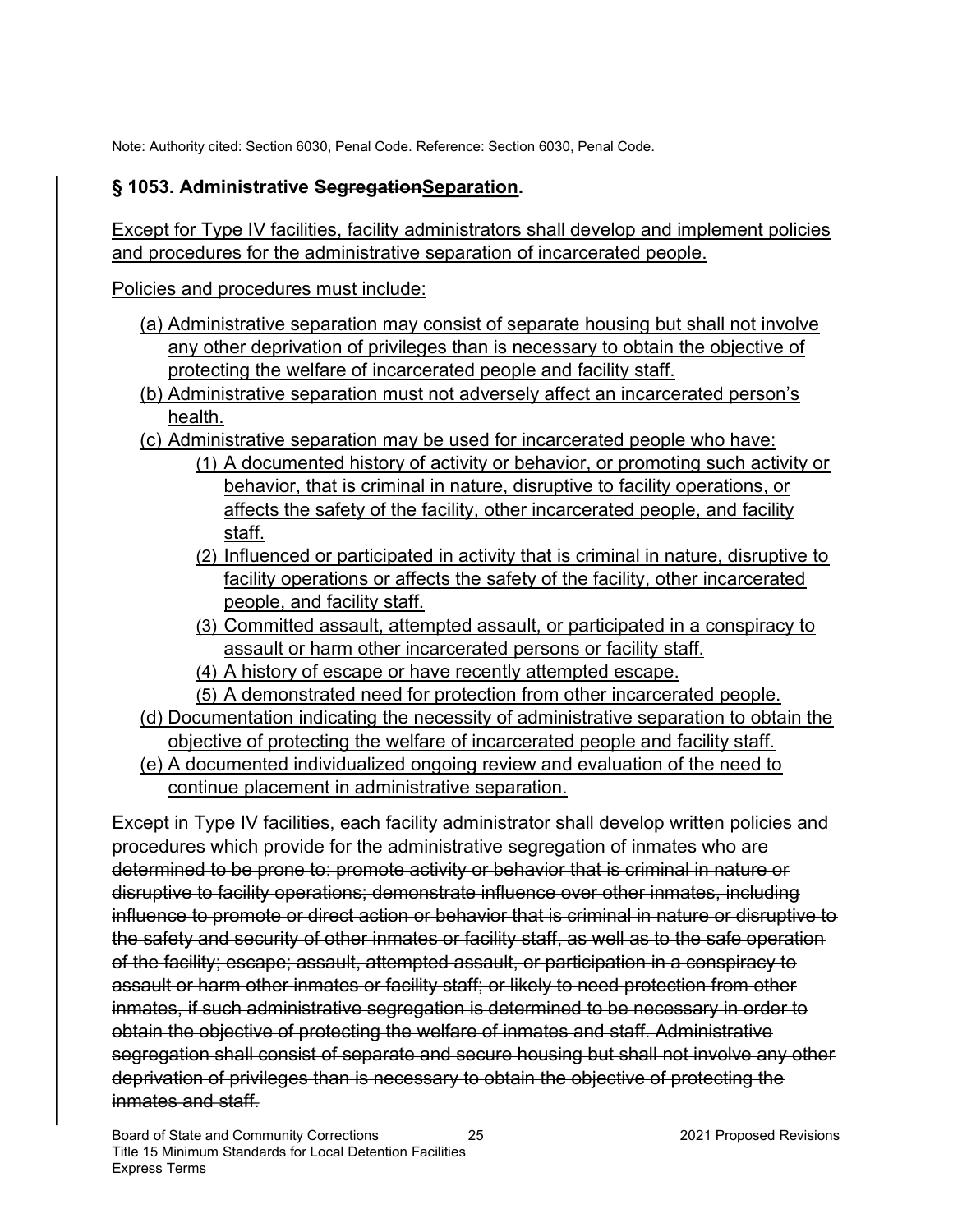Note: Authority cited: Section 6030, Penal Code. Reference: Section 6030, Penal Code.

## § 1054. Administrative Removal-Type IV Facility.

In Type IV facilities, the facility administrator shall develop written policies and procedures which provide for the administrative removal of an inmateincarcerated person for the safety and well--being of the inmateperson, the staff, the program, the facility, and/or the general public. Such removal shall be subject to review by the facility administrator or designee on the next business day.

Note: Authority cited: Section 6030, Penal Code. Reference: Section 6030, Penal Code.

### § 1055. Use of Safety Cell.

The safety cell described in Title 24, Part 2, Section 1231.2.5, shall be used to hold only those inmates people who display behavior which results in the destruction of property or reveals an intent to cause physical harm to self or others. The facility administrator, in cooperation with the responsible physician, shall develop written policies and procedures governing safety cell use and may delegate authority to place an inmateincarcerated person in a safety cell to a physician. Policies and procedures shall include, but not be limited to:

- (a) In no case shall the safety cell be used for punishment or as a substitute for treatment.
- (b) An inmateperson shall be placed in a safety cell only with the approval of the facility manager or designee, or responsible health care staff; continued retention shall be reviewed a minimum of every four hours.
- (c) A medical assessment shall be completed as soon as possible, but not more thanwithin a maximum of 12 hours of from the time of placement in the safety cell or at the next daily sick call, whichever is earliest. The inmate person shall be medically cleared for continued retention, referral to advanced treatment, or removal from the safety cell a minimum of every 24 hours thereafter.
- (d) The facility manager, designee or responsible health care staff shall obtain a mental health opinion/consultation with responsible health care staff on placement and retention, which shall be secured as soon as possible, but not more thanwithin 12 hours of from placement.
- (e) Direct visual observation shall be conducted at least twice every thirty minutes, with no more than a 15-minute lapse between safety checks. Such observation shall be documented.
- (f) Procedures shall be established to assure administration of necessary nutrition and fluids.
- (g) Inmates People placed in the safety cell shall be allowed to retain sufficient clothing, or be provided with a suitably designed "safety garment," to provide for their personal privacy unless specific identifiable risks to the inmate person's safety or to the security of the facility are documented.

Note: Authority cited: Sections 6024 and 6030, Penal Code. Reference: Section 6030, Penal Code.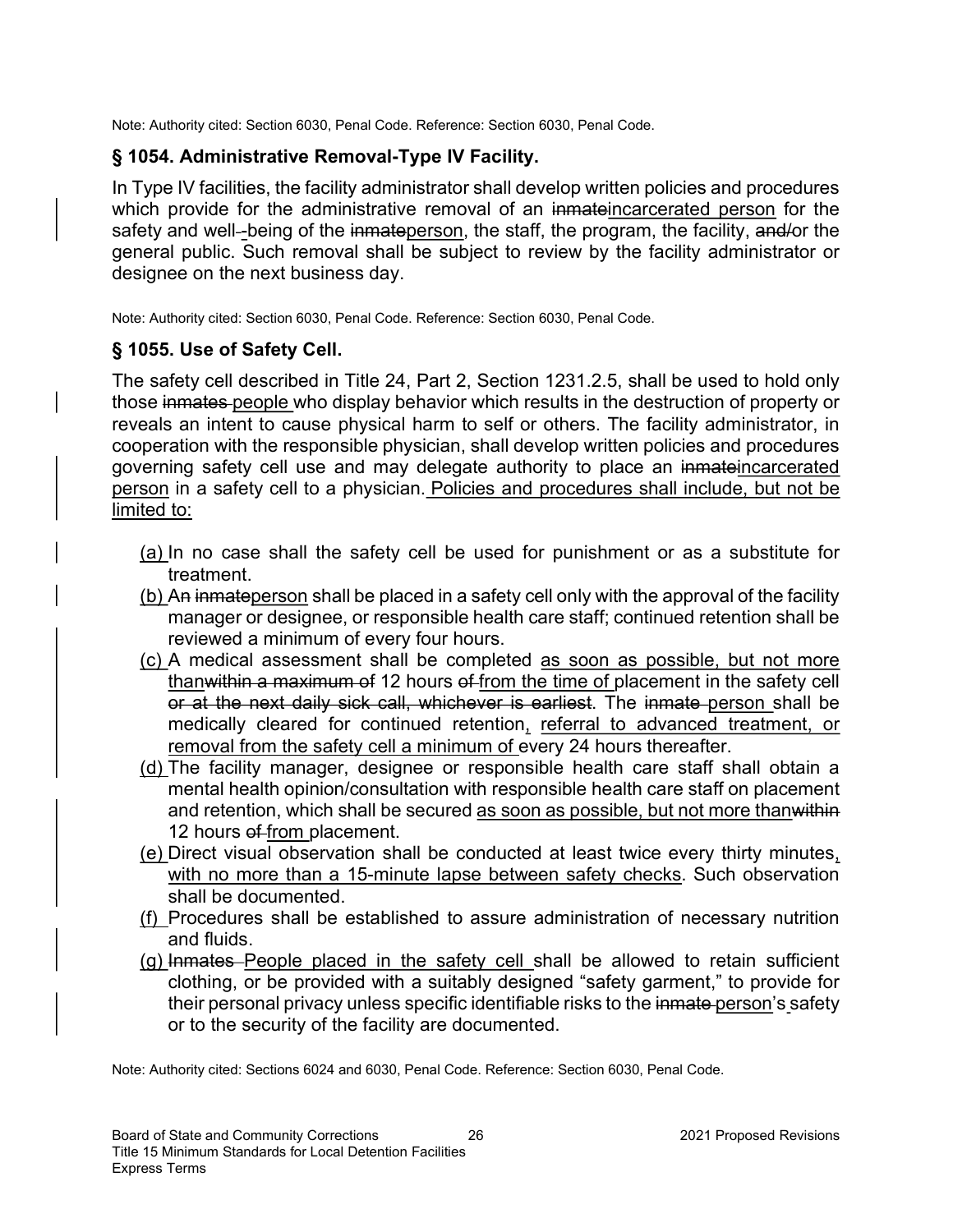## § 1056. Use of Sobering Cell.

The sobering cell described in Title 24, Part 2, Section 1231.2.4, shall be used for temporarythe holding of inmates-incarcerated people who are a threat to their own safety or the safety of others due to their state of intoxication and pursuant to written policies and procedures developed by the facility administrator. Such inmatesA person shall be removed from the sobering cell as soon as they are able to continue in the admission processing or are no longer a risk to themselves or others. In no case shall an inmateperson remain in a sobering cell over six hours without an evaluation by a medical staff person or an evaluation by custody staff to determine whether the person has an urgent medical problem, pursuant to written medical procedures in accordance with section 1213 of these regulations, to determine whether the prisoner has an urgent medical problem. At 12 hours from the time of placement, all inmatespersons will must receive an evaluation by responsible health care staff. Intermittent direct visual observation of inmatespeople held in the sobering cell shall be conducted no less than every half hour. Such observation shall be documented.

Note: Authority cited: Sections 6024 and 6030, Penal Code. Reference: Section 6030, Penal Code.

## § 1057. Developmentally Disabilitiesled Inmates.

The facility administrator, in cooperation with the responsible physician, shall develop written policies and procedures for the identification and evaluation, appropriate classification and housing, protection, and nondiscrimination of all incarcerated persons with developmentally disabilitiesled inmates.

The health authority or designee shall contact the regional center on for any inmate incarcerated person suspected or confirmed to be have a developmentally disabled disability for the purposes of diagnosis and/or treatment within 24 hours of such determination, excluding holidays and weekends.

Note: Authority cited: Section 6030, Penal Code. Reference: Section 6030, Penal Code.

## § 1058. Use of Restraint Devices.

The facility administrator, in cooperation with the responsible physician, shall develop and implement written policies and procedures for the use of restraint devices. Restraint devices include any devices which immobilize extremities or prevent the incarcerated person from being ambulatory. The provisions of this section do not apply to the use of handcuffs, shackles or other restraint devices when used to restrain incarcerated people for security reasons and The facility manager may delegate authority to place an inmateincarcerated person in restraints to a-responsible health care staff. In addition to the areas specifically outlined in this regulation, at a minimum,

(a) tThe policy shall address the following areas:

- (1) acceptable restraint devices;
- (2) signs or symptoms which should result in immediate medical/mental health referral; availability of cardiopulmonary resuscitation equipment;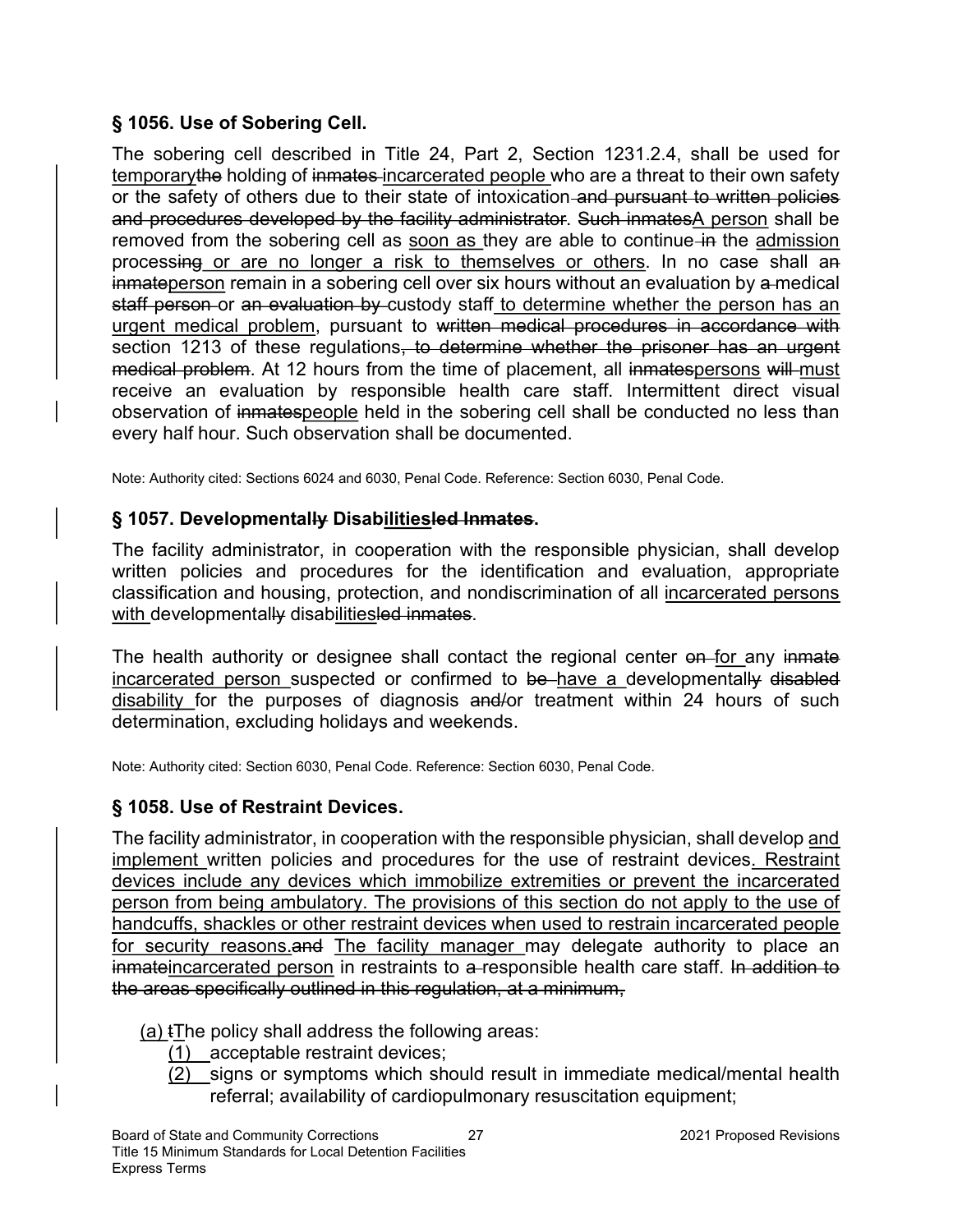- (3) protective housing of restrained persons;
- (4) provision for hydration and sanitation needs; and,
- (5) exercising of extremities.
- (b) Policy shall also include, but not be limited to, the following requirements:
	- (1) In no case shall restraints be used for punishment or as a substitute for treatment.
	- (2) Restraint devices shall only be used on inmatesincarcerated people who display behavior which results in the destruction of property or reveal an intent to cause physical harm to self or others. Restraint devices include any devices which immobilize an inmate's extremities and/or prevent the inmate from being ambulatory. Physical restraints
	- (3) Restraint devices should be utilizedused only when it appears less restrictive alternatives, would be ineffective in controlling the disordered behaviorincluding verbal de-escalation techniques, have been attempted and are deemed ineffective.
	- (4) InmatesAn incarcerated person shall be placed in restraints only with the approval of the facility manager, the facility watch commander, or responsible health care staff; continued retention shall be reviewed a minimum of every hour.
	- (5) Continuous direct visual observation shall be maintained until a medical opinion can be obtained.
	- (6) A medical opinion on placement and retention shall be secured within one hour from the time of placement.
	- (7) A medical assessment shall be completed within four hours of placement.
	- (8) Continuous direct visual observation shall be conducted at least twice every thirty minutes to ensure that the restraints are properly employed, and to ensure the safety and well-being of the incarcerated person. Such observation shall be documented. While in restraint devices all incarcerated persons shall be housed alone or in a specified housing area which makes provisions to protect the person from abuse.
	- (9) If the facility manager, or designee, in consultation with responsible health care staff determines that an inmateincarcerated person cannot be safely removed from restraints after eight hours, the inmateperson shall be taken to a medical facility for further evaluation.
	- (10) Where applicable, the facility manager shall use the restraint device manufacturer's recommended maximum time limits for placement.
	- (11) All events and information related to the placement in restraints shall be documented and shall be video recorded unless exigent circumstances prevent staff from doing so. The documentation shall include: the reason for placement; person authorizing placement; names of staff involved in the placement; injuries sustained; and the duration of placement.

Direct visual observation shall be conducted at least twice every thirty minutes to ensure that the restraints are properly employed, and to ensure the safety and well-being of the inmate. Such observation shall be documented. While in restraint devices all inmates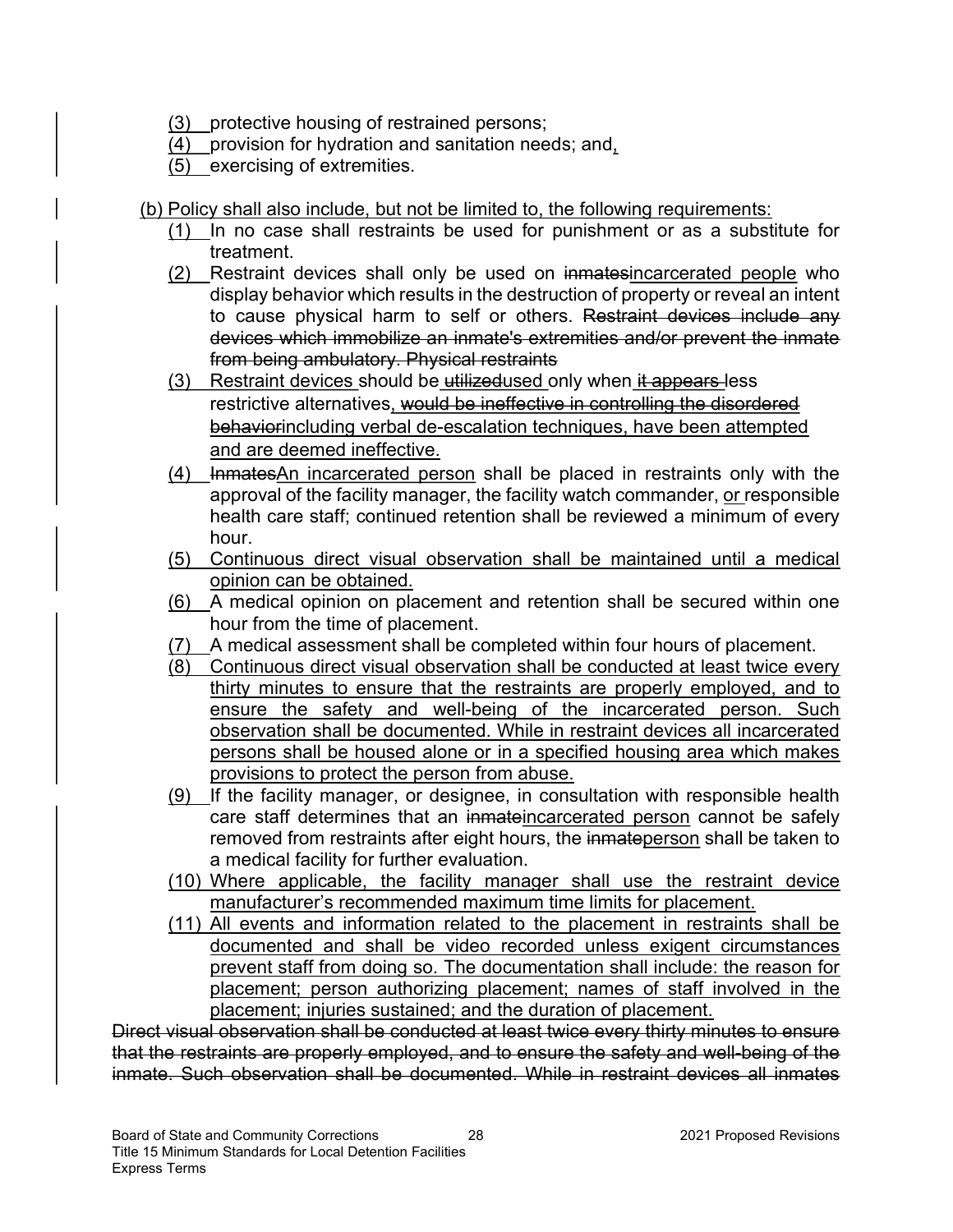shall be housed alone or in a specified housing area for restrained inmates which makes provisions to protect the inmate from abuse.

The provisions of this section do not apply to the use of handcuffs, shackles or other restraint devices when used to restrain inmates for security reasons.

Note: Authority cited: Sections 6024 and 6030, Penal Code. Reference: Section 6030, Penal Code.

## § 1058.5. Restraints and Pregnant InmatesPersons.

The facility administrator, in cooperation with the responsible physician, shall develop written policies and procedures for the use of restraint devices on pregnant inmatespeople. In accordance with Penal Code 3407 the policy shall include reference to the following:

- (1) An incarcerated person inmate known to be pregnant or in recovery after delivery or termination of the pregnancy shall not be restrained by the use of leg ironsor waist restraints, waist chains, or handcuffs behind the body.
- (2) An incarcerated pregnant inmate person in labor, during delivery, or in recovery after delivery or termination of the pregnancy, shall not be restrained by the wrists, ankles, or both, unless deemed necessary for the safety and security of the inmateincarcerated person, the staff, or the public.
- (3) Restraints shall be removed when a professional who is currently responsible for the medical care of an incarcerated pregnant inmate person during a medical emergency, labor, delivery, or recovery after delivery or termination of the pregnancy determines that the removal of restraints is medically necessary.
- (4) Upon confirmation of an inmate's incarcerated person's pregnancy, she they shall be advised, orally or in writing, of the standards and policies governing incarcerated pregnant peopleinmates.

Note: Authority cited: Section 6030, Penal Code. Reference: Sections 3407 and 6030, Penal Code.

### § 1059. DNA Collection, Use of Force.

(a) Pursuant to Penal Code Section 298.1, authorized law enforcement, custodial, or corrections personnel including peace officers, may employ reasonable force to collect blood specimens, saliva samples, or thumb or palm print impressions from individuals who are required to provide such samples, specimens or impressions pursuant to Penal Code Section 296 and who refuse following written or oral request.

- (1) For the purpose of this regulation, the "use of reasonable force" shall be defined as the force that an objective, trained and competent correctional employee, faced with similar facts and circumstances, would consider necessary and reasonable to gain compliance with this regulation.
- (2) The use of reasonable force shall be preceded by efforts to secure voluntary compliance. Efforts to secure voluntary compliance shall be documented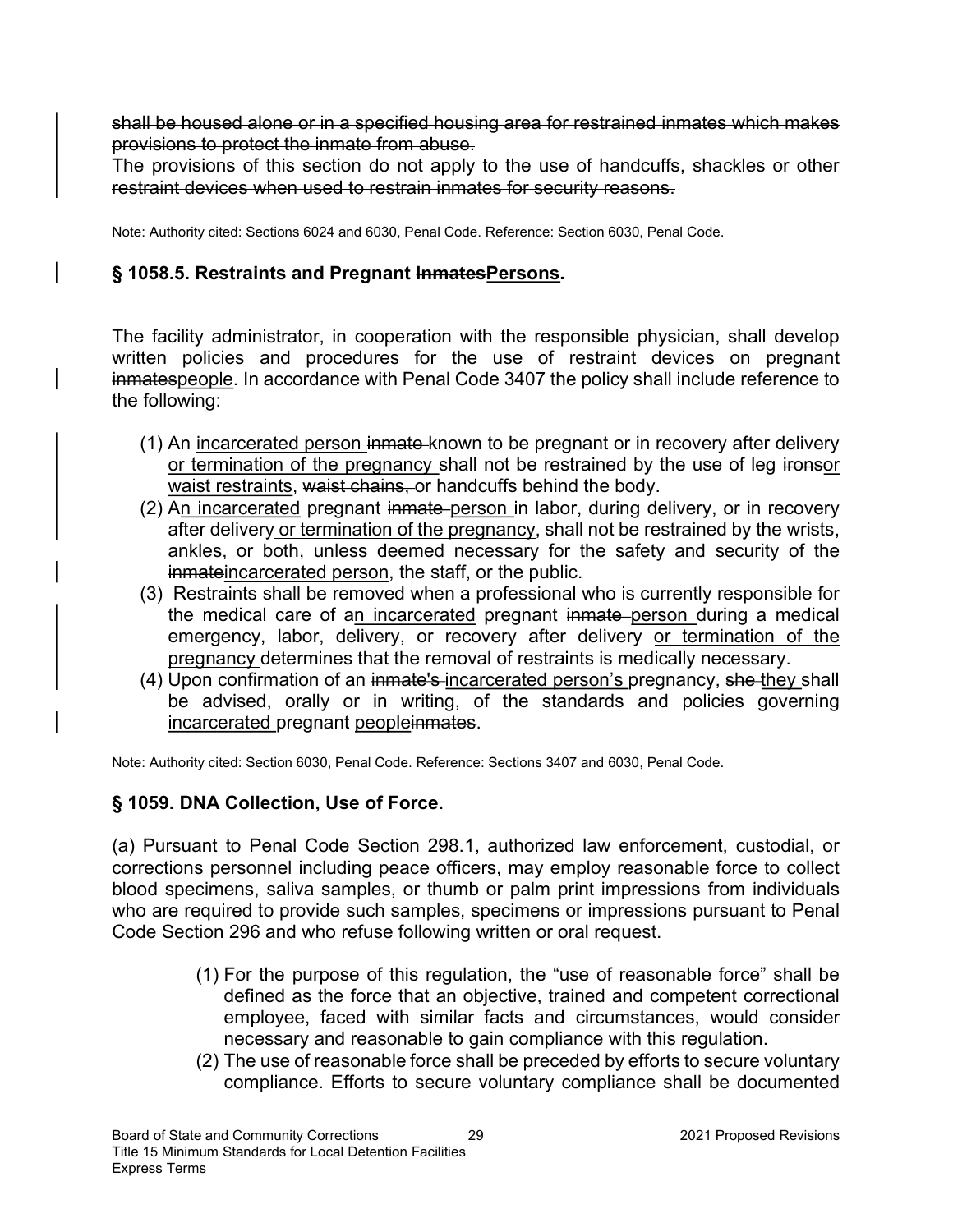and include an advisement of the legal obligation to provide the requisite specimen, sample or impression and the consequences of refusal.

(b) The force shall not be used without the prior written authorization of the facility watch commander or designee on duty. The authorization shall include information that reflects the fact that the offender was asked to provide the requisite specimen, sample, or impression and refused.

(c) If the use of reasonable force includes a cell extraction, the extraction shall be videotaped, including audio. Video shall be directed at the cell extraction event. The videotape shall be retained by the agency for the length of time required by statute. Notwithstanding the use of the video as evidence in a criminal proceeding, the tape shall be retained administratively.

Note: Authority cited: Sections 298.1, 6024, and 6030, Penal Code. Reference: Sections 298.1 and 6030, Penal Code.

## Article 6. Inmate Programs and Services

### § 1061. Inmate Education Plan.

The facility administrator of any Type II or III facility shall plan and shall request of appropriate public officials an inmate education program for incarcerated persons. When such services are not made available by the appropriate public officials, then the facility administrator shall develop and implement an education program with available resources. Such a plan shall provide for the voluntary academic and/or vocational, or both, education of housed inmatespeople. Reasonable criteria for program eligibility shall be established. A person may be provided mModified academic or vocational opportunitiesand an inmate may be excluded or removed may be provided based on sound security practices or a person's failure to abide by facility rules and regulations.

Note: Authority cited: Section 6030, Penal Code. Reference: Section 6030, Penal Code.

## § 1062. Visiting.

The facility administrator shall develop and implement written policies and procedures which include the following requirements:

(a) The facility administrator shall develop written policies and procedures for inmate A visiting program which shall provide for:

(1) as many in-person visits and visitors as facility schedules, space, and number of personnel will allow.

- (2) A publicly posted schedule of facility visiting hours. If practicable, visiting hours should be made available on weekends, evenings, or holidays.
- (1)(3) For sentenced inmatesincarcerated persons in Type I facilities and all inmatesincarcerated persons in Type II, III, and IV facilities there shall be allowed no fewer than two visits totaling at least one hour per inmate incarcerated person each week. In Type III and Type IV facilities there shall be allowed one or more visits, totaling at least one hour, per week.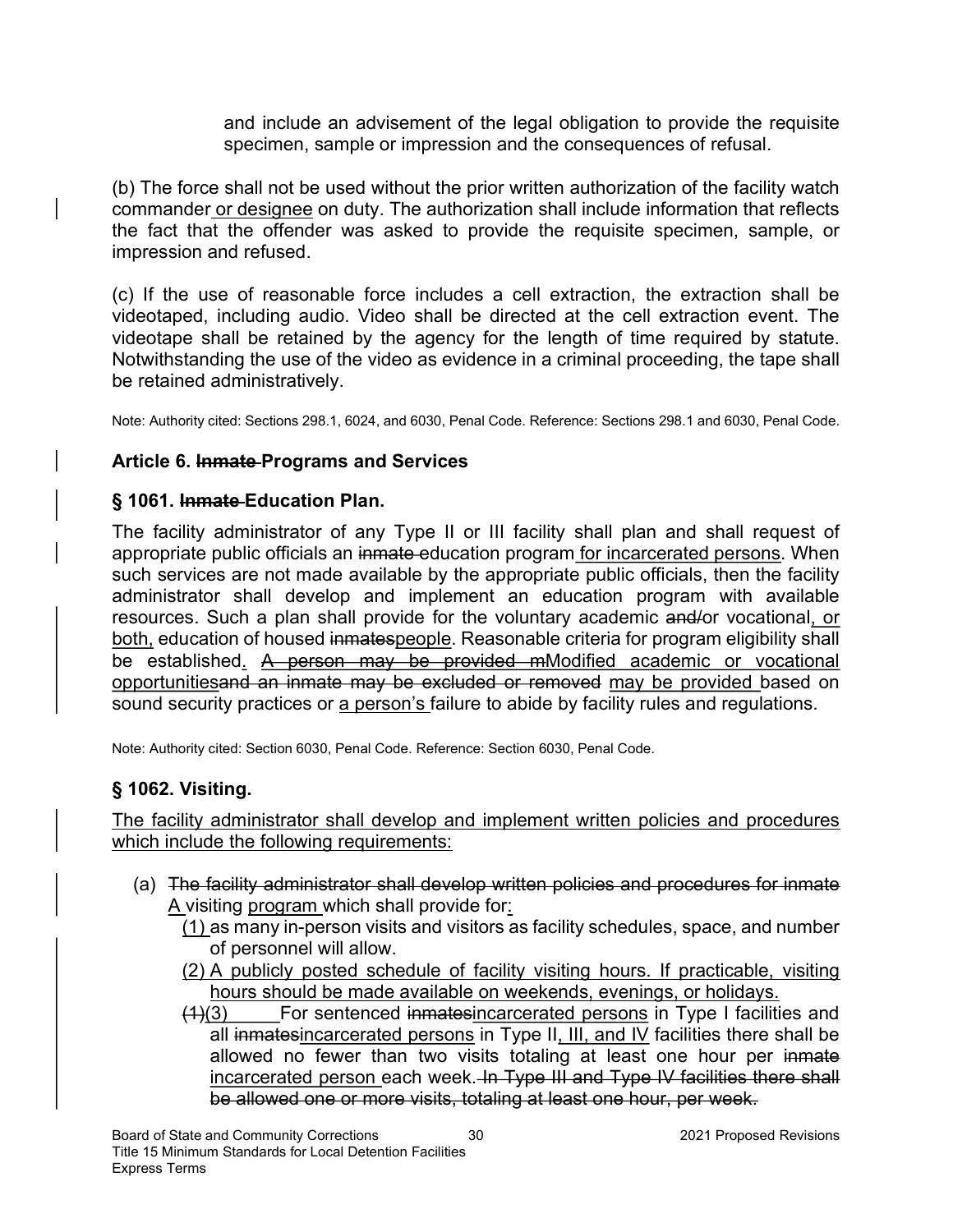- $(2)(4)$  In Type I facilities, the facility administrator shall develop and implement written policies and procedures to allow visiting for non-sentenced detainees. The policies and procedures will include a schedule to assure that non-sentenced detainees will be afforded a visit no later than the calendar day following arrest.
- (b) Visits may not be cancelled unless a legitimate operational or safety and security concern exists. All cancelled visits must be documented. The facility manager or designee shall regularly review cancelled visits and document such review.
- $(b)(c)$  The visiting policies developed pursuant to this section shall include provision for visitation by minor children of the inmateincarcerated person.
- (c)(d) Video visitation may be used to supplement existing visitation programs, but shall not be used to fulfill the requirements of this section if in-person visitation is requested by an inmateincarcerated person.
- (d)(e) Facilities shall not charge for visitation when visitors are onsite and participating in either in-person or video visitation. For purposes of this subsection, "onsite" is defined as the location where the inmate incarcerated person is housed.
- $\left(\frac{e}{f}\right)$  Subdivision (d) shall not apply to facilities which (1) exclusively used video visitation prior to January 1, 2017 or (2) had been designed without in-person visitation space and conditionally awarded by the Board prior to June 27, 2017, funding authorized by Chapter 3.11 (commencing with Section 15820.90), Chapter 3.12 (commencing with Section 15820.91), Chapter 3.13 (commencing with Section 15820.92), or Chapter 3.131 (commencing with Section 15820.93).
- $(f)(q)$  If a local detention facility offered video visitation only as of January 1, 2017, the first hour of remote video visitation per week shall be offered free of charge.

Note: Authority cited: Sections 6024 and 6030, Penal Code. Reference: Section 6030 and 4030, Penal Code, and Section 15820.948, Government Code.

### § 1063. Correspondence.

Except in Temporary Holding and Court Holding facilities, Tthe facility administrator shall develop written policies and procedures for inmate correspondence which provide that:

- (a) there is no limitation on the volume of mail that an inmate incarcerated person may send or receive;
- (b) inmate an incarcerated person's correspondence may be read when there is a valid security reason and the facility manager or his/her-designee approves;
- (c) jail staff shall not review inmate an incarcerated person's correspondence to or from state and federal courts, any member of the State Bar or holder of public office, and the State Board of State and Community Corrections; however, jail authorities may open and inspect such mail only to search for contraband, cash, checks, or money orders and in the presence of the inmateincarcerated person;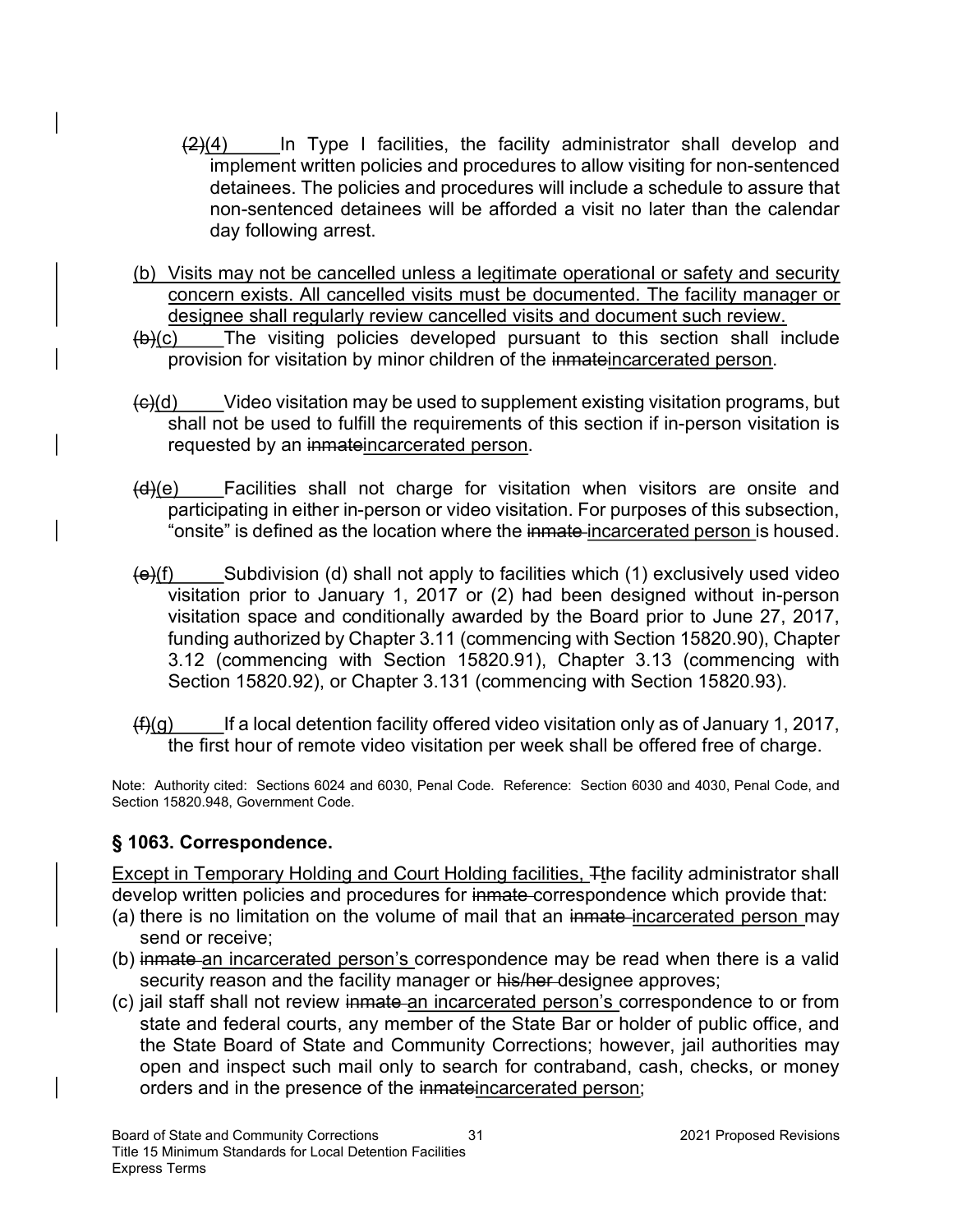- (d) inmates incarcerated persons may correspond, confidentially, with the facility manager or the facility administrator; and,
- (e) those inmates incarcerated persons who are without funds shall be permitted at least two-four postage paid envelopes and two-eight sheets of paper each week to permit correspondence with family members and friends but without limitation on the number of postage paid envelopes and sheets of paper to his or hertheir attorney and to the courts.

Note: Authority cited: Sections 6024 and 6030, Penal Code. Reference: Section 6030, Penal Code.

# § 1064. Library Service.

The facility administrator shall develop written policies and procedures for library service in all Type II, III, and IV facilities. The scope of such service shall be determined by the facility administrator. The library service shall include access to legal reference materials the following resources via paper documents or through electronic media, and include current information on community services and resources, and religious, educational, legal reference material and recreational reading material. In Type IV facilities such a program can be either in-house or provided through access to the community.

Note: Authority cited: Section 6030, Penal Code. Reference: Section 6030, Penal Code.

## § 1065. Exercise and RecreationOut of Cell Time.

(a) The facility administrator of a Type II or III facility shall develop written policies and procedures for:

- (1) an exercise and recreation program, in an area designed for recreationexercise, which will allow a minimum of three hours of exercise distributed over a period of seven days. Such regulations as are reasonable and necessary to protect the facility's security and the inmates' welfare shall be included in such a program. In Type IV facilities, such a program can be either in-house or provided through access to the community.
- (2) a recreation program, which will allow an opportunity for seven hours of out of cell time distributed over a period of seven days.

Policies should include reasonable and necessary procedures to ensure safety and security.

(b) The facility administrator of a Type I facility shall make table games, and/or television, or both, available to inmatesincarcerated people.

Note: Authority cited: Section 6030, Penal Code. Reference: Section 6030, Penal Code.

## § 1066. Books, Newspapers, Periodicals, and Writings.

(a) The facility administrator of a Type II or III facility shall develop written policies and procedures which will permit inmates incarcerated persons to purchase, receive and read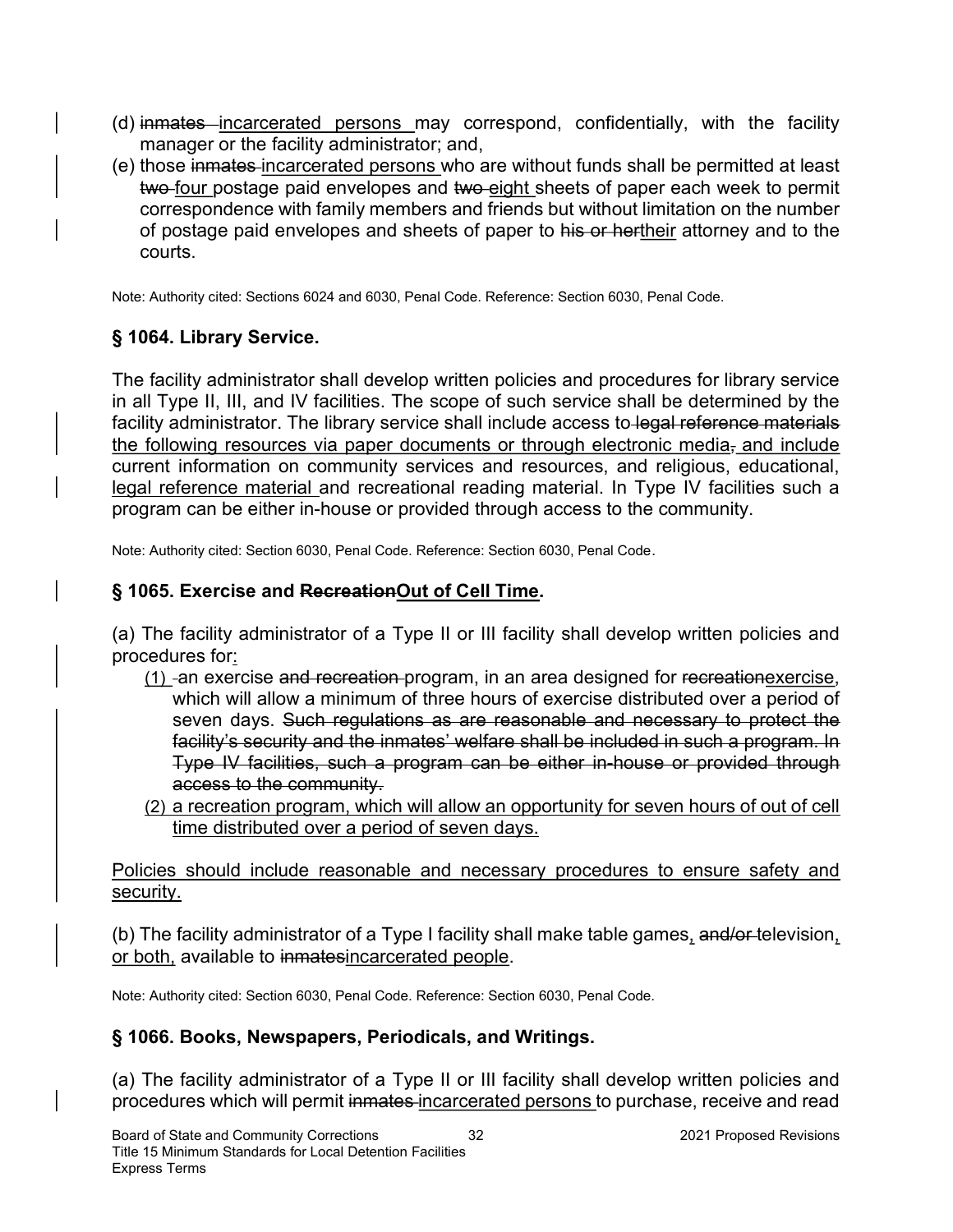any book, newspaper, periodical, or writing accepted for distribution by the United States Postal Service. The facility administrator shall develop and implement a written plan to make available a current newspaper or other like source, including a non-English language alternative, to ensure reasonable access to interested people. Nothing herein shall be construed as limiting the right of a facility administrator to:

- (1) exclude any publications or writings based on any legitimate penological interest;
- (2) exclude obscene publications or writings, and mail containing information concerning where, how, or from whom such matter may be obtained; and any matter of a character tending to incite murder, arson, riot, violent racism, or any other form of violence; any matter of a character tending to incite crimes against children; any matter concerning unlawful gambling or an unlawful lottery; the manufacture or use of weapons, narcotics, or explosives; or any other unlawful activity;
- (3) open and inspect any publications or packages received by an inmateincarcerated person; and
- (4) restrict the number of books, newspapers, periodicals, or writings the inmateincarcerated person may have in his/hertheir cell or elsewhere in the facility at one time.

(b) The facility administrator of a Type I facility shall develop and implement a written plan to make available a daily-current newspaper or other like sourcein general circulation, including a non-English language-publication alternative, to assure ensure reasonable access to interested inmatespeople.

Note: Authority cited: Section 6030, Penal Code. Reference: Sections 6030, Penal Code.

### § 1067. Access to Telephone.

The facility administrator shall develop written policies and procedures which allow reasonable access to a telephone or communication device beyond those telephone calls which are required by Section 851.5 of the Penal Code. Individuals who are known to have, or are perceived by others as having, hearing or speech impairments shall be provided access to the appropriate telecommunication device which will facilitate communication. Such devices may include but are not limited to videophones, teletypewriters, or third-party communications assistance. An individual's access to telephone communications shall not be withdrawn unless doing so is required to uphold the safety and security of the facility.

Note: Authority cited: Section 6030, Penal Code. Reference: Section 6030, Penal Code.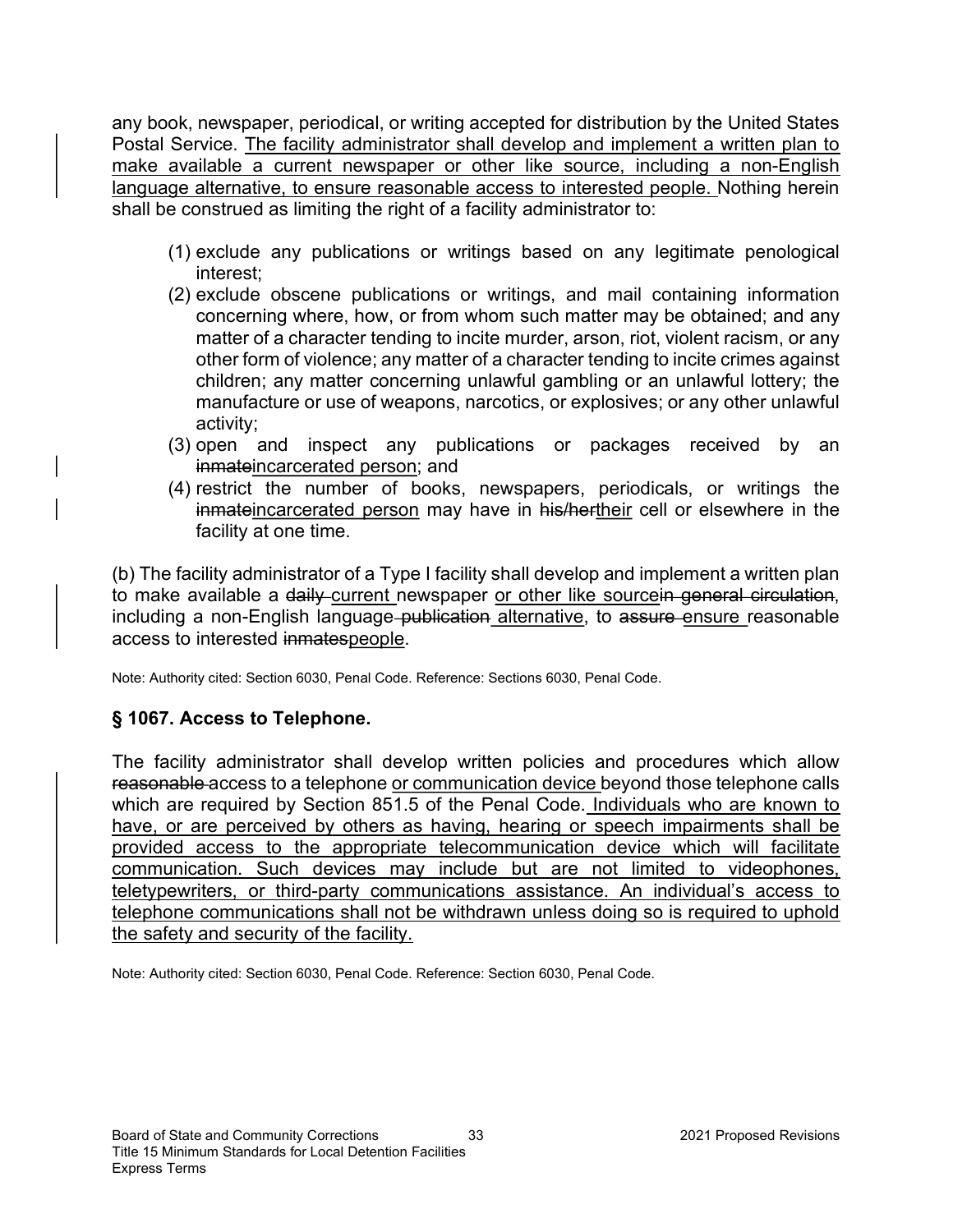### § 1068. Access to the Courts and Counsel.

The facility administrator shall develop written policies and procedures to ensure inmatesincarcerated persons have access to the court and to legal counsel. Such access shall consist of:

- (a) Except in Temporary Holding and Court Holding facilities, unlimited mail as provided in Section 1063 of these regulations, and,
- (b) confidential consultation with attorneys.

Note: Authority cited: Section 6030, Penal Code. Reference: Section 6030, Penal Code.

### § 1069. Inmate Orientation.

(a) In Type II, III, and IV facilities, the facility administrator shall develop written policies and procedures for the implementation of a program reasonably understandablefor to inmatespeople newly admitted to the facility designed to orient a newly received inmatethem at the time of placement in a living area. Both written and verbal information shall be provided and may be supplemented with video orientation. Provision shall be made to provide accessible orientation information to each person, including those with disabilities, limited literacy, or those with limited English proficiency (LEP). Such a program shall be published and include, but not be limited to, the following:

- (1) correspondence, visiting, and telephone usage rules;
- (2) rules and disciplinary procedures;
- (3) inmate grievance procedures;
- (4) programs and activities available and method of application;
- (5) medical and mental health services;
- (6) classification/housing assignments;
- (7) court appearance where scheduled, if known;
- (8) voting, including registration; and,
- (9) zero tolerance policy against sexual abuse and sexual harassment; and, $=$
- (10) availability of personal care items and opportunities for personal hygiene.

(b) In Type I facilities, the facility administrator shall develop written policies and procedures for a program reasonably understandable to non-sentenced detainees to orient an inmatethem at the time of placement in a living area. Such a program shall be published and include, but not be limited to, the following:

- (1) rules and disciplinary procedures;
- (2) visiting rules;
- (3) availability of personal care items, opportunities for personal hygiene;
- (4) availability of reading and recreational materials; and,
- (5) medical/mental health procedures.

Note: Authority cited: Sections 6030, Penal Code. Reference: Section 6030, Penal Code.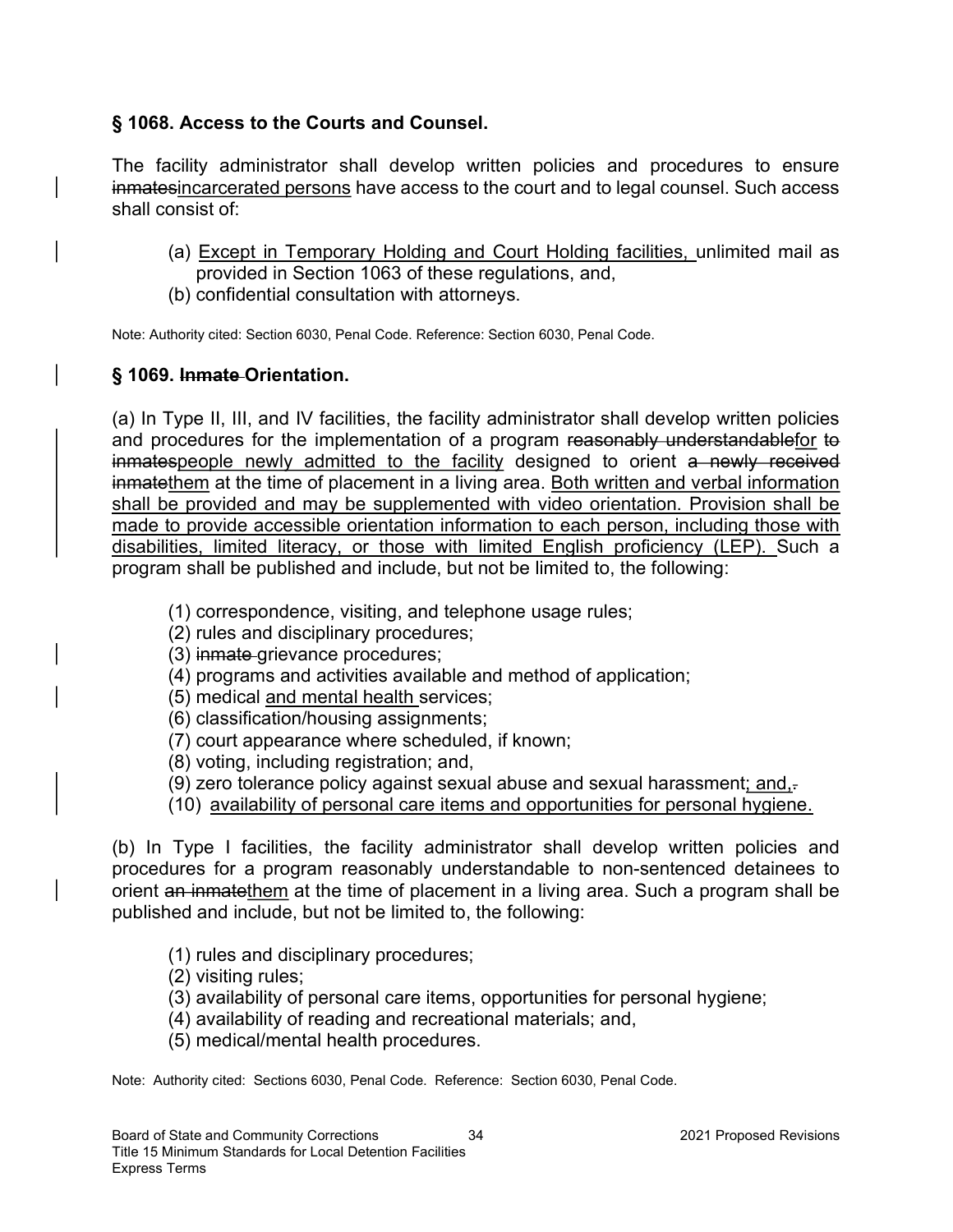## § 1070. Individual/Family Service Programs.

The facility administrator of a Type II, III, or IV facility shall develop written policies and procedures which facilitate cooperation with appropriate public or private agencies for individual and/or family social service programs for inmatesincarcerated persons. Such a program shall utilize the services and resources available in the community and may be in the form of a resource guide and/or actual service delivery. The range and source of such services shall be at the discretion of the facility administrator and may include:

- (a) risk and needs assessments;
- (b) best practices in:
	- (1) individual, group and/or family counseling;
	- (2) drug and alcohol abuse counseling;
	- (3) cognitive behavioral interventions;
	- (4) vocational testing and counseling;
	- (5) employment counseling;
	- (6) discharge and reentry planning;
- (c) referral to community resources and programs;
- (d) reentry planning and service development;
- (e) legal assistance;
- (f) regional center services for the developmentally disabled; and,
- (g) community volunteers.

Note: Authority cited: Section 6030, Penal Code. Reference: Section 6030, Penal Code.

### § 1071. Voting.

The facility administrator of a Type I (holding sentenced inmate incarcerated workers) II, III or IV facility shall develop written policies and procedures whereby the county registrar of voters allows qualified voters to vote in local, state, and federal elections, pursuant to election codes.

Note: Authority cited: Section 6030, Penal Code. Reference: Section 6030, Penal Code.

### § 1072. Religious Observances.

The facility administrator of a Type I, II, III or IV facility shall develop written policies and procedures to provide opportunities for inmates incarcerated persons to participate in religious services, practices and counseling on a voluntary basis.

Note: Authority cited: Sections 6024 and 6030, Penal Code. Reference: Section 6030, Penal Code.

### § 1073. Inmate Grievance Procedure.

(a) Each administrator of a Type II, III, or IV facility and Type I facilities which hold inmate incarcerated workers shall develop written policies and procedures whereby all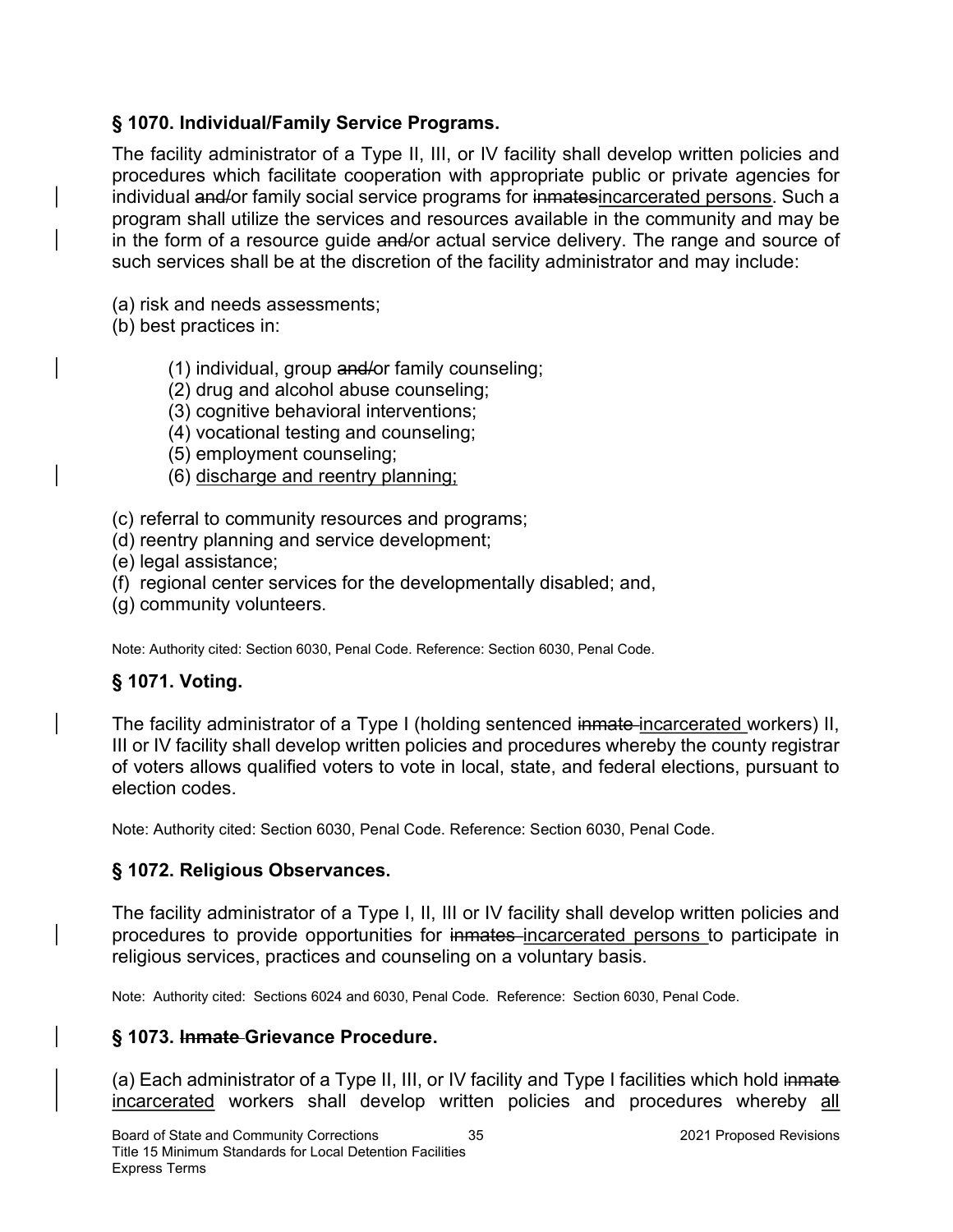incarcerated persons have the opportunity and ability to submit and any inmate may appeal and have resolved grievances relating to any conditions of confinement, includinged but not limited to: medical care; classification actions; disciplinary actions; program participation; telephone, mail, and visiting procedures; and food, clothing, and bedding. Such policies and procedures shall include:

 $(1)$  a grievance form;  $-$ or

 $(1)(2)$  instructions for registering and appealing a grievance, including relevant deadlines;

(3) a process for submission and handling of anonymous grievances;

 $(2)(4)$  resolution of the grievance at the lowest appropriate staff level;

- $(3)(5)$  appeal to the next level of review;
- (4)(6) written reasons for denial of grievance at each level of review which acts on the grievance;
- $(5)(7)$  provision for a non-automated initial response within a reasonable time limit which shall not exceed a period of 15 calendar days; and,

 $(6)(8)$  provision for resolving questions of jurisdiction within the facility-;

- (9) Provision for providing a copy of the grievance, appeal, response, and related documents to the incarcerated person; and,
- (10) The facility manager or designee shall conduct regular review of grievances, responses, and appeals.

(b) Grievance System Abuse:

The facility may establish written policy and procedure to control the submission of an excessive number of grievances.

Note: Authority cited: Section 6030, Penal Code. Reference: Section 6030, Penal Code.

## Article 7. Discipline

## § 1080. Rules and Disciplinary Penalties Actions.

Wherever discipline is administered, each facility administrator shall establish written rules and disciplinary actionspenalties to guide inmatethe conduct of incarcerated persons. Such rules and disciplinary actionspenalties shall be stated simply and affirmatively, andaffirmatively and posted conspicuously in housing units and the booking area or issued to each inmate person upon booking. For those inmates who are illiterate orindividuals with limited literacy, who are unable to read English, and for persons with disabilities, provision shall be made for the jail staff to instruct them verbally or provide them with material in an understandable form regarding jail rules and disciplinary procedures and actionspenalties.

Note: Authority cited: Sections 6024 and 6030, Penal Code. Reference: Section 6030, Penal Code.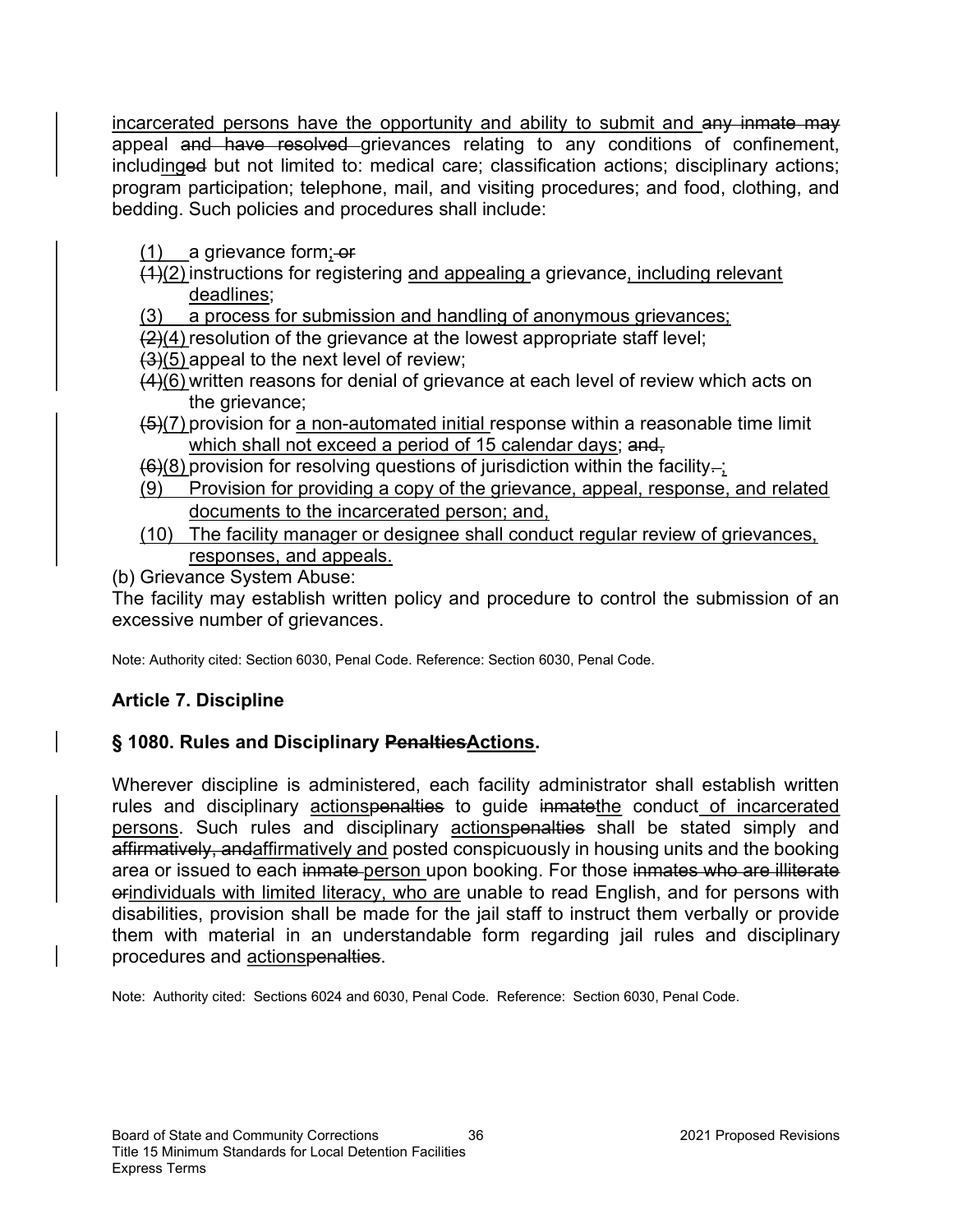## § 1081. Plan for Inmate Discipline of Incarcerated Persons.

Each facility administrator shall develop written policies and procedures for inmate discipline of incarcerated persons. The plan shall include, but not be limited to, the following elements:

- (a) Temporary Loss of Privileges: For minor acts of non-conformance or minor violations of facility rules, staff may impose a temporary loss of privileges, such as access to television, telephones, commissary, or lockdown for less than 24 hours, provided there is written documentation and supervisory approval.
- (b) Punitive Disciplinary Actions: Major violations of facility rules or repetitive minor acts of non-conformance or repetitive minor violations of facility rules shall be reported in writing by the staff member observing the act and submitted to the disciplinary officer. The consequences of such violations may include, but are not limited to:
	- 1. Loss of good time/work time.
	- 2. Placement in disciplinary separation.
	- 3.2. Disciplinary separation diet.
	- 4.3. Loss of privileges mandated by regulations.

A staff member with investigative and punitive disciplinary authority shall be designated as a disciplinary officer to impose such consequences. Staff shall not participate in disciplinary review if they are involved in the charges.

Such charges pending against an inmateincarcerated person shall be acted on with the following provisions and within specified timeframes:

- 1. A copy of the report, and/or a separate written notice of the violation(s), shall be provided to the inmateincarcerated person.
- 2. Unless declined by the inmateincarcerated person, a hearing shall be provided no sooner than 24 hours after the report has been submitted to the disciplinary officer and the inmate-incarcerated person has been informed of the charges in writing. The hearing may be postponed or continued for a reasonable time through a written waiver by the inmateincarcerated person, or for good cause.
- 3. The inmate incarcerated person shall be permitted to appear on his/hertheir own behalf at the time of hearing and present witnesses and documentary evidence. The inmate incarcerated person shall have access to staff or inmate assistance when the inmate is illiteratethey have limited literacy, or the issues are complex.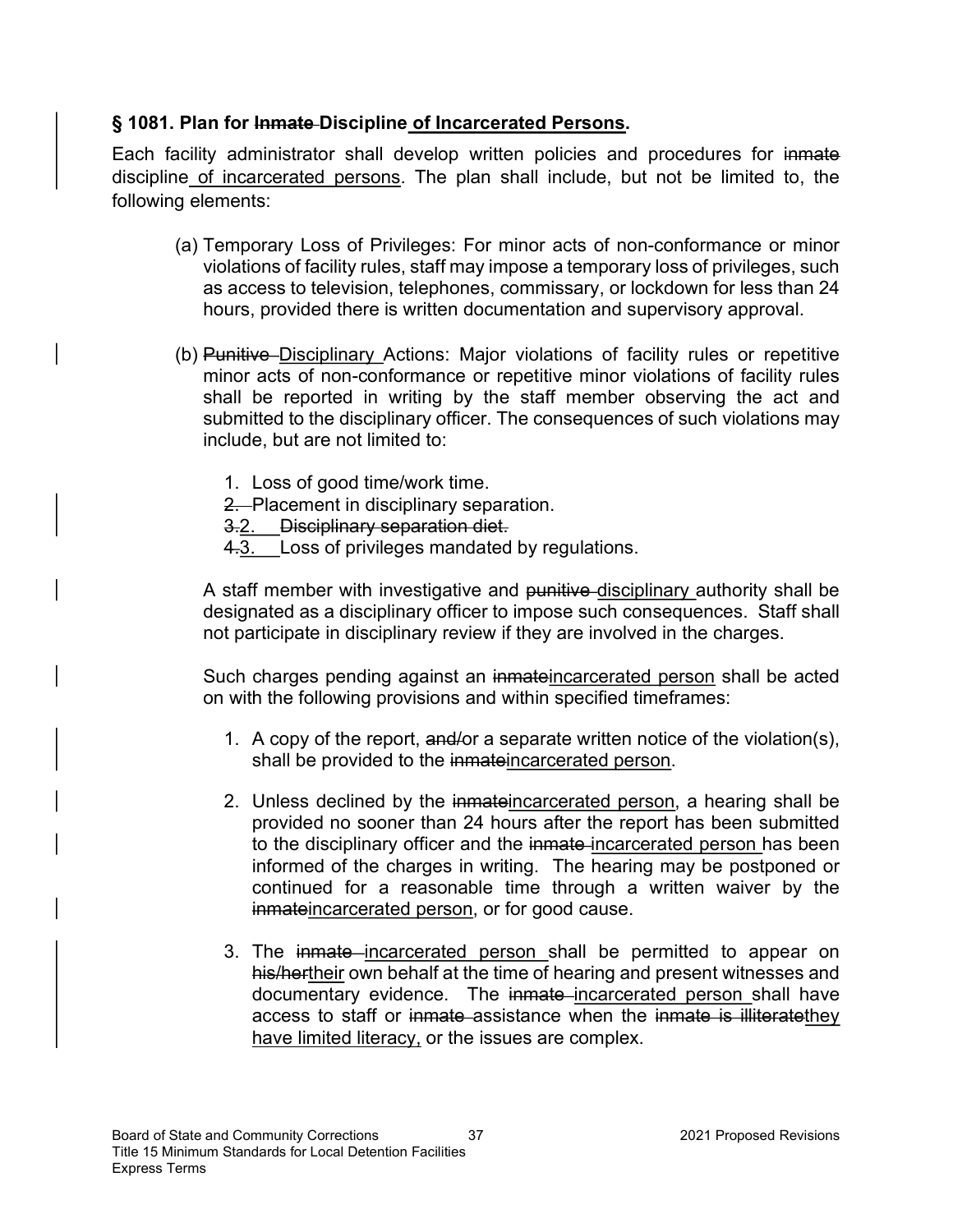- 4. A charge(s) shall be acted on no later than 72 hours after an inmateincarcerated person has been informed of the charge(s) in writing.
- 5. Subsequent to final disposition of disciplinary charges by the disciplinary officer, the charges and the action taken shall be reviewed by the facility manager or designee.
- 6. The inmateincarcerated person shall be advised in a written statement by the fact-finders about the evidence relied on and the reasons for the disciplinary action. A copy of the record shall be kept pursuant to Penal Code Section 4019.5.
- 7. There shall be a policy of review and appeal to a supervisor on all disciplinary action.
- (c) Nothing in this section precludes a facility administrator from administratively segregating separating any inmateincarcerated person from the general population or program for reasons of personal, mental, or physical health, or under any circumstance in which the safety of the inmatesperson, staff, program, or community is endangered, pending disciplinary action or a review as required by Section 1053 of these regulations.
- (d) Nothing in this section precludes the imposition of conditions or restrictions that reasonably relate to a legitimate, non-punitive administrative purpose.

Note: Authority cited: Sections 6024 and 6030, Penal Code. Reference: Sections 4019.5 and 6030, Penal Code.

### § 1082. Forms of Discipline.

The degree of punitive actions taken by the disciplinary officer shall be directly related to the severity of the rule infraction and promotion of desired behavior through a progressive disciplinary process. Acceptable forms of discipline shall consist of, but not be limited to, the following:

- (a) Loss of privileges.
- (b) Extra work detail.
- (c) Short term lockdown for less than 24 hours.
- (d) Removal from work details.
- (e) Forfeiture of "good time" credits earned under Penal Code Section 4019.
- (f) Forfeiture of "work time" credits earned under Penal Code Section 4019.
- (g) Disciplinary separation.
- (h) Disciplinary separation diet.

Note: Authority cited: Section 6030, Penal Code. Reference: Section 6030, Penal Code.

### § 1083. Limitations on Disciplinary Actions.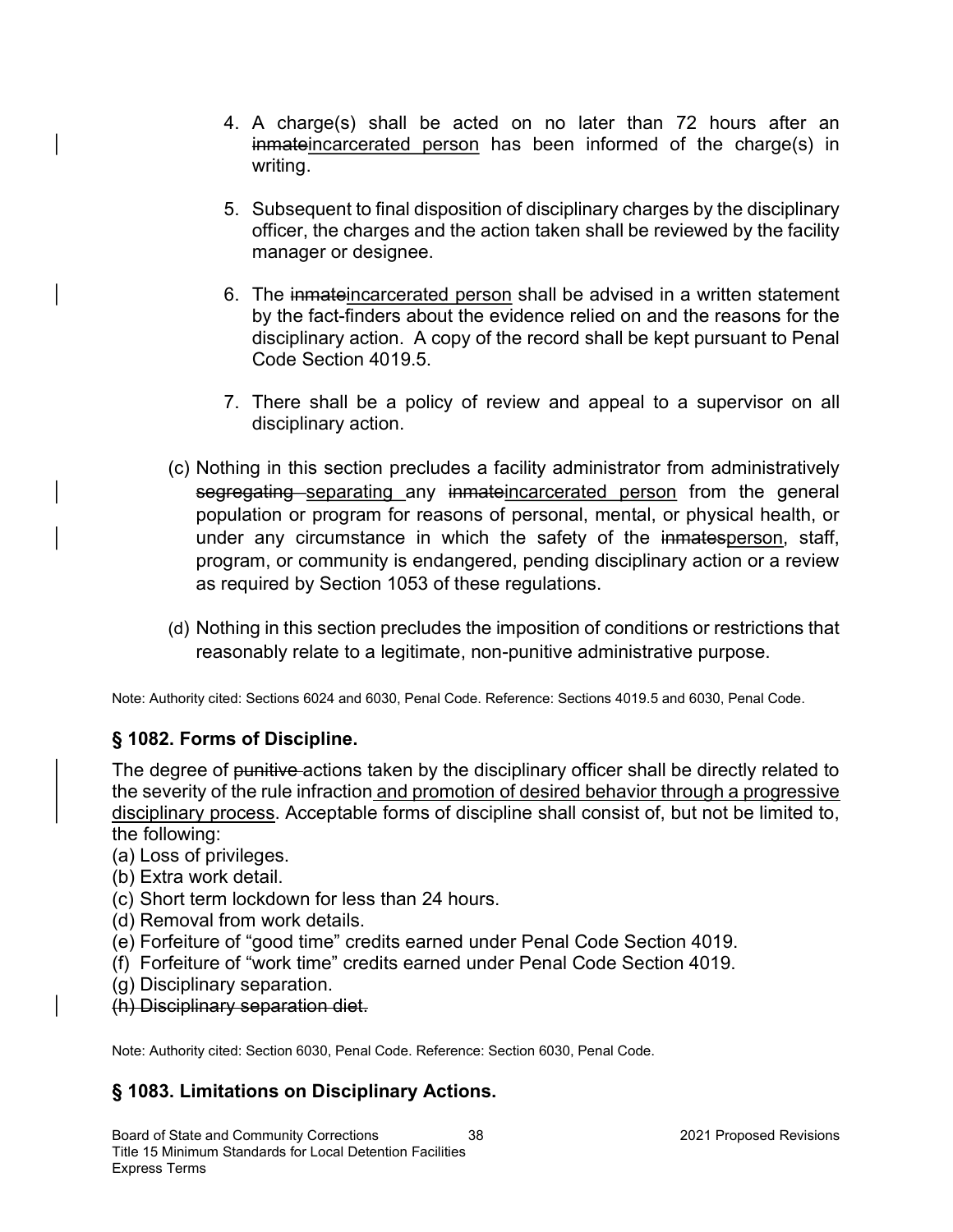The Penal Code and the State Constitution expressly prohibit all cruel and unusual punishment. Disciplinary actions shall not include corporal punishment, group punishment when feasible, andor physical or psychological degradation.

Additionally, there shall be the following limitations:

- (a) Disciplinary separation shall be considered an option of last resort and as a response to the most serious and threatening behavior, for the shortest time possible, and with the least restrictive conditions possible.
	- (1) If an inmateperson is on disciplinary separation status for 30 consecutive days there shall be a review by the facility manager before the disciplinary separation status is continued. This review shall include a consultation with health care staff. Such reviews shall continue at least every fifteen days thereafter until the disciplinary status has ended. This review shall be documented.
	- (2) The disciplinary separation cells or cell shall have the minimum furnishings and space specified in Title 24, Part 2, 1231.2.6 and 2.7. Occupants shall be issued clothing and bedding as specified in Articles 13 and 14 of these regulations and shall not be deprived of them through any portion of the day except that those inmatesincarcerated persons who engage in the destruction of bedding or clothing may be deprived of such articles. The decision to deprive inmatesa person of such articles of clothing and bedding shall be reviewed by the facility manager or designee during each 24 hour period.
	- $(2)(3)$  If after placement in separation, mental health or medical staff determine that an individual has serious mental illness or an intellectual disability, they shall be removed from disciplinary separation immediately upon this determination.
- (a)(b) Penal Code Section 4019.5 expressly prohibits the delegation of authority to any inmateincarcerated person or group of inmatesincarcerated people to exercise the right of punishment over any other inmate incarcerated person or group of inmatesincarcerated people.
- (b)(c) In no case shall a safety cell, as specified in Title 24, Part 2, 1231.2.5, or any restraint device be used for disciplinary purposes.
- (c)(d) No inmateincarcerated person may be deprived of the implements necessary to maintain an acceptable level of personal hygiene as specified in Section 1265 of these regulations.
- $(d)(e)$  Food shall not be withheld as a disciplinary measure.
- (e) The disciplinary separation diet described in section 1247 of these regulations shall only be utilized for major violations of institutional rules.
	- (1) In addition to the provisions of Section 1247, the facility manager shall approve the initial placement on the disciplinary separation diet and ensure that medical staff is notified.
	- (2) In consultation with medical care staff, the facility manager shall approve any continuation on that diet every 72 hours after the initial placement.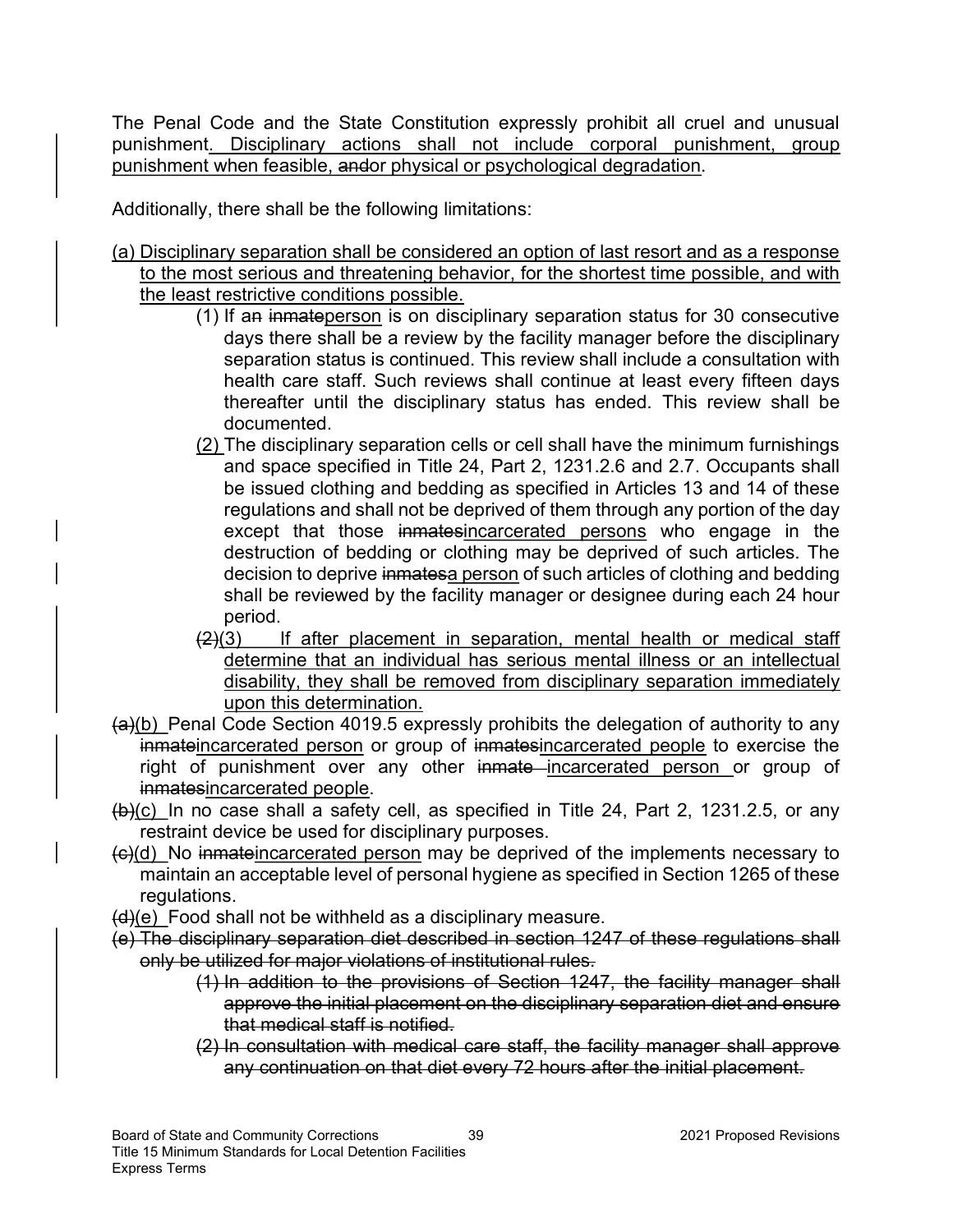- (f) Correspondence privileges shall not be withheld except in cases where the inmateincarcerated person has violated correspondence regulations, in which case correspondence may be suspended for no longer than 72 hours, without the review and approval of the facility manager.
- (g) In no case shall access to courts and legal counsel be suspended as a disciplinary measure.

Note: Authority cited: Sections 6024 and 6030, Penal Code. Reference: Section 6030, Penal Code.

#### § 1084. Disciplinary Records.

Penal Code Section 4019.5 requires that a record is kept of all disciplinary infractions and punishmentactions administered therefore. This requirement may be satisfied by retaining copies of rule violation reports and report of the disposition of each.

Note: Authority cited: Sections 6024 and 6030, Penal Code. Reference: Section 6030, Penal Code.

#### Article 8. Minors in Jails

#### § 1101. Restrictions on Contact with Incarcerated Adults Prisoners.

The facility administrator shall establish policies and procedures to restrict sight and sound contact, as defined in Section 1006, between detained minors and adults confined in the facility. The policies and procedures should consider trauma-informed approaches in protecting minors from contact.

In situations where brief or accidental contact may occur, such as booking or facility movement, facility staff (trained in the supervision of inmatesincarcerated people) shall maintain a constant, side-by-side presence with the minor or the adult to prevent sustained contact.

The above restrictions do not apply to minors who are participating in supervised program activities pursuant to Section 208 (c) of the Welfare and Institutions Code.

Note: Authority cited: Section 6030, Penal Code. Reference: Section 6030, Penal Code.

### § 1102. Classification.

The facility administrator shall develop and implement a written plan designed to provide for the safety of staff and minors held at the facility. The plan shall include the following:

- (a) a procedure for receiving and transmitting information regarding minors who present a risk or hazard to self or others while confined at the facility, and the segregationseparation of such minors to the extent possible within the limits of the facility.
- (b) a procedure to provide care for any minor who appears to be in need of or who requests medical, mental health, or developmental disability treatment. Written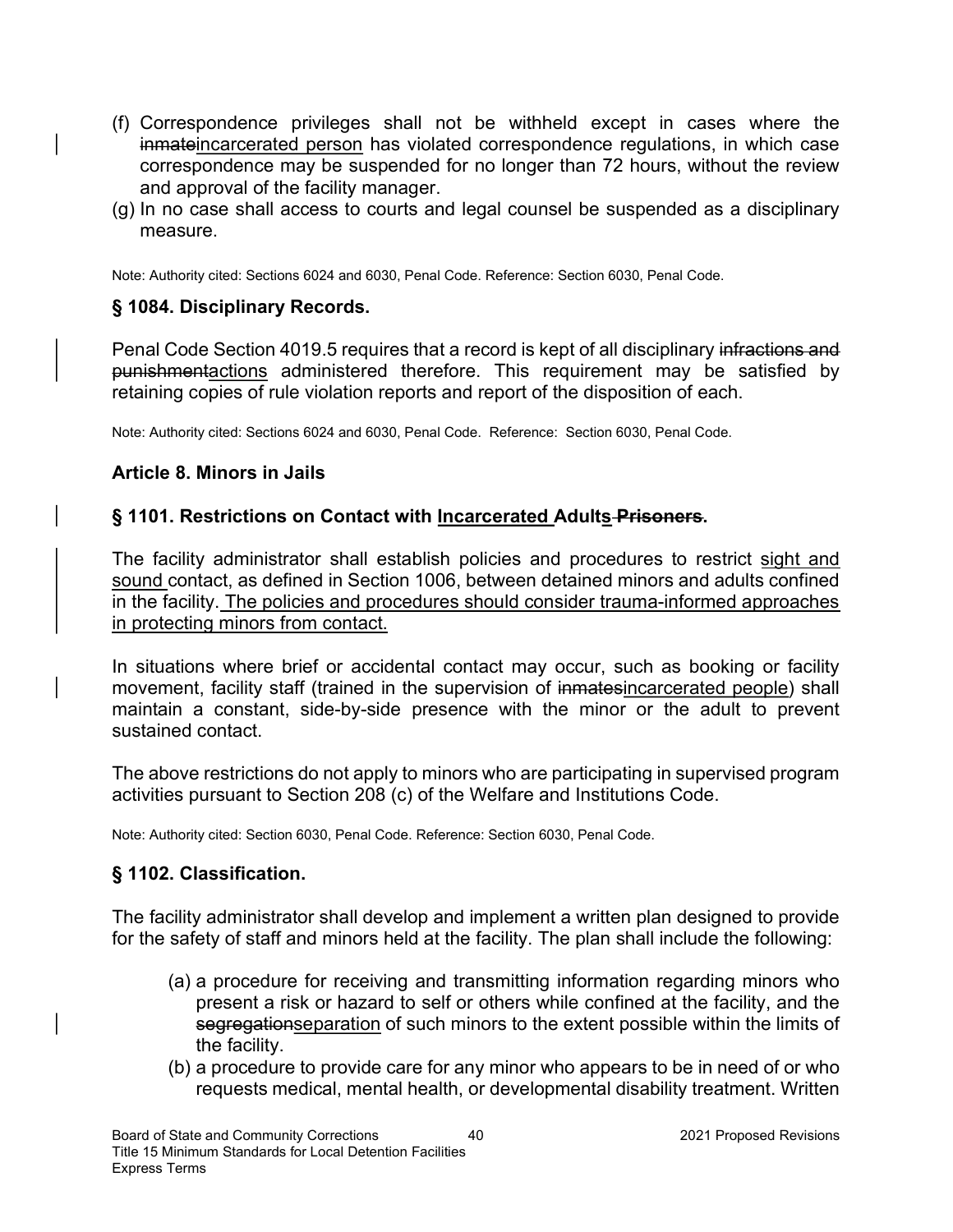procedures shall be established by the responsible health administrator in cooperation with the facility administrator.

- (c) a suicide prevention program designed to identify, monitor, and provide treatment to those minors who present a suicide risk.
- (d) provide that minors be housed separately from adults and not be allowed to come or remain in contact with adults except as provided in Sections 208(c) of the Welfare and Institutions Code.

Note: Authority cited: Section 6030, Penal Code. Reference: Section 6030, Penal Code.

### § 1104. Supervision of Minors.

The facility administrator shall develop and implement policy and procedures that provide for:

- (a) continuous around-the-clock supervision of minors with assurance that staff can hear and respond; and,
- (b) safety checks of minors at least once every 30 minutes. These safety checks shall include the direct visual observation of movement and/or skin. Safety checks shall not be replaced, but may be supplemented by, an audio/visual electronic surveillance system designed to detect overt, aggressive, or assaultive behavior and to summon aid in emergencies. All safety checks shall be documented.

Note: Authority cited: Sections 6024 and 6030, Penal Code. Reference: Section 6030, Penal Code.

### § 1105. Recreation Programs.

The facility administrator shall develop written policies and procedures to provide a recreation program that shall protect the welfare of minors and otherincarcerated adults inmates, recognize facility security needs and comply with minimum jail standards for recreation (California Code of Regulations, Title 15, Section 1065).

Note: Authority cited: Section 6030, Penal Code. Reference: Section 6030, Penal Code.

#### § 1106. Disciplinary Procedures.

Nothing in this regulation shall prevent the administrator from removing a detained minor from the general population or program for reasons of the minor's mental or physical health; or under any circumstances in which the safety of the minor, otherincarcerated adults-inmates, staff, the program or community is endangered, pending a disciplinary action or review. With the exceptions noted below, the provisions of Sections 1080-1084 shall apply when a minor is involved in disciplinary actions.

(a) Minors requiring disciplinary confinement shall be housed only in living areas designated for the detention of minors Pursuant to Welfare and Institutions Code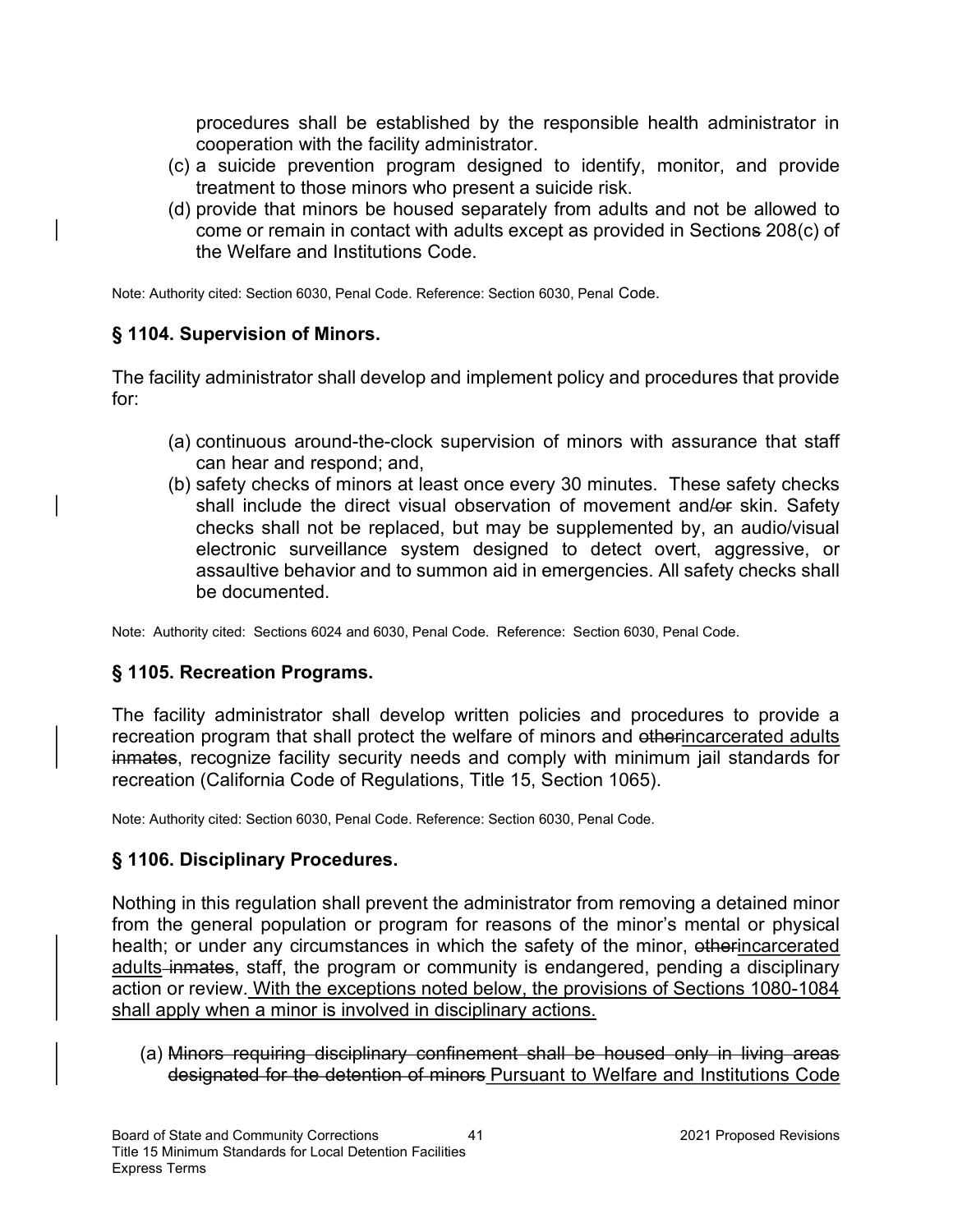Section 208.3, minors may not be placed in room confinement for disciplinary purposes.

- (b) Permitted forms of discipline include:
	- (1) temporary loss of privileges; and,
	- (2) loss of privileges mandated by applicable regulations disciplinary confinement.
- (c) Access to visitation and recreation shall be restricted only after a second level review by a supervisor or manager, and shall not extend beyond five days without subsequent review.
- (d) A status review shall be conducted for those minors placed in disciplinary confinement no less than every 24 hours.

 $(e)(d)$  Prohibited forms of discipline include:

- (1) discipline that does not fit the violation;
- (2) corporal punishment;
- (3) inmate imposed discipline imposed by incarcerated persons;
- (4) placement in safety cells, sobering cells, or any other cell not specifically designated for the detention of minors;
- (5) deprivation of food; and,
- $(6)$  room confinement; and,
- (6) the adult disciplinary diet.

Note: Authority cited: Section 6030, Penal Code. Reference: Section 6030, Penal Code; and Section 208.3, Welfare and Institutions Code.

## § 1122. Reproductive Information and Services for Minors in Jails.

The health administrator, in cooperation with the facility administrator, shall develop written policies and procedures to assure that reproductive health services are available to both male and female minors in jails.

Such services shall include, but not be limited to, those prescribed by Welfare and Institutions Code Sections 220, 221 and 222 and Health and Safety Code Section 123450.

Note: Authority cited: Section 6030, Penal Code. Reference: Section 6030, Penal Code.

### § 1122.5. Pregnant Minors

- (a) The health administrator, in cooperation with the facility administrator, shall develop written policies and procedures pertaining to pregnant minors that address the requirements in Title 15, Section 1417.
- (b) The facility administrator, in cooperation with the responsible physician, shall develop written policies and procedures for the use of restraint devices on pregnant minors. The policy shall address requirements of Penal Code 3407. Policy shall include reference to the following: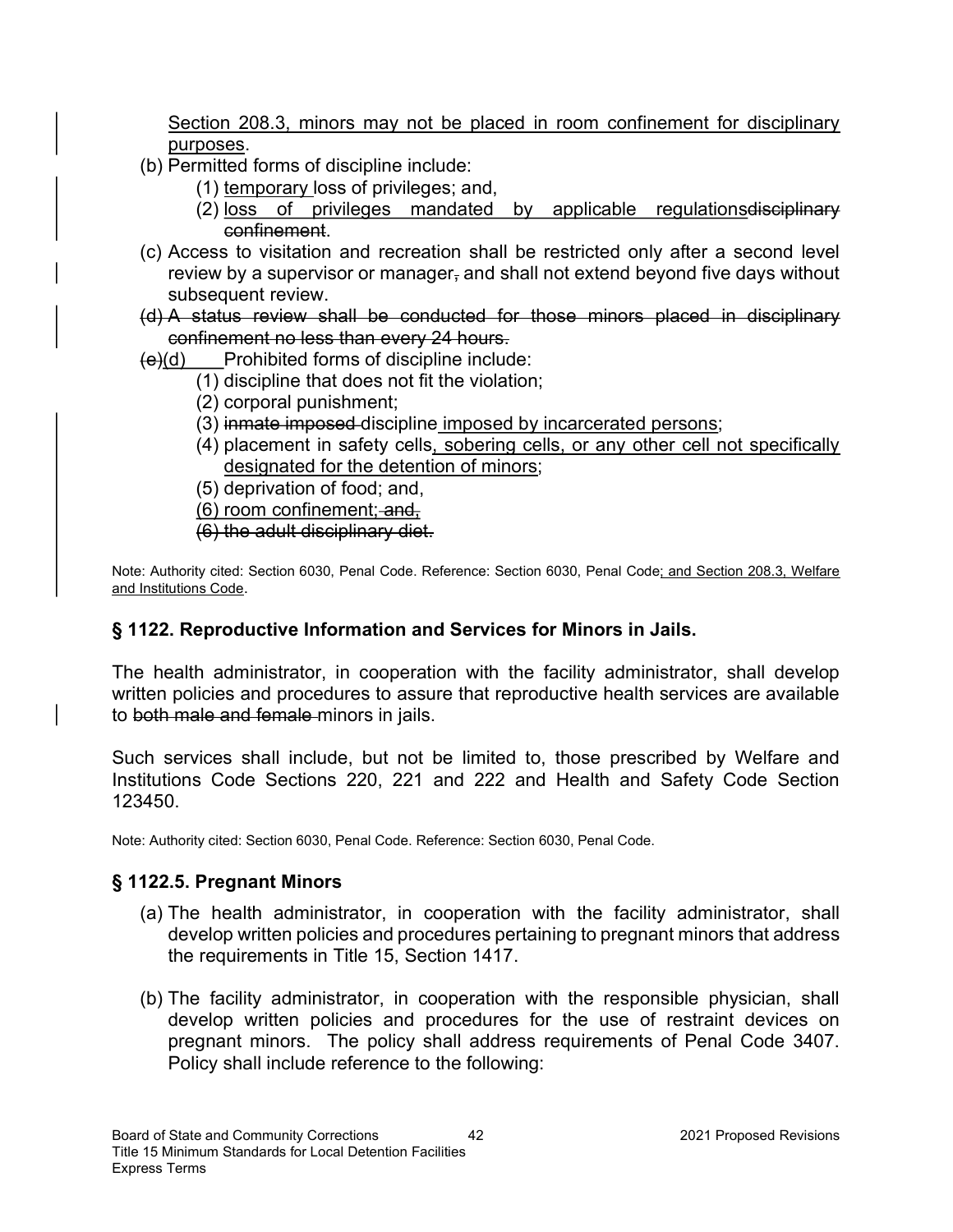- (1) A minor known to be pregnant or in recovery after delivery or termination of the pregnancy shall not be restrained by the use of leg or waist restraintsirons, waist chains, or handcuffs behind the body.
- (2) A pregnant minor in labor, during delivery, or in recovery after delivery or termination of the pregnancy, shall not be restrained by the wrists, ankles, or both, unless deemed necessary for the safety and security of the minor, the staff, or the public.
- (3) Restraints shall be removed when a professional who is currently responsible for the medical care of a pregnant minor during a medical emergency, labor, delivery, or recovery after delivery or termination of the pregnancy determines that the removal of restraints is medically necessary.
- (4) Upon confirmation of a minor's pregnancy, she they shall be advised, orally or in writing, of the standards and policies governing pregnant minors.

Note: Authority cited: Section 6030, Penal Code. Reference: Sections 3407 and 6030, Penal Code.

### Article 9. Minors in Temporary Custody in a Law Enforcement Facility

### § 1143. Care of Minors in Temporary Custody.

(a) The following shall be made available to all minors held in temporary custody:

- (1) access to toilets and washing facilities;
- (2) one snack upon request during term of temporary custody if the minor has not eaten within the past four (4) hours or is otherwise in need of appropriate nourishment;
- (3) access to drinking water;
- (4) access to language services;

(5) access to disabilities services;

- (3)(6) sanitary napkins, panty liners, and tampons as requested;
- $(4)(7)$  privacy during consultation with family, guardian, and/or lawyer:
- $(5)(8)$  blankets and clothing, as necessary, to assure the comfort of the minor; and,
- $(6)(9)$  his or her personal clothing unless the clothing is inadequate, presents a health or safety problem, or is required to be utilized as evidence of an offense.
- (b) Upon entry, the minor shall be informed in writing of what is available under this section, and it shall be posted in at least one conspicuous place to which minors have access.

Note: Authority cited: Sections 6024 and 6030, Penal Code; and Section 210.2, Welfare and Institutions Code. Reference: Section 6030, Penal Code; and Section 210.2, Welfare and Institutions Code.

### § 1144. Contact Between Minors and Incarcerated Adults Prisoners.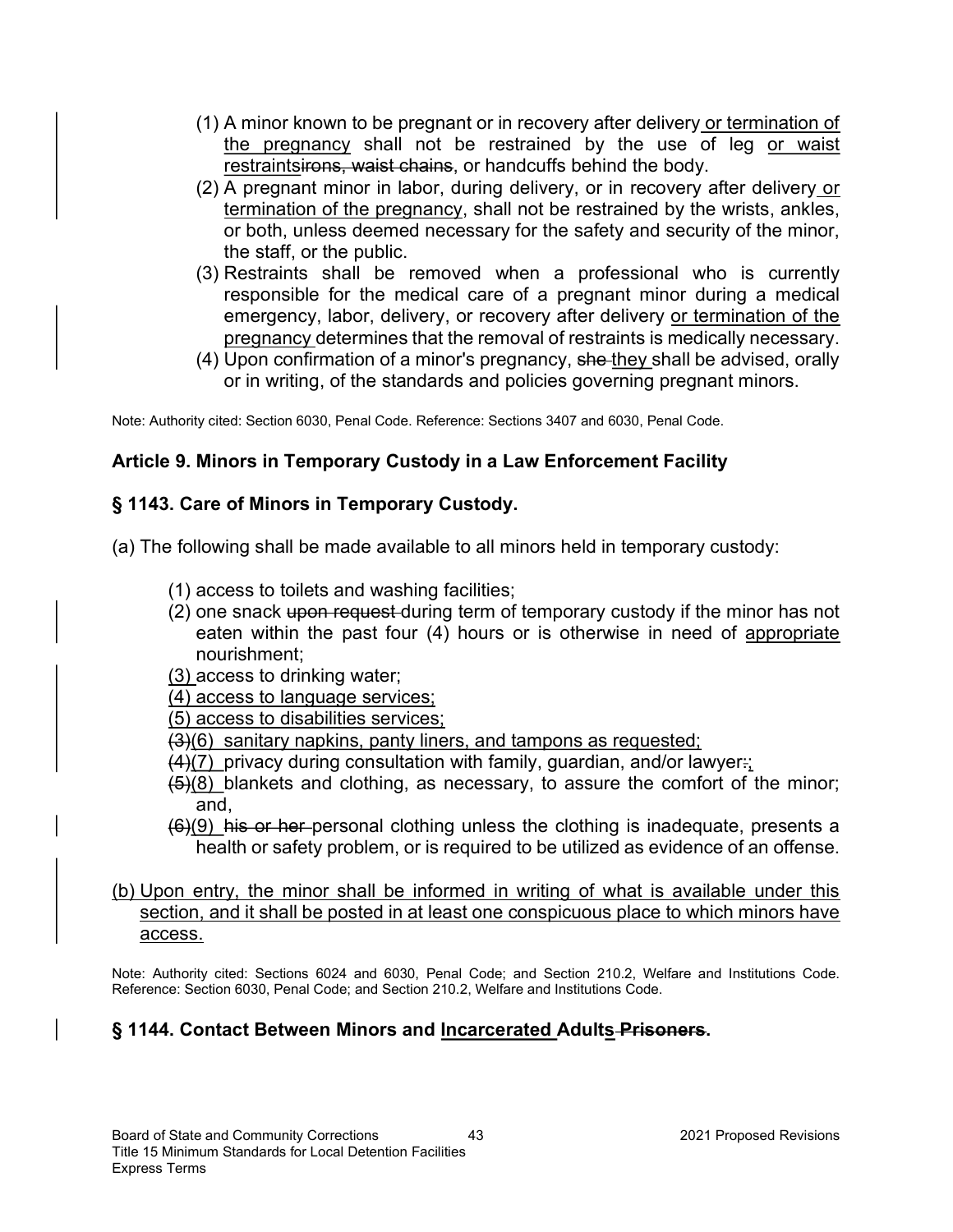The facility administrator shall establish policies and procedures to restrict contact, as defined in Section 1006, between minors and adults confined in the facility. In situations where brief or accidental contact may occur, such as booking or facility movement, facility staff (trained in the supervision of inmatesincarcerated people) shall maintain a constant, side-by-side presence with the minor or the adult to prevent sustained contact.

Note: Authority cited: Sections 6024 and 6030, Penal Code; and Section 210.2, Welfare and Institutions Code. Reference: Section 6030, Penal Code; and Section 210.2, Welfare and Institutions Code.

## § 1145. Decision on Secure Custody.

A minor who is taken into temporary custody by a peace officer on the basis that he or she isthey are a person described by Section 602 of the Welfare and Institutions Code may be held in secure custody in a law enforcement facility that contains a lockup for adults if the minor is 14 years of age or older and if, in the reasonable belief of the peace officer, the minor presents a serious security risk of harm to self or others, as long as all other conditions of secure custody set forth in these standards are met. Any minor in temporary custody who is less than 14 years of age, or who does not in the reasonable belief of the peace officer present a serious security risk of harm to self or others, shall not be placed in secure custody, but may be kept in non-secure custody in the facility as long as all other conditions of non-secure custody set forth in these standards are met.

In making the determination whether the minor presents a serious security risk of harm to self or others, the officer may take into account the following factors:

- (a) age, maturity, and delinquent history of the minor;
- (b) severity of the offense(s) for which the minor was taken into custody;
- (c) minor's behavior, including the degree to which the minor appears to be cooperative or non-cooperative;
- (d) the availability of staff to provide adequate supervision or protection of the minor; and,
- (e) the age, type, and number of other individuals who are detained in the facility.

Note: Authority cited: Sections 6024 and 6030, Penal Code; and Section 210.2, Welfare and Institutions Code. Reference: Section 6030, Penal Code; and Section 210.2, Welfare and Institutions Code.

### § 1147. Supervision of Minors in Secure Custody Inside a Locked Enclosure.

(a) Minors shall receive adequate supervision which, at a minimum, includes:

- (1) constant auditory access to staff by the minor; and,
- (2) safety checks, as defined in Section 1006, of the minor by staff of the law enforcement facility, at least once every 30 minutes, which shall be documented.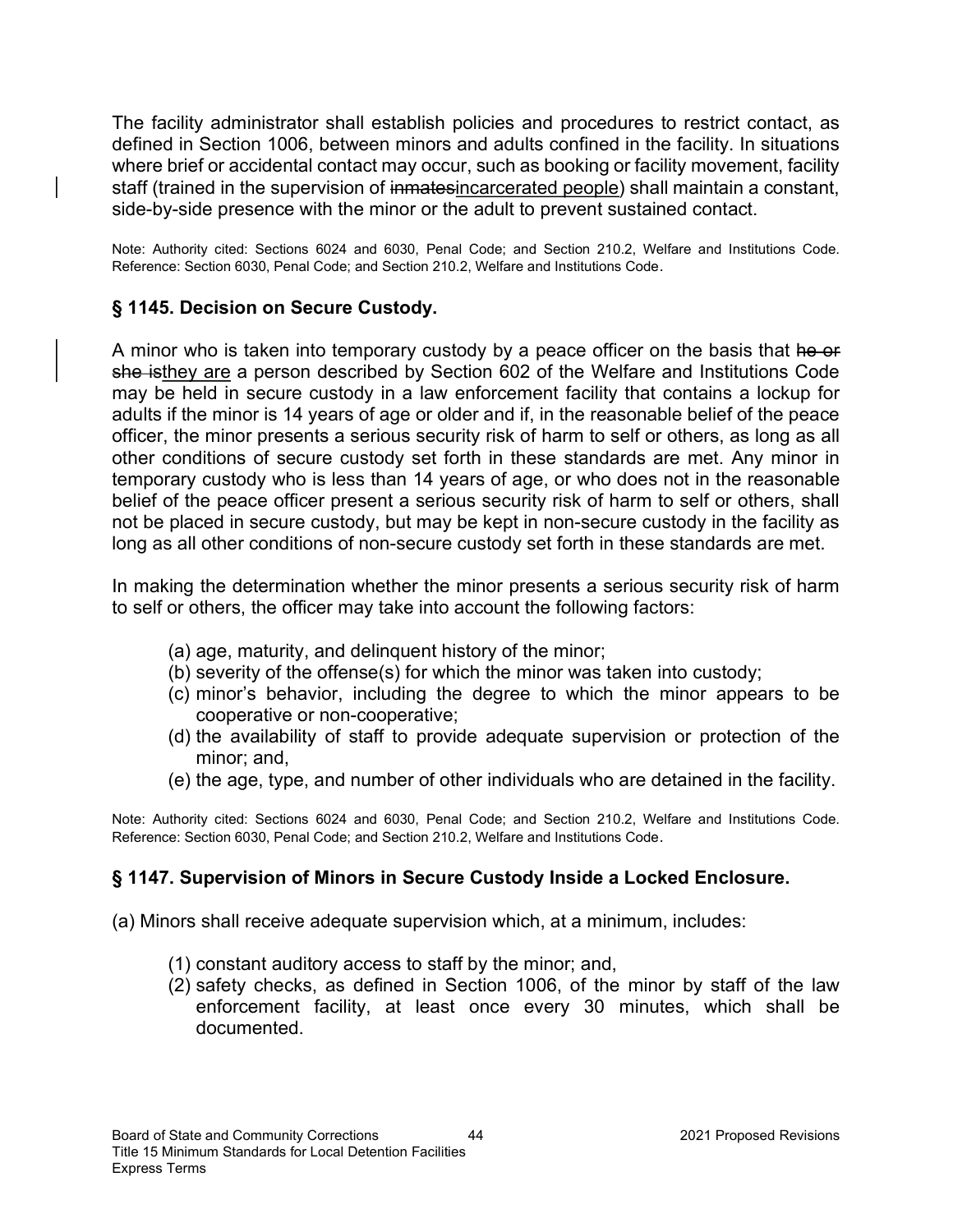(b) Males and femalesMinors of different genders shall not be placed in the same locked room unless under constant direct visual observation by staff of the law enforcement facility.

Note: Authority cited: Sections 6024 and 6030, Penal Code; and Section 210.2, Welfare and Institutions Code. Reference: Section 6030, Penal Code; and Section 210.2, Welfare and Institutions Code.

## § 1149. Criteria for Non-Secure Custody.

Minors held in temporary custody, who do not meet the criteria for secure custody as specified in Section 207.1(db) of the Welfare and Institutions Code, may be held in nonsecure custody to investigate the case, facilitate release of the minor to a parent or guardian, or arrange for transfer of the minor to an appropriate juvenile facility. While minors are held in temporary non-secure custody the provisions of Section 1143 apply.

Note: Authority cited: Sections 6024 and 6030, Penal Code; and Section 210.2, Welfare and Institutions Code. Reference: Section 6030, Penal Code; and Section 210.2, Welfare and Institutions Code.

#### § 1151. Minors Under the Influence of Any Intoxicating Substance in Secure or Non-Secure Custody.

Facility administrators shall develop policies and procedures providing that a medical clearance shall be obtained for minors who are under the influence of drugs, alcohol or any other intoxicating substance to the extent that they are unable to care for themselves, prior to secure or non-secure custody of that minor.

Supervision of minors in secure custody in a locked room who display outward signs of being under the influence of drugs, alcohol or any other intoxicating substance shall include safety checks at least once every 15 minutes until resolution of the intoxicated state or release. These safety checks shall be documented, with actual time of occurrence recorded.

Supervision of minors in secure custody outside of a locked room who display outward signs of being under the influence of drugs, alcohol or any other intoxicating substance shall be supervised in accordance with Section 1148.

Supervision of minors in nonsecure custody who display outward signs of being under the influence of drugs, alcohol or any other intoxicating substance shall be supervised in accordance with Section 1150.

Note: Authority cited: Sections 6024 and 6030, Penal Code; and Section 210.2, Welfare and Institutions Code. Reference: Section 6030, Penal Code; and Section 210.2, Welfare and Institutions Code.

### Article 10. Minors in Court Holding Facilities

### § 1161. Conditions of Detention.

Court holding facilities shall be designed to provide the following: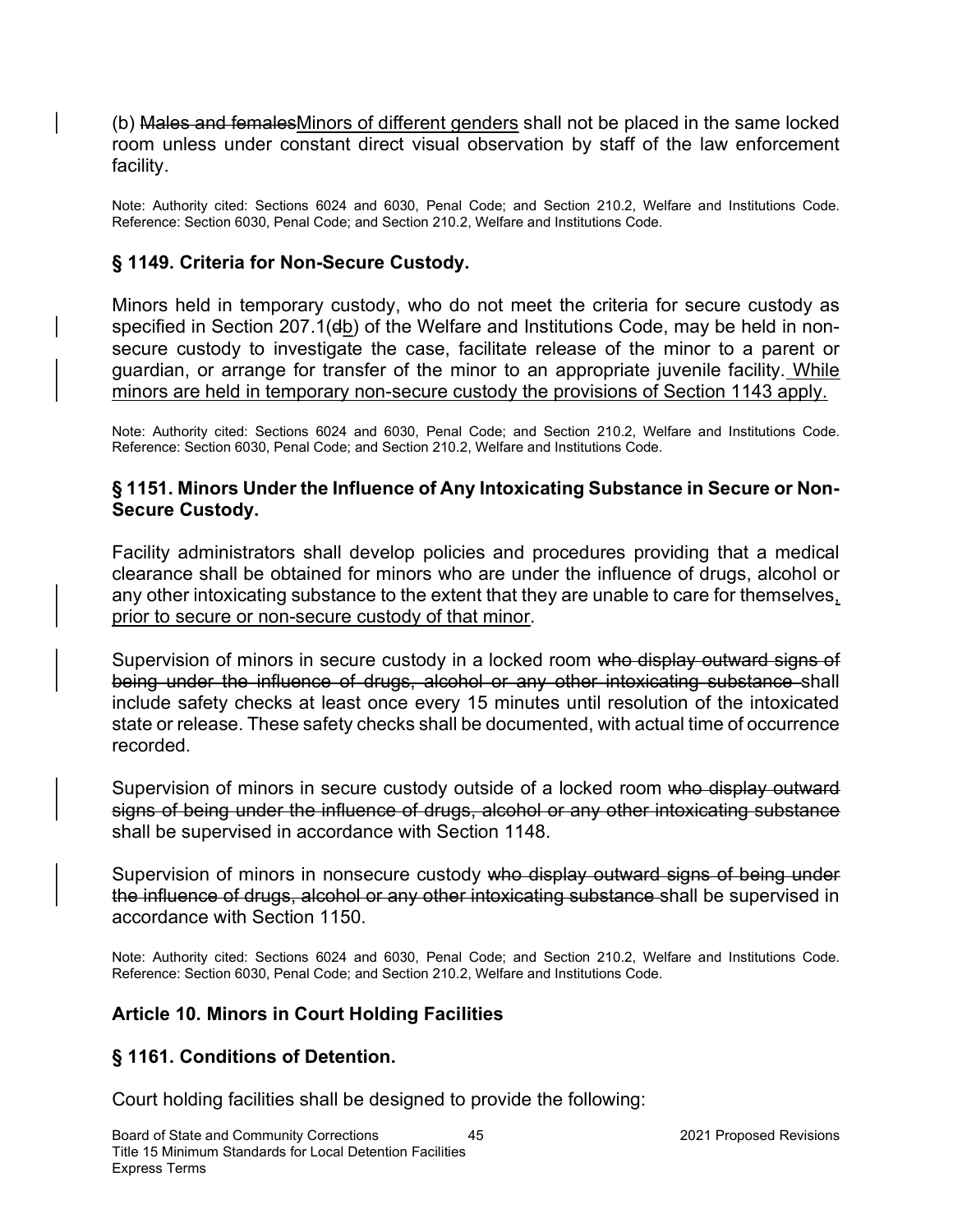- (a) Separation of minors from adults in accordance with Section 208 of the Welfare and Institutions Code.
- (b) SegregationSeparation of minors in accordance with an established classification plan.
- (c) Secure non-public access, movement within and egress. If the same entrance/exit is used by both minors and adults, movements shall be scheduled in such a manner that there is no opportunity for contact.

An existing court holding facility built in accordance with construction standards at the time of construction shall be considered as being in compliance with this article unless the condition of the structure is determined by the appropriate authority to be dangerous to life, health, or welfare of minors. Upon notification of noncompliance with this section, the facility administrator shall develop and submit a plan for corrective action to the Board within 90 days.

Note: Authority cited: Section 6030, Penal Code. Reference: Section 6030, Penal Code.

## § 1162. Supervision of Minors.

A sufficient number of personnel shall be employed in each facility to permit unscheduled safety checks of all minors at least twice every 30 minutes, and to ensure the implementation and operation of the activities required by these regulations. There shall be a written plan that includes the documentation and review of safety checks.

Note: Authority cited: Section 6030, Penal Code. Reference: Section 6030, Penal Code.

### § 1163. Classification.

The administrator of a court holding facility shall establish and implement a written plan designed to provide for the safety of staff and minors held at the facility. The plan shall include receiving and transmitting of information regarding minors who represent a risk or hazard to self or others while confined at the facility, and the segregation separation of such minors to the extent possible within the limits of the court holding facility, and for the separation of minors from any adults confined there inmate(s) as required by Section 208 of the Welfare and Institutions Code.

Note: Authority cited: Section 6030, Penal Code. Reference: Section 6030, Penal Code.

### Article 11. Medical/Mental Health Services

### § 1200. Responsibility for Health Care Services.

(a) In Type I, II, III and IV facilities, the facility administrator shall have the responsibility to ensure provision of emergency and basic health care services to all inmatesincarcerated persons. Medical, dental, and mental health matters involving clinical judgments are the sole province of the responsible physicianqualified health care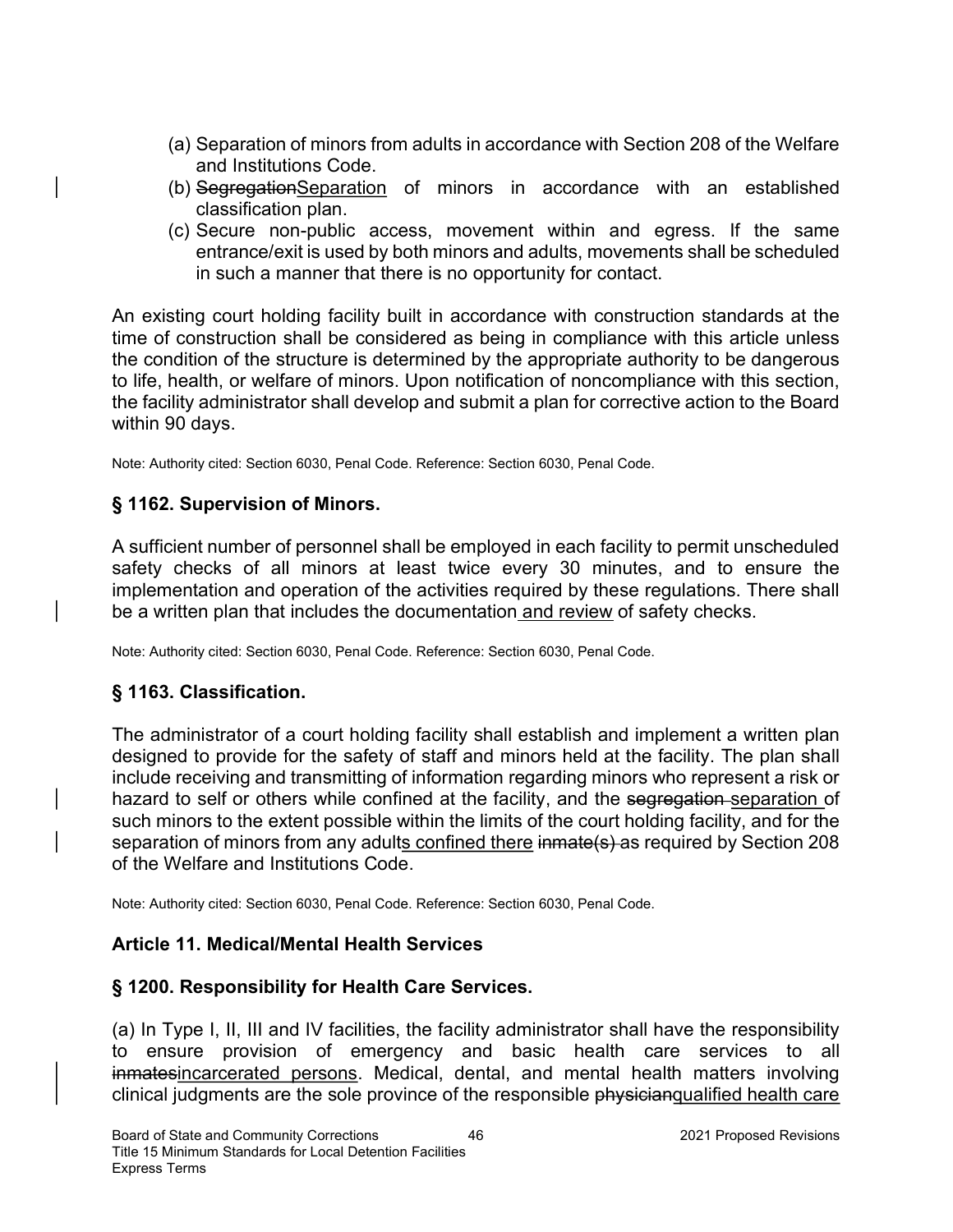professionals, dentist, and psychiatrist or psychologist respectively; however, security regulations applicable to facility personnel also apply to health personnel.

Each facility shall have at least one physician available to treat physical disorders. In Type IV facilities, compliance may be attained by providing access into the community; however, in such cases, there shall be a written plan for the treatment, transfer, or referral in the event of an emergency.

(b) In court holding and temporary holding facilities, the facility administrator shall have the responsibility to develop written policies and procedures which ensure provision of emergency health care services to all inmatesincarcerated persons.

Note: Authority cited: Section 6030, Penal Code. Reference: Section 6030, Penal Code.

## § 1205. Health Care Records.

(a) The health authority shall maintain individual, complete and dated health records in compliance with state statute to include, but not be limited to:

- (1) receiving screening form/history;
- (2) health evaluation reports;
- (3) complaints of illness or injury;
- (4) names of personnel who treat, prescribe, and/or administer/deliver prescription medication;
- (5) location where treated; and,
- (6) medication records in conformance with section 1216.

(b) The physician/patient confidentiality privilege applies to the health care record. Access to the health record shall be controlled by the health authority or designee.

The health authority shall ensure the confidentiality of each inmateincarcerated person's health care record file (paper or electronic) and such files shall be maintained separately from and in no way be part of the inmateperson's other jail records. Within the provisions of HIPAA 45 C.F.R., Section 164.512(k)(5)(i), the responsible physician or designee shall communicate information obtained in the course of health screening and care to jail authorities when necessary for the protection of the welfare of the inmateincarcerated person or others, management of the jail, or maintenance of jail security and order.

(c) Written authorization by the inmateincarcerated person is necessary for transfer of health care record information unless otherwise provided by law or administrative regulations having the force and effect of law.

(d) Inmates Incarcerated persons shall not be used for health care recordkeeping.

Note: Authority cited: Sections 6024 and 6030, Penal Code. Reference: Section 6030, Penal Code.

## § 1206. Health Care Procedures Manual.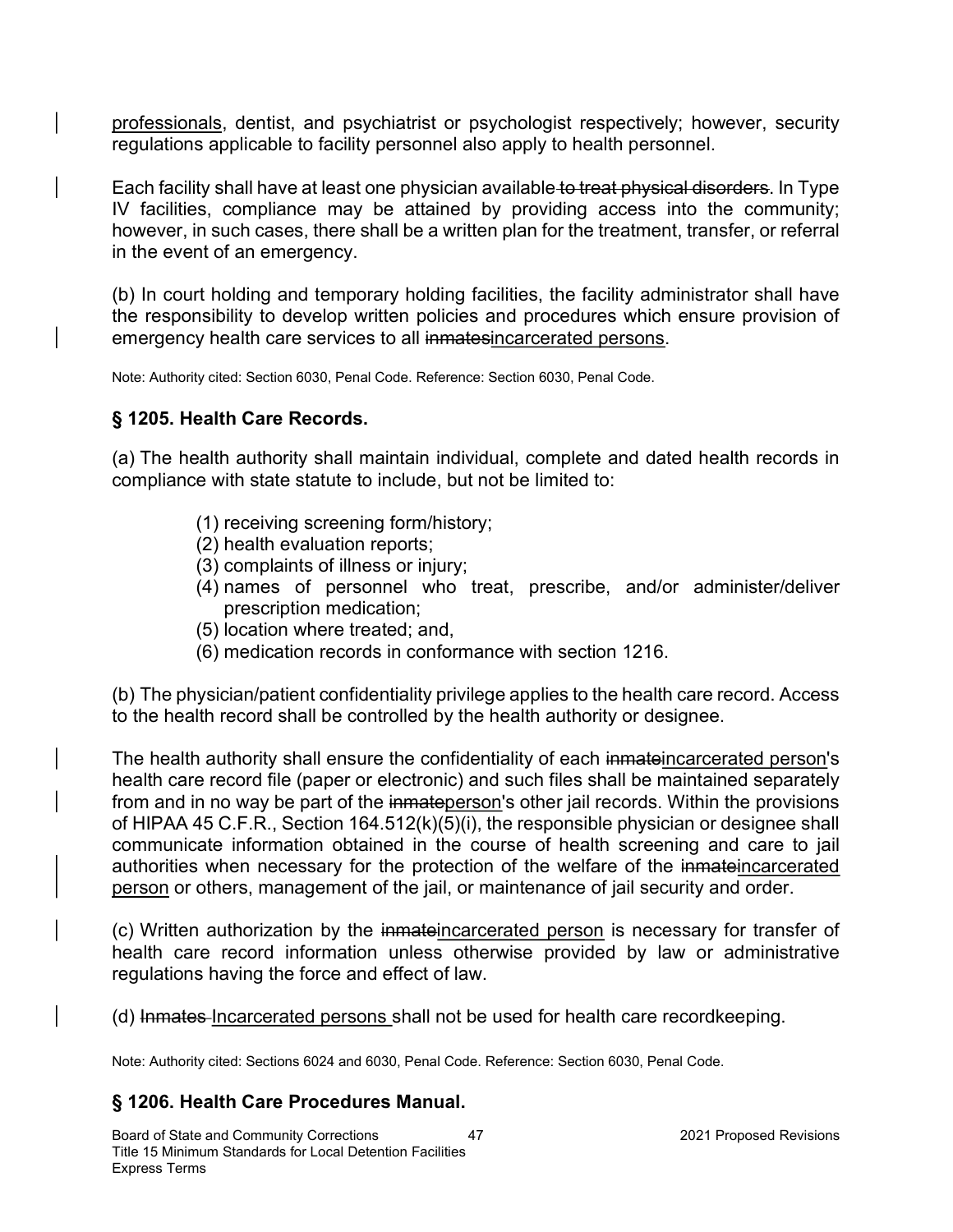The health authority shall, in cooperation with the facility administrator, set forth in writing, policies and procedures in conformance with applicable state and federal law, which are reviewed and updated at least every two years and include but are not limited to: (a) summoning and application of proper medical aid;

(b) contact and consultation with other treating health care professionals;

(c) emergency and non-emergency medical and dental services, including transportation;

(d) provision for medically required dental and medical prostheses and eyeglasses;

(e) notification of next of kin or legal guardian in case of serious illness which may result in death;

(f) provision for screening and care of pregnant and lactating womenpeople, including prenatal and postpartum information and health care, including but not limited to access to necessary vitamins as recommended by a doctor, information pertaining to childbirth education and infant care;

(g) screening, referral, and care of incarcerated persons who may be mentally disorderedin behavioral crisis and or have developmental disabilitiesly disabled inmates;

(h) implementation of special medical programs;

(i) management of inmatesincarcerated persons suspected of or confirmed to have communicable diseases;

(j) the procurement, storage, repackaging, labeling, dispensing, administration/delivery to inmatesincarcerated persons, and disposal of pharmaceuticals;

(k) use of non-physician personnel in providing medical care;

(l) provision of medical diets;

(m)patient confidentiality and its exceptions;

(n) the transfer of pertinent individualized health care information, or individual documentation that no health care information is available, to the health authority of another correctional system, medical facility, or mental health facility at the time each inmateincarcerated person is transferred and prior notification pursuant to Health and Safety Code Sections 121361 and 121362 for inmatesincarcerated persons with known or suspected active tuberculosis disease. Procedures for notification to the transferring health care staff shall allow sufficient time to prepare the summary. The summary information shall identify the sending facility and be in a consistent format that includes the need for follow-up care, diagnostic tests performed, medications prescribed, pending appointments, significant health problems, and other information that is necessary to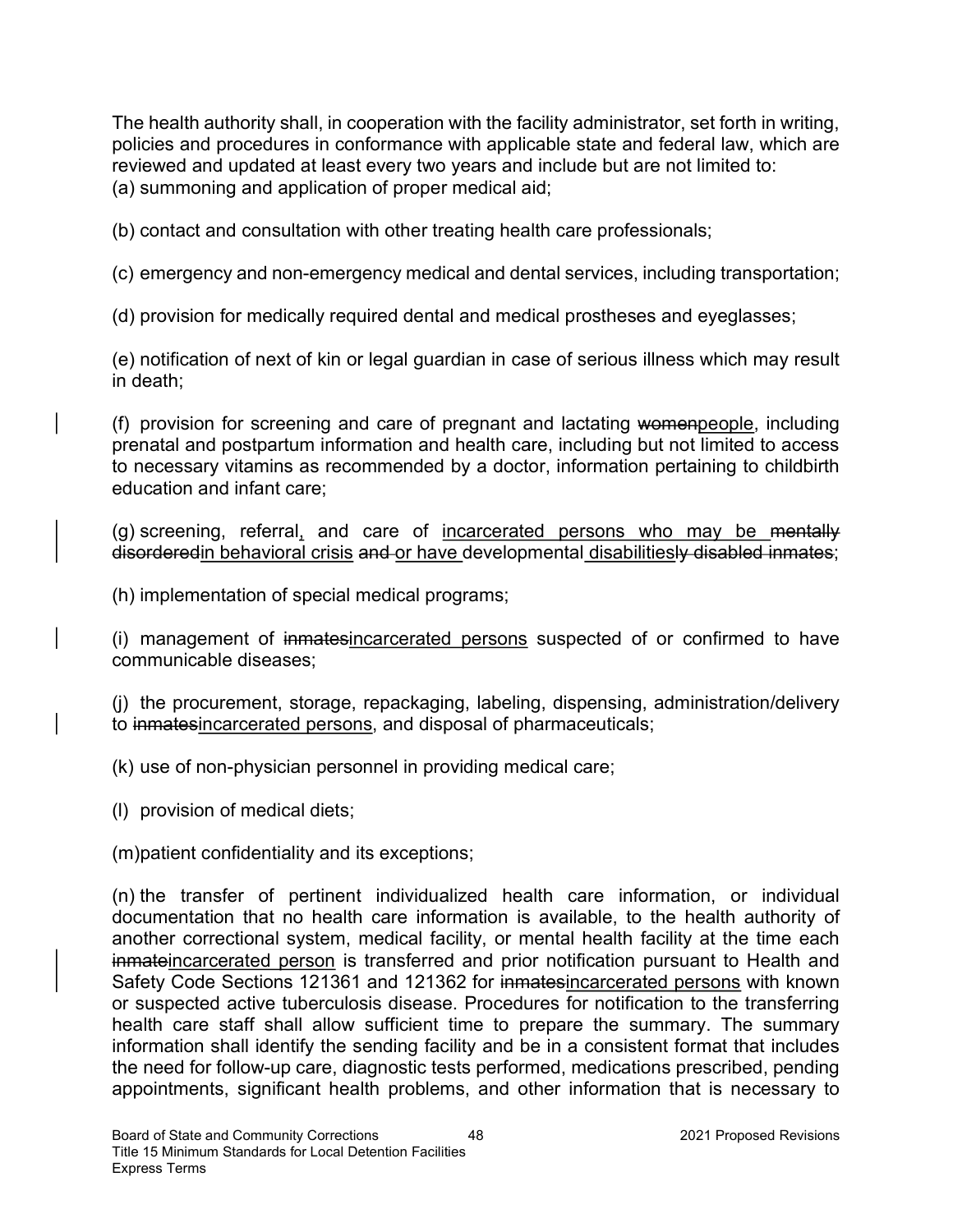provide for continuity of health care. Necessary inmate medication and health care information shall be provided to the transporting staff, together with precautions necessary to protect staff and inmateincarcerated passengers from disease transmission during transport;

(o) forensic medical services, including drawing of blood alcohol samples, body cavity searches, and other functions for the purpose of prosecution shall not be performed by medical personnel responsible for providing ongoing care to the inmatesincarcerated people;

(p) provisions for application and removal of restraints on pregnant inmatespeople consistent with Penal Code Section 3407;

(q) other Services mandated by statute; and,

(r) provisions for timely and appropriate medical and mental health screenings, access to medical and mental health services within seven days of request, and no-cost access to contraception and STD treatment, for inmatesincarcerated persons who have reported sexual abuse or sexual harassment, regardless of the location where the incident(s) occurred.

Note: Authority cited: Sections 6030, Penal Code. Reference: Section 6030, Penal Code.

### § 1206.5. Management of Communicable Diseases in a Custody Setting.

(a) The responsible physician, in conjunction with the facility administrator and the county health officer, shall develop a written plan to address the identification, treatment, control and follow-up management of tuberculosis and other communicable diseases. The plan shall cover the intake screening procedures, identification of relevant symptoms, referral for a medical evaluation, treatment responsibilities during incarceration and coordination with public health officials for follow-up treatment in the community. The plan shall reflect the current local incidence of communicable diseases which threaten the health of inmatesincarcerated people and staff.

(b) Consistent with the above plan, the health authority shall, in cooperation with the facility administrator and the county health officer, set forth in writing, policies and procedures in conformance with applicable state and federal law, which include, but are not limited to:

- (1) the types of communicable diseases to be reported;
- (2) the persons who shall receive the medical reports;
- (3) sharing of medical information with inmatesincarcerated persons and custody staff;
- (4) medical procedures required to identify the presence of disease(s) and lessen the risk of exposure to others;
- (5) medical confidentiality requirements;
- (6) housing considerations based upon behavior, medical needs, and safety of the affected inmatesincarcerated persons;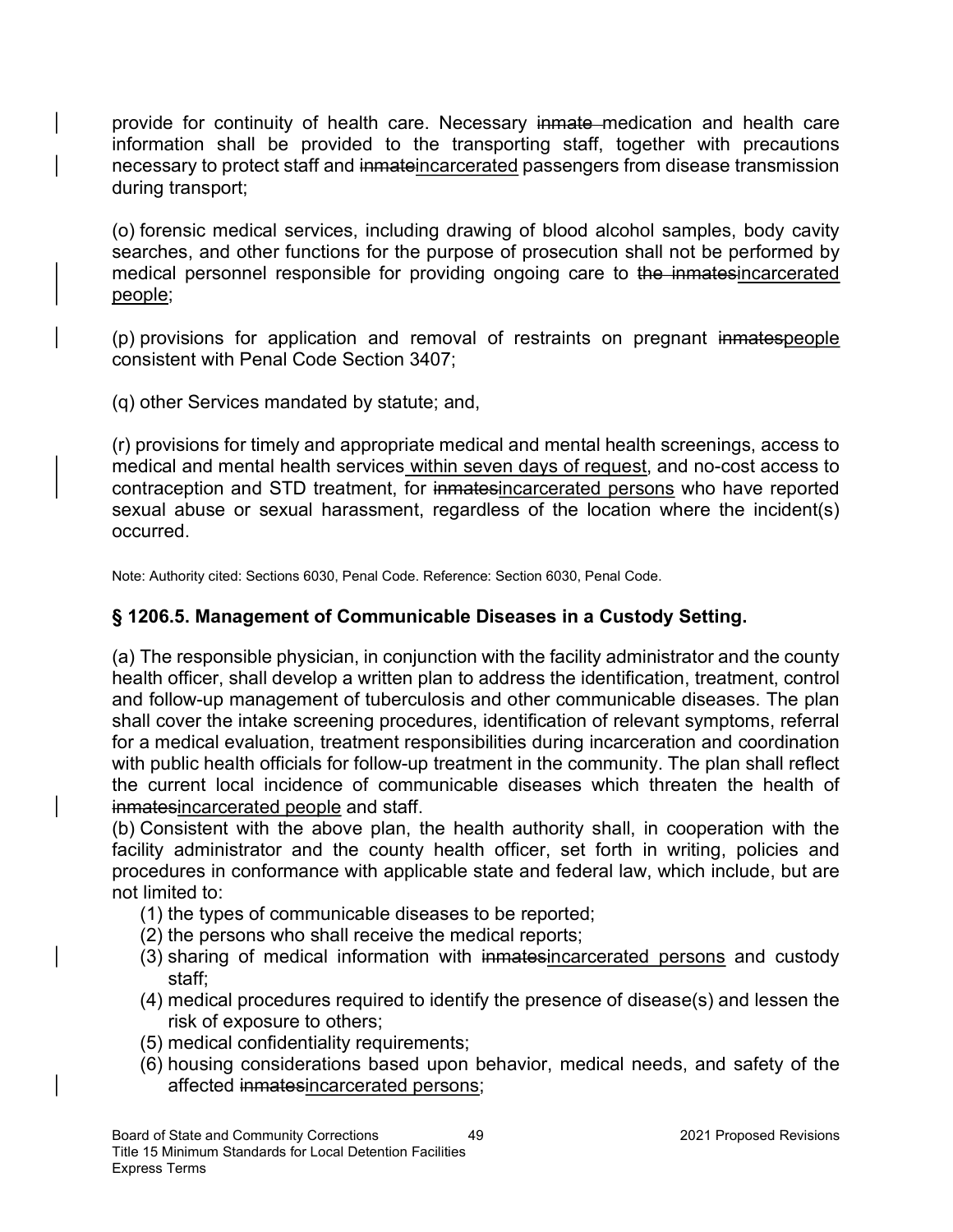- (7) provisions for inmate consent by an incarcerated person that address the limits of confidentiality; and,
- (8) reporting and appropriate action upon the possible exposure of custody staff to a communicable disease.

Note: Authority cited: Section 6030, Penal Code. Reference: Sections 6030, 7501, and 7552, Penal Code.

## § 1207. Medical Receiving Screening.

With the exception of inmates transferred directly within a custody system with documented receiving screening, aA screening shall be completed on all inmatesincarcerated persons at the time of intake. This screening shall be completed in accordance with written procedures and shall include but not be limited to medical and mental health problems, developmental disabilities, tuberculosis and other communicable diseases. The screening shall be performed by licensed health personnel or trained facility staff, with documentation of staff training regarding site specific forms with appropriate disposition based on responses to questions and observations made at the time of screening. The training depends on the role staff are expected to play in the receiving screening process.

The facility administrator and responsible physician shall develop a written plan for complying with Penal Code Section 2656 (orthopedic or prosthetic appliance used by inmates incarcerated persons).

There shall be a written plan to provide care for any inmateincarcerated person who appears at this screening to be in need of or who requests medical, mental health, or developmental disability treatment.

Written procedures and screening protocol shall be established by the responsible physician in cooperation with the facility administrator.

Note: Authority cited: Section 6030, Penal Code. Reference: Sections 2656 and 6030, Penal Code.

### § 1207.5. Special Mental Disorder Behavioral Health Assessment.

An additional mental health screening will be performed, according to written procedures, on womenincarcerated persons who have given birth within the past year and are charged with murder or attempted murder of their infants. Such screening will be performed at intake and if the assessment indicates postpartum psychosis a referral for further evaluation will be made.

Note: Authority cited: Section 6030, Penal Code. Reference: Section 6030, Penal Code.

## § 1208. Access to Treatment.

The health authority, in cooperation with the facility administrator, shall develop a written plan for identifying and/or referring any inmate-incarcerated person who appears to be in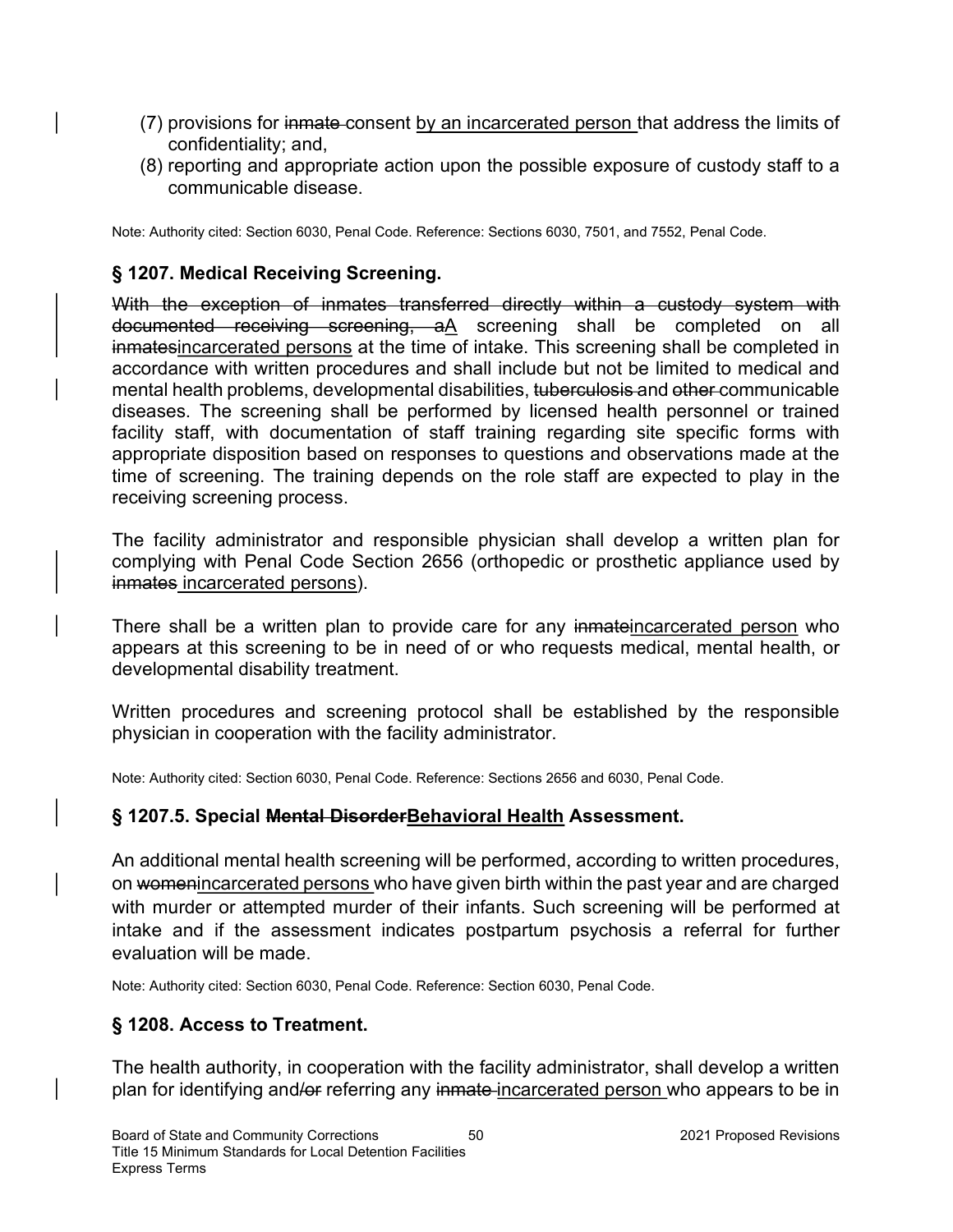need of medical, mental health, dental, or developmental disability treatment at any time during his/her their incarceration subsequent to the receiving screening. The written plan shall also include the assessment and treatment of such inmatespersons as described in Section 1207, Medical Receiving Screening. Assessment and treatment shall be performed by either licensed health personnel or by persons operating under the authority and/or direction of licensed health personnel.

Note: Authority cited: Sections 6024 and 6030, Penal Code. Reference: Section 6030, Penal Code.

## § 1208.5. Health Care Maintenance.

For inmates people undergoing prolonged incarceration, an age appropriate and risk factor-based health maintenance visit shall take place within the inmate's person's second yearanniversary of incarceration. The specific components of the health maintenance examinations shall be determined by the responsible physician based on the age, gender, and health of the inmate. Thereafter, the health maintenance examinations shall be repeated at reasonable intervals, but not to exceed one year, as determined by the responsible physician.

Note: Authority cited: Sections 6024 and 6030, Penal Code. Reference: Section 6030, Penal Code.

## § 1209. Mental Health Services and Transfer to Treatment Facility.

(a) The health authority, in cooperation with the mental health director and facility administrator, shall establish policies and procedures to provide mental health services. These services shall include but not be limited to:

- 1. Identification and referral of inmatesincarcerated persons with mental health needs;
- 2. Mental health treatment programs provided by qualified staff, including the use of telehealth;
- 3. Crisis intervention services;
- 4. Basic mental health services provided to inmatesincarcerated persons as clinically indicated;
- 5. Medication support services;
- 6. The provision of health services sufficiently coordinated such that care is appropriately integrated, medical and mental health needs are met, and the impact of any of these conditions on each other is adequately addressed.

(b) Unless the county has elected to implement the provisions of Penal Code Section 1369.1, a mentally disordered inmateincarcerated person who appears to be a danger to himself-themself or others, or to be gravely disabled, shall be transferred for further evaluation to a designated Lanterman Petris Short treatment facility designated by the county and approved by the State Department of Mental HealthHealth Care Services for diagnosis and treatment of such apparent mental disorder pursuant to Penal Code section 4011.6 or 4011.8 unless the jail contains a designated Lanterman Petris Short treatment facility. Prior to the transfer, the inmateperson may be evaluated by licensed health personnel to determine if treatment can be initiated at the correctional facility. Licensed health personnel may perform an onsite assessment to determine if the inmateperson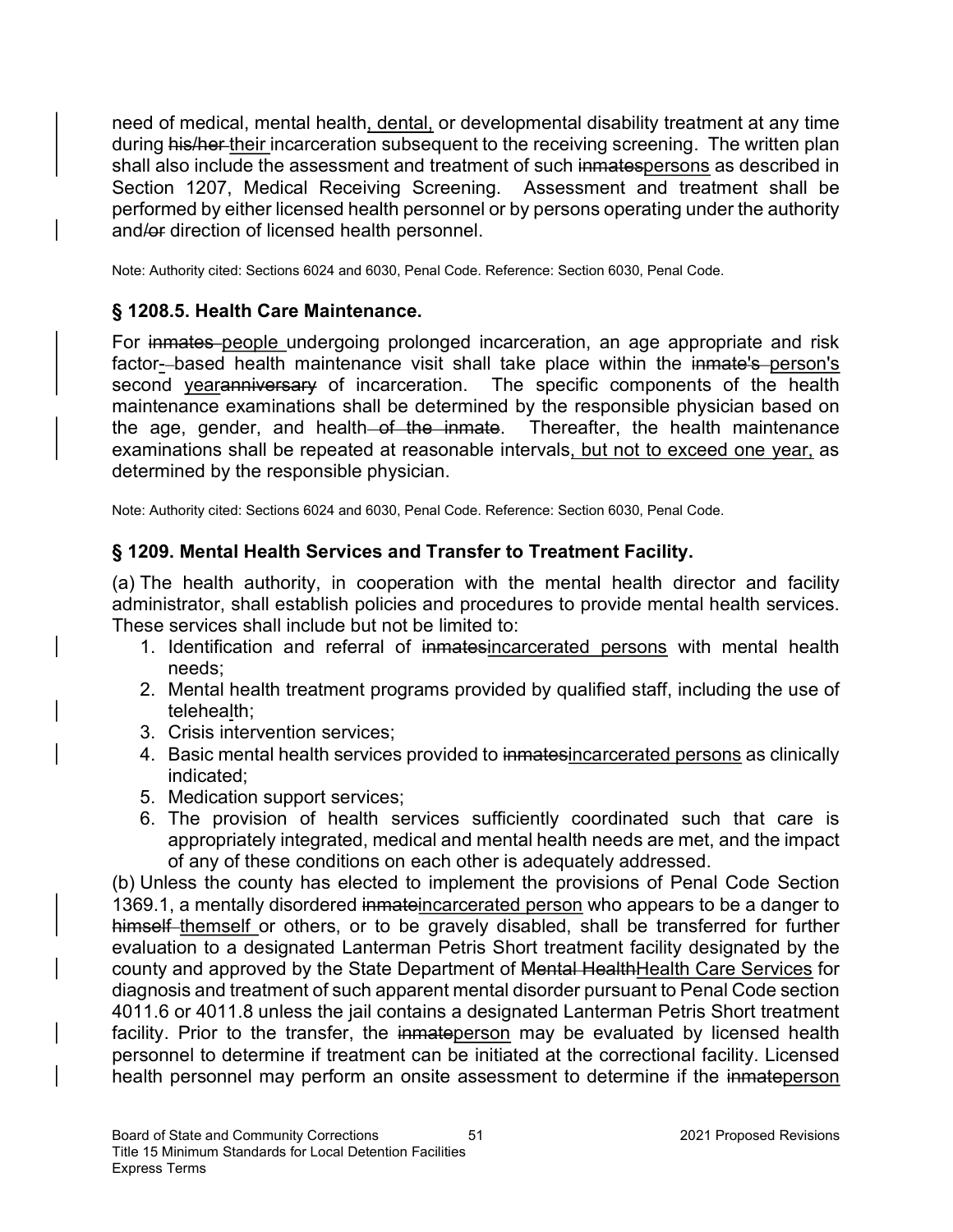meets the criteria for admission to an inpatient facility, or if treatment can be initiated in the correctional facility.

(c) If the county elects to implement the provisions of Penal Code Section 1369.1, the health authority, in cooperation with the facility administrator, shall establish policies and procedures for involuntary administration of medications. The procedures shall include, but not be limited to:

- 1. Designation of licensed personnel, including psychiatrist and nursing staff, authorized to order and administer involuntary medication;
- 2. Designation of an appropriate setting where the involuntary administration of medication will occur;
- 3. Designation of restraint procedures and/or devices that may be used to maintain the safety of the inmate-incarcerated person and facility staff;
- 4. Development of a written plan to monitor the inmateincarcerated person's medical condition following the initial involuntary administration of a medication, until the inmateperson is cleared as a result of an evaluation by, or consultation with, a psychiatrist;
- 5. Development of a written plan to provide a minimum level of ongoing monitoring of the inmateincarcerated person following return to facility housing. This monitoring may be performed by custody staff trained to recognize signs of possible medical problems and alert medical staff when indicated; and
- 6. Documentation of the administration of involuntary medication in the inmateincarcerated person's medical record.

Note: Authority cited: Section 6030, Penal Code. Reference: Section 6030, Penal Code.

### § 1210. Individualized Treatment Plans.

(a) For each inmate person treated by a mental health service in a jail, the responsible mental health care provider shall develop a written treatment plan. The custody staff shall be informed of the treatment plan when necessary, to ensure coordination and cooperation in the ongoing care of the inmateincarcerated person. This treatment plan shall include referral to treatment after release from the facility when recommended by treatment staff.

(b) For each inmate person treated for health conditions for which additional treatment, special accommodations and/or a schedule of follow-up care is/are needed during the period of incarceration, responsible health care staff shall develop a written treatment plan. The custody staff shall be informed of the treatment plan when necessary, to ensure coordination and cooperation in the ongoing care of the inmateincarcerated person. This treatment plan shall include referral to treatment after release from the facility when recommended by treatment staff.

Note: Authority cited: Section 6030, Penal Code. Reference: Section 6030, Penal Code.

### § 1211. Sick Call.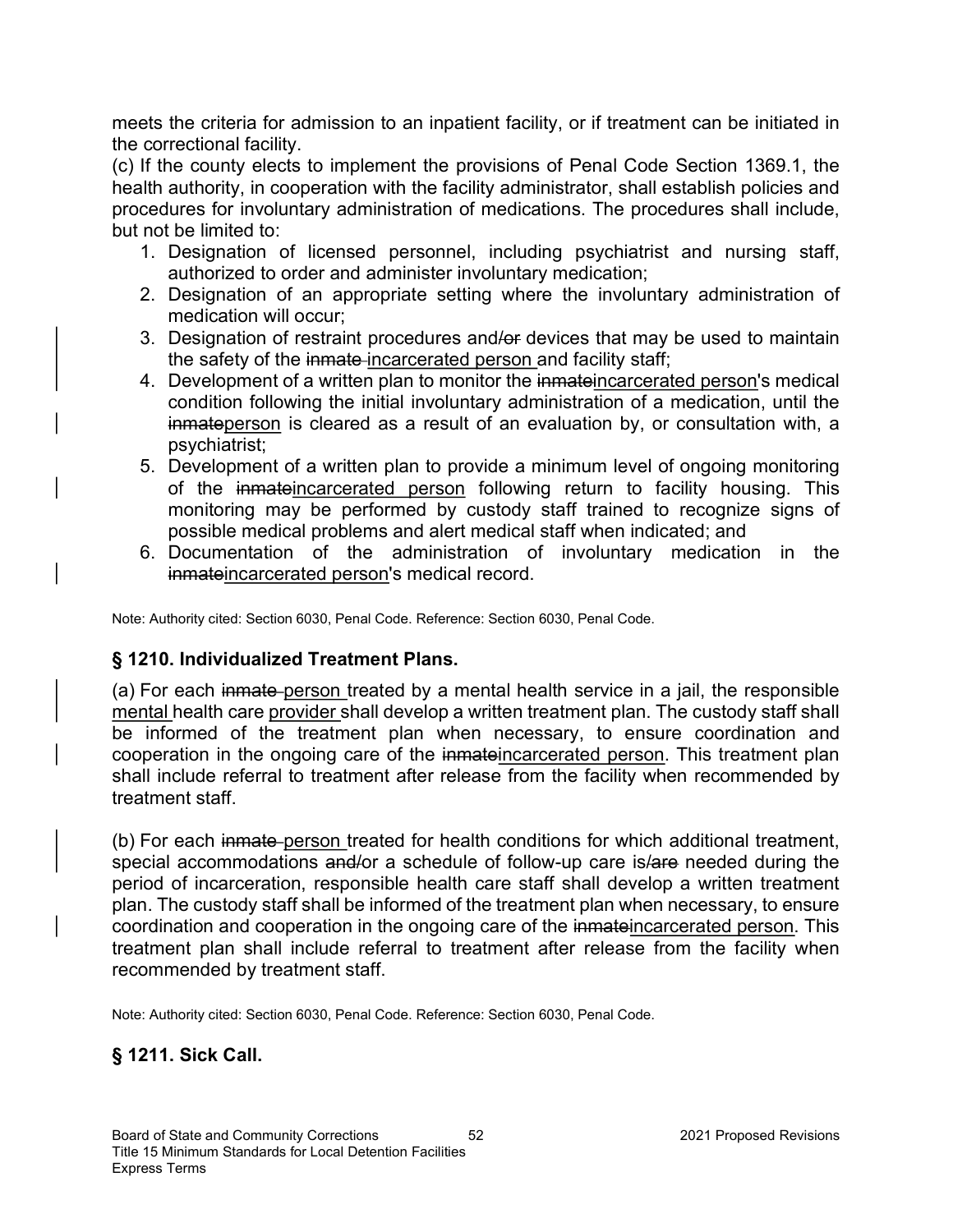There shall be written policies and procedures developed by tThe facility administrator, in cooperation with the health authority, shall develop written policies and procedures, which provides for a daily sick call conducted for all inmatesincarcerated persons or provision made that any inmateincarcerated person requesting medical/mental health attention be given such attention.

Note: Authority cited: Section 6030, Penal Code. Reference: Section 6030, Penal Code.

# § 1212. Vermin Control.

The responsible physician shall develop a written plan for the control and treatment of incarcerated persons who are found to be vermin-infested inmates. There shall be written, medical protocols, signed by the responsible physician, for the treatment of persons suspected of being infested or having contact with a vermin-infested inmateincarcerated person.

Note: Authority cited: Section 6030, Penal Code. Reference: Section 6030, Penal Code.

## § 1213. Detoxification Treatment.

The responsible physician shall develop written medical policies on detoxification which shall include a statement as to whether detoxification will be provided within the facility or require transfer to a licensed medical facility. The facility detoxification protocol shall include procedures and symptoms necessitating immediate transfer to a hospital or other medical facility.

Facilities without medically licensed personnel in attendance shall not retain inmatesincarcerated people undergoing withdrawal reactions judged or defined in policy, by the responsible physician, as not being readily controllable with available medical treatment. Such facilities shall arrange for immediate transfer to an appropriate medical facility.

Note: Authority cited: Section 6030, Penal Code. Reference: Section 6030, Penal Code.

## § 1214. Informed Consent.

The health authority shall set forth in writing a plan for informed consent of inmates incarcerated persons in a language understood by the inmateincarcerated person. Except for emergency treatment, as defined in Business and Professions Code Section 2397 and Title 15, Section 1217, all examinations, treatments and procedures affected by informed consent standards in the community are likewise observed for inmate care of incarcerated people. In the case of minors, or conservatees, the informed consent of parent, guardian or legal custodian applies where required by law. Any inmateincarcerated person who has not been adjudicated to be incompetent may refuse non-emergency medical and mental health care. Absent informed consent in non-emergency situations, a court order is required before involuntary medical treatment can be administered to an inmateincarcerated person.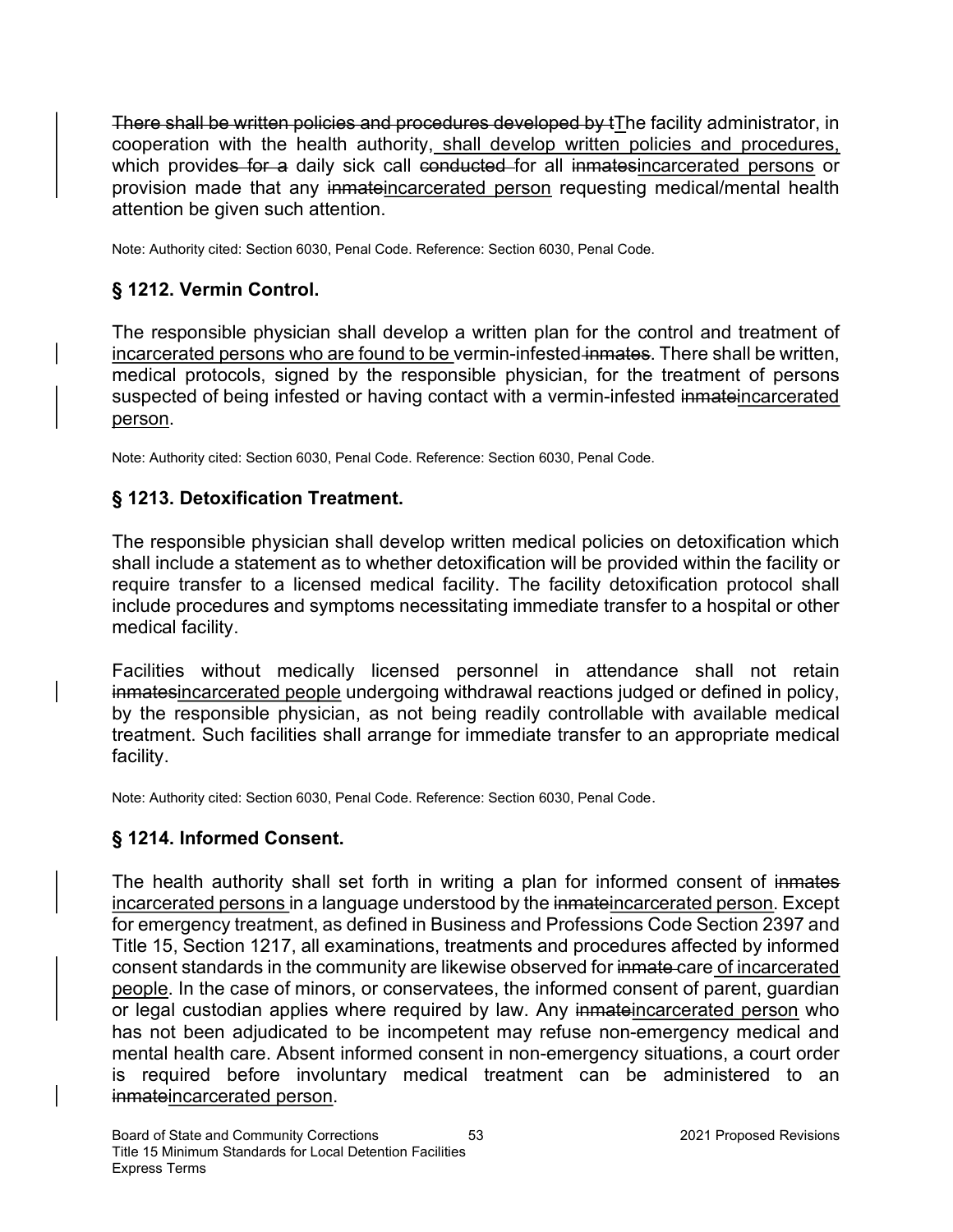Note: Authority cited: Section 6030, Penal Code. Reference: Section 6030, Penal Code.

## § 1215. Dental Care.

The facility administrator shall develop written policies and procedures to ensure emergency and medically required dental care is provided to each inmateincarcerated person, upon request, under the direction and supervision of a dentist, licensed in the state.

Note: Authority cited: Section 6030, Penal Code. Reference: Section 6030, Penal Code.

#### § 1216. Pharmaceutical Management.

(a) The health authority in consultation with a pharmacist and the facility administrator, shall develop written plans, establish procedures, and provide space and accessories for the secure storage, the controlled administration, and disposal of all legally obtained drugs. Such plans, procedures, space and accessories shall include, but not be limited to, the following:

- (1) securely lockable cabinets, closets, and refrigeration units;
- (2) a means for the positive identification of the recipient of the prescribed medication;
- (3) procedures for administration/delivery of medicines to inmatesincarcerated persons as prescribed;
- (4) confirming that the recipient has ingested the medication or accounting for medication under self-administration procedures outlined in Section 1216(d);
- (5) that prescribed medications have or have not been administered, by whom, and if not, for what reason;
- (6) prohibiting the delivery of drugs by inmatesincarcerated people;
- (7) limitation to the length of time medication may be administered without further medical evaluation; and,
- (8) limitation to the length of time required for a physician's signature on verbal orders.
- (9) A written report shall be prepared by a pharmacist, no less than annually, on the status of pharmacy services in the institution. The pharmacist shall provide the report to the health authority and the facility administrator.

(b) Consistent with pharmacy laws and regulations, the health authority shall establish written protocols that limit the following functions to being performed by the identified personnel:

- (1) Procurement shall be done by a physician, dentist, pharmacist, or other persons authorized by law.
- (2) Storage of medications shall assure that stock supplies of legend medications shall be accessed only by licensed health personnel. Supplies of legend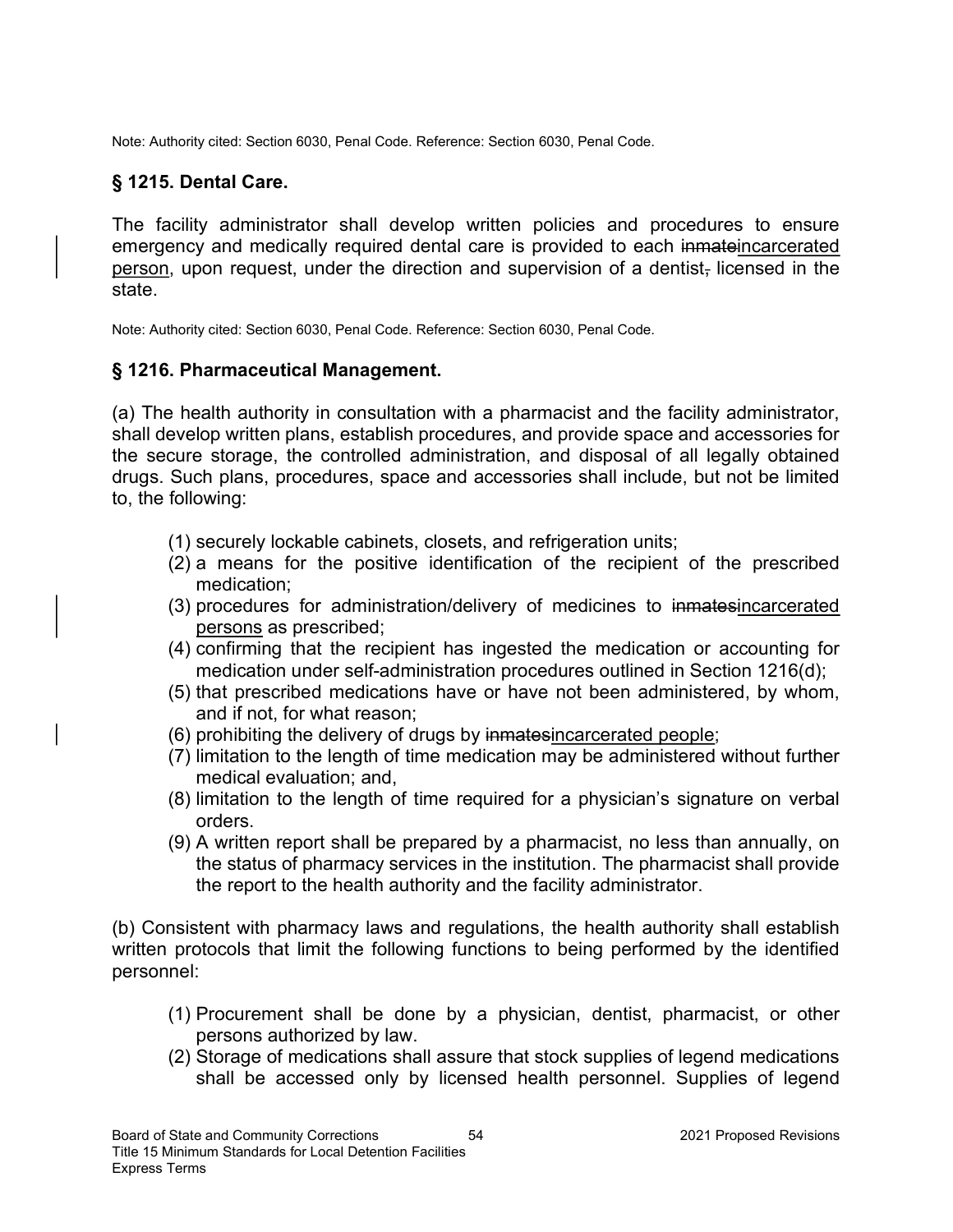medications that have been dispensed and supplies of over-the-counter medications may be accessed by either licensed or non-licensed personnel.

- (3) Repackaging shall only be done by a physician, dentist, pharmacist, or other persons authorized by law.
- (4) Preparation of labels can only be done by a physician, dentist, pharmacist or other persons, either licensed or non-licensed, provided the label is checked and affixed to the medication container by the physician, dentist, or pharmacist before administration or delivery to the inmateincarcerated person. Labels shall be prepared in accordance with section 4076, Business and Professions Code.
- (5) Dispensing shall only be done by a physician, dentist, pharmacist, or persons authorized by law.
- (6) Administration of medication shall only be done by licensed health personnel who are authorized to administer medication acting on the order of a prescriber.
- (7) Delivery of medication may be done by either licensed or non-licensed personnel, e.g., custody staff, acting on the order of a prescriber.
- (8) Disposal of legend medication shall be done in accordance with pharmacy laws and regulations and requires any combination of two of the following classifications: physician, dentist, pharmacist, or registered nurse. Controlled substances shall be disposed of in accordance with the Drug Enforcement Administration disposal procedures.

(c) Policy and procedures on "over-the-counter" medications shall include, but not be limited to, how they are made available, documentation when delivered by staff and precautions against hoarding large quantities.

(d) Policy and procedures may allow inmate-self-administration of prescribed medications under limited circumstances. Policies and procedures shall include but are not limited to the following considerations:

- (1) Medications permitted for self-administration are limited to those with no recognized abuse potential. Medications for treatment of tuberculosis, psychotropic medication, controlled substances, injectables and any medications for which documentation of ingestion is essential are excluded from self-administration.
- (2) InmatesIncarcerated persons with histories of frequent rule violations of any type, or who are found to be in violation of rules regarding self-administration, are excluded from self-administration.
- (3) Prescribing health care staff document that each inmateincarcerated person participating in self-administration is capable of understanding and following the rules of the program and instructions for medication use.
- (4) Provisions are made for the secure storage of the prescribed medication when it is not on the incarceratedinmate's person.
- (5) Provisions are made for the consistent enforcement of self-medication rules by both custody and health care staff, with systems of communication among them when either one finds that an inmateincarcerated person is in violation of rules regarding self-administration.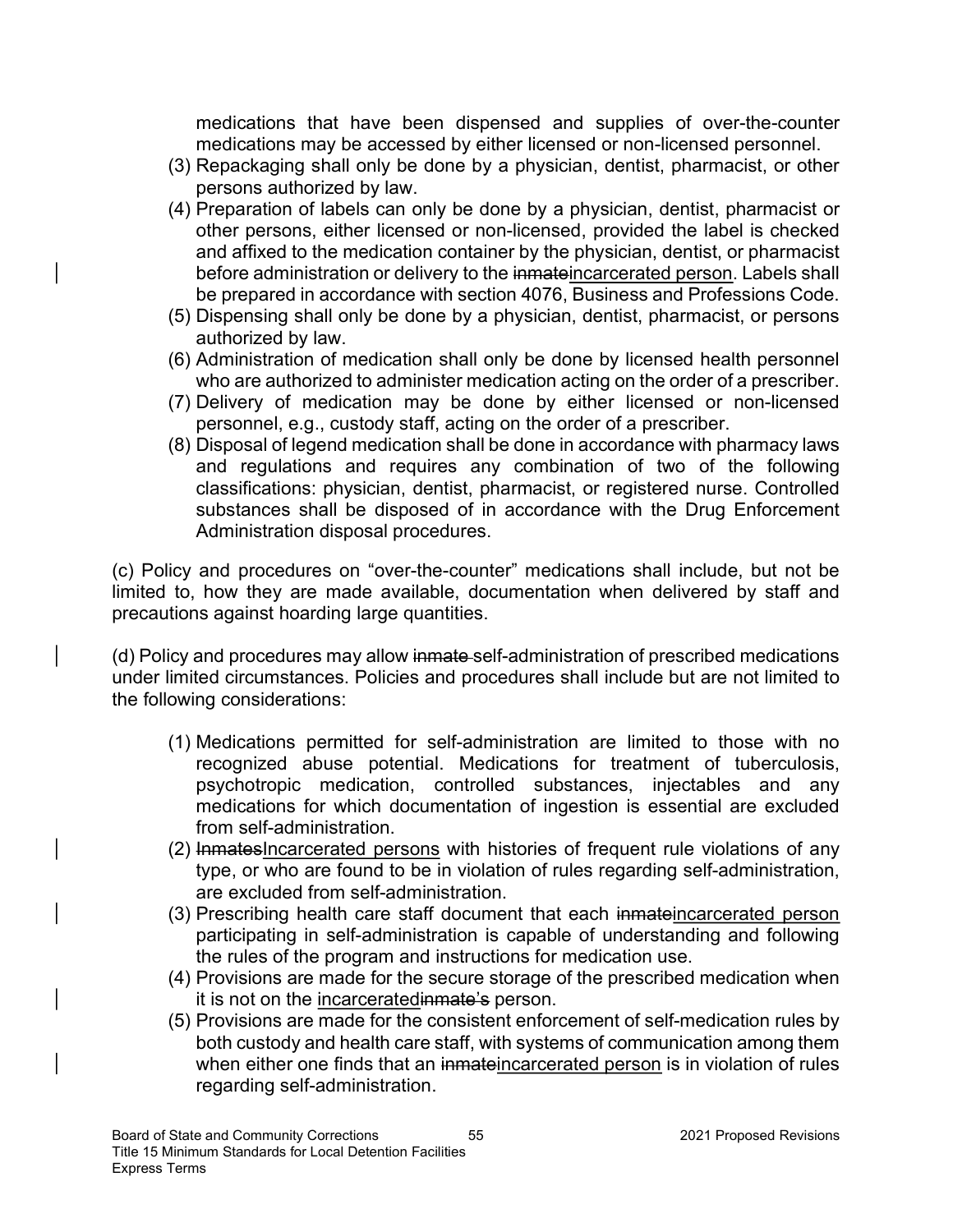(6) Provisions are made for health care staff to perform documented assessments of inmatean incarcerated person's compliance with self-administration medication regimens. Compliance evaluations are done with sufficient frequency to guard against hoarding medication and deterioration of the inmateperson's health.

Note: Authority cited: Section 6030, Penal Code. Reference: Section 6030, Penal Code.

### § 1217. Psychotropic Medications.

The responsible physician, in cooperation with the facility administrator, shall develop written policies and procedures governing the use of psychotropic medications. An inmate incarcerated person found by a physician to be a danger to him/herselfthemself or others by reason of mental disorders may be involuntarily given psychotropic medication appropriate to the illness on an emergency basis. Psychotropic medication is any medication prescribed for the treatment of symptoms of psychoses and other mental and emotional disorders. An emergency is a situation in which action to impose treatment over the inmateincarcerated person's objection is immediately necessary for the preservation of life or the prevention of serious bodily harm to the inmateincarcerated person or others, and it is impracticable to first gain consent. It is not necessary for harm to take place prior to treatment.

If psychotropic medication is administered during an emergency, such medication shall be only that which is required to treat the emergency condition. The medication shall be prescribed by a physician following a clinical evaluation. The responsible physician shall develop a protocol for the supervision and monitoring of inmatesincarcerated persons involuntarily receiving psychotropic medication.

Psychotropic medication shall not be administered to an inmateincarcerated person absent an emergency unless the inmateperson has given his or her informed consent in accordance with Welfare and Institutions Code Section 5326.2, or has been found to lack the capacity to give informed consent consistent with the county's hearing procedures under the Lanterman-Petris-Short Act for handling capacity determinations and subsequent reviews.

There shall be a policy which limits the length of time both voluntary and involuntary psychotropic medications may be administered and a plan of monitoring and reevaluating all inmatesincarcerated people receiving psychotropic medications, including a review of all emergency situations.

The administration of psychotropic medication is not allowed for disciplinary reasons.

Note: Authority cited: Sections 6024 and 6030, Penal Code. Reference: Section 6030, Penal Code.

### § 1230. Food Handlers.

The responsible physician, in cooperation with the food services manager and the facility administrator, shall develop written procedures for medical screening of inmate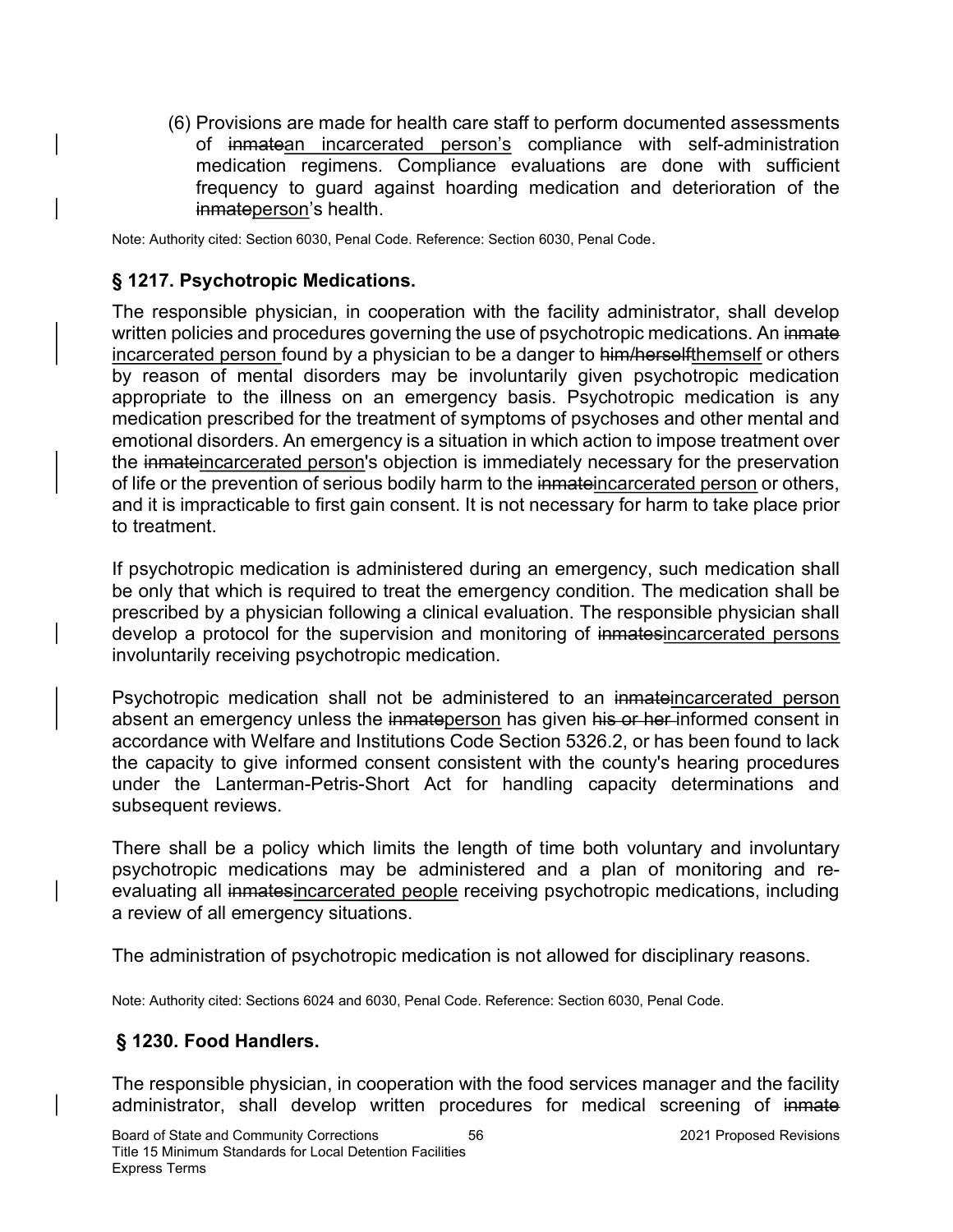incarcerated food service workers prior to working in the facility kitchen. Additionally, there shall be written procedures for education and ongoing monitoring and cleanliness of these workers in accordance with standards set forth in Health and Safety Code, California Retail Food Code.

Note: Authority cited: Section 6030, Penal Code. Reference: Section 6030, Penal Code.

## Article 12. Food

# § 1240. Frequency of Serving.

In Temporary Holding, Type I, II, and III facilities, and those Type IV facilities where food is served, food shall be served three times in any 24-hour period. At least one of these meals shall include hot food. Supplemental food must be served to inmatesincarcerated persons if more than 14 hours pass between evening and morning meals. Additionally, supplemental food must be served to inmates-people on medical diets in less than a 14hourthe time period outlined above, if prescribed by the responsible physician.

A minimum of fifteen minutes shall be allowed for the actual consumption of each meal except for those inmates on medical diets where the responsible physician has prescribed additional time.

Provisions shall be made for inmates incarcerated persons who may miss a regularly scheduled facility meal. They shall be provided with a substitute meal and beverage, and inmates on medical diets shall be provided with their prescribed meal.

Note: Authority cited: Section 6030, Penal Code. Reference: Section 6030, Penal Code.

# § 1241. Minimum Diet.

The minimum diet provided shall be based upon the nutritional and caloric requirements found in the 20119 Dietary Reference Intakes (DRI) of the Food and Nutrition Board, Institute of Medicine of the National Academies, the 2008 California Food Guide, and the 201520-20250 Dietary Guidelines for Americans. Facilities providing religious, vegetarian or medical diets, shall also conform to these nutrition standards. The nutritional requirements for the minimum diet are specified in the following subsections. A daily or weekly average of the food group''s requirement is acceptable. A wide variety of food should be served.

(a) Protein Group. Includes beef, veal, lamb, pork, poultry, fish, eggs, cooked dry beans, peas, lentils, nuts, peanut butter and textured vegetable protein (TVP). One serving equals 14 grams or more of protein; the daily requirements shall be equal to three servings (a total of 42 grams per day or 294 grams per week). In addition, there shall be a requirement to serve a fourth serving from the legumes three days a week.

(b) Dairy Group. Includes milk (fluid, evaporated or dry; nonfat, 1% or 2% reduced fat, etc.); cheese (cottage, cheddar, etc.); yogurt; ice cream or ice milk; and pudding. A serving is equivalent to 8 oz. of fluid milk and provides at least 250 mg. of calcium. All milk shall be pasteurized and fortified with Vitamins A and D. The daily requirement is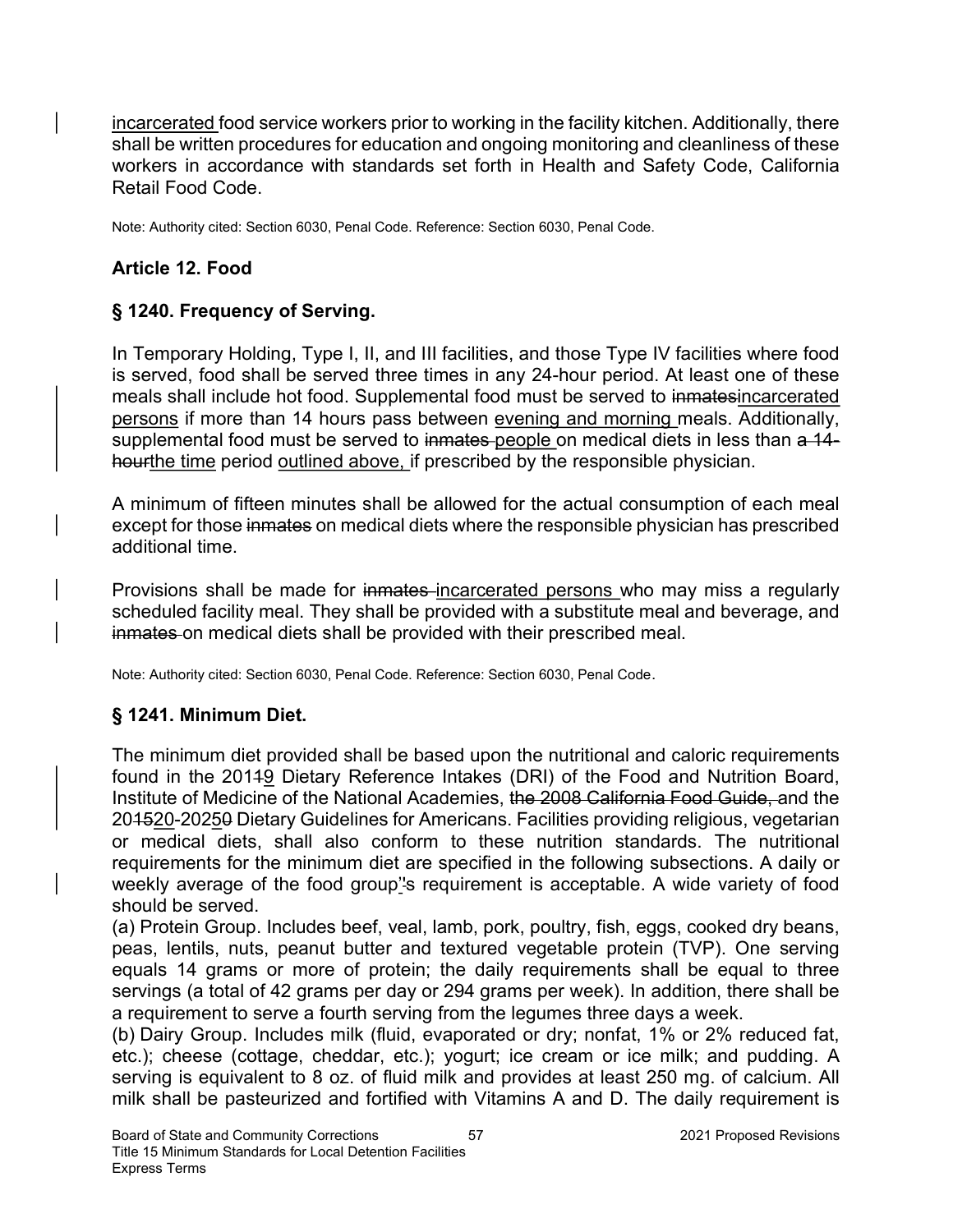three servings. One serving can be from a fortified food containing at least 150 mg. of calcium. For persons 15-17 years of age, or pregnant and lactating womenpeople, the requirement is four servings of milk or milk products.

(c) Vegetable-Fruit Group. Includes fresh, frozen, dried and canned vegetables and fruits. One serving equals: 1/2 cup vegetable or fruit; 6 ounces of 100% juice; 1 medium apple, orange, banana, or potato; 1/2 grapefruit; or 1/4 cup dried fruit. The daily requirement of fruits and vegetables shall be five servings. At least one serving shall be from each of the following three categories:

- (1) One serving of a fresh fruit or vegetable per day, or seven (7) servings per week.
- (2) One serving of a Vitamin C source containing 30 mg. or more per day or seven (7) servings per week.
- (3) One serving of a Vitamin A source, fruit or vegetable, containing 200 micrograms RetionalRetinol Equivalents (RE) or more per day, or seven servings per week.

(d) Grain Group. Includes bread, rolls, pancakes, sweet rolls, ready-to-eat cereals, cooked cereals, corn bread, pasta, rice, tortillas, etc. and any food item containing whole or enriched grains. At least three servings from this group must be made with whole grains. The daily requirements shall be a minimum of six servings.

Providing only the minimum servings outlined in this regulation is not sufficient to meet an the inmates'incarcerated person's caloric requirements. Additional servings from the dairy, vegetable-fruit, and bread-cereal groups must be provided in amounts to meet daily caloric requirements. Saturated dietary fat should not exceed 10 percent of total calories on a weekly basis. Fat shall be added only in minimum amounts necessary to make the diet palatable. Facility diets shall consider the recommendations and intentions of the 202015-20250 Dietary Guidelines of Americans of reducing overall sugar and sodium levels.

Note: Authority cited: Sections 6024 and 6030, Penal Code. Reference: Section 6030, Penal Code.

### § 1242. Menus.

Menus in Type II and III facilities, and those Type IV facilities where food is served, shall be planned at least one month in advance of their use. Menus shall be planned to provide a variety of foods, thus preventing repetitive meals. Menus shall be approved by a registered dietitian before being used. The dietitian shall ensure that the meals meet the nutritional and hot food requirements set forth in Sections 1240 and 1241.

If any meal served varies from the planned menu, the change shall be noted in writing on the menu and/or production sheet. Variations in the menu shall meet the caloric requirements set forth in Section 1241.

Menus, as planned, including changes, shall be evaluated by a registered dietitian at least annually.

Note: Authority cited: Section 6030, Penal Code. Reference: Section 6030, Penal Code.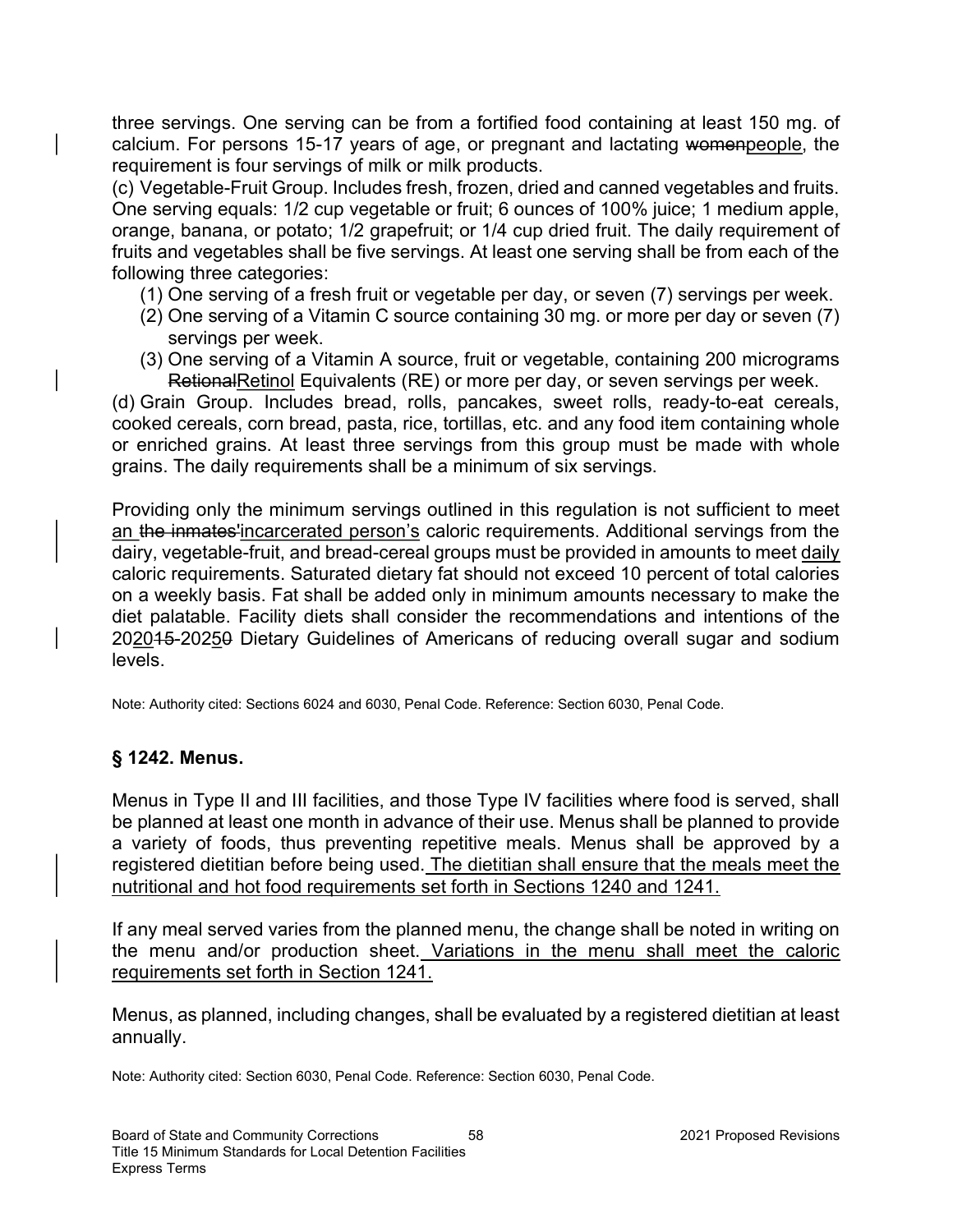## § 1243. Food Service Plan.

Facilities shall have a written food service plan that shall comply with the applicable California Retail Food Code. In facilities with an average daily population of 100 or more, there shall be employed or available, a trained experienced food services manager to prepare and implement a food service plan. In facilities of less than an average daily population of 100 that do not employ or have a food services manager available, the facility administrator shall prepare a food service plan. The plan shall include, but not limited to, the following policies and procedures:

- (a) menu planning;
- (b) purchasing;
- (c) storage and inventory control;
- (d) food preparation and handling, including provisions for food that is found to be contaminated, expired, showing obvious signs of spoilage, or otherwise not fit for human consumption;
- (e) food serving;
- (f) transporting food;
- (g) orientation and ongoing training;
- (h) personnel supervision;
- (i) budgets and food cost accounting;
- (j) documentation and record keeping;
- (k) emergency feeding plan;
- (l) waste management; and
- (m)maintenance and repair; and
- (n) three-day mainline sample tray.

Note: Authority cited: Section 6030, Penal Code. Reference: Section 6030, Penal Code.

## § 1245. Kitchen Facilities, Sanitation, and Food Storage.

(a) Kitchen facilities, sanitation, and food preparation, service, and storage shall comply with standards set forth in Health and Safety Code, Division 104, Part 7, Chapters 1-13, Sections 113700 et seq. California Retail Food Code.

(b) In facilities where inmatesincarcerated people prepare meals for self-consumption or where frozen meals or pre-prepared food from other permitted food facilities (see Health and Safety Code Section 114381) are (re)heated and served, the following applicable California Retail Food Code standards may be waived by the local health officer:

- (1) H & S Sections 114130-114141;
- (2) H & S Sections 114099.6, 114095-114099.5, 114101-114109, 114123, and 114125, if a domestic or commercial dishwasher capable of providing heat to the surface of the utensils of a temperature of at least 165 degrees Fahrenheit, is used for the purpose of cleaning and sanitizing multi-service utensils and multi-service consumer utensils;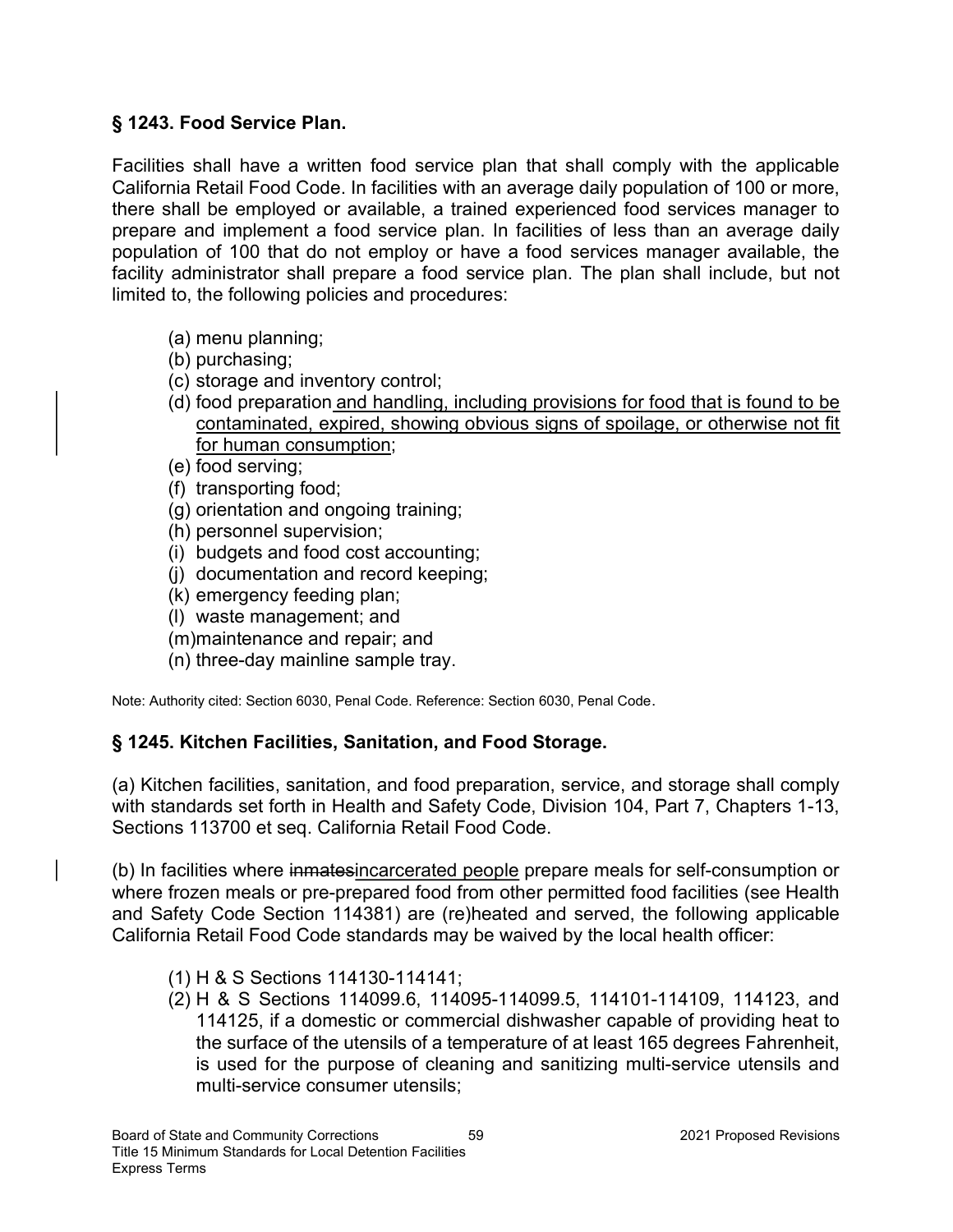- (3) H & S Sections 114149-114149.3 except that, regardless of such a waiver, the facility shall provide mechanical ventilation sufficient to remove gases, odors, steam, heat, grease, vapors and smoke from the kitchen;
- (4) H & S Sections 114268-114269; and,
- (5) H & S Sections 114279-114282.

Note: Authority cited: Section 6030, Penal Code. Reference: Section 6030, Penal Code.

## § 1247. Disciplinary Separation Diet.

(a) A disciplinary separation diet which is nutritionally balanced may be served to an inmate. No inmate receiving a prescribed medical diet is to be placed on a disciplinary separation diet without review by the responsible physician or pursuant to a written plan approved by the physician. Such a diet shall be served twice in each 24 hour period and shall consist of one-half of the loaf (or a minimum of 19 oz. cooked loaf) described below or other equally nutritious diet, along with two slices of whole wheat bread and at least one quart of drinking water if the cell does not have a water supply. The use of disciplinary separation diet shall constitute an exception to the three-meal-a-day standard. Should a facility administrator wish to provide an alternate disciplinary diet, such a diet shall be submitted to the Board for approval.

(b) The disciplinary diet loaf shall consist of the following: 2-1/2 oz. nonfat dry milk 4-1/2 oz. raw grated potato 3 oz. raw carrots, chopped or grated fine 1-1/2 oz. tomato juice or puree 4-1/2 oz. raw cabbage, chopped fine 7 oz. lean ground beef, turkey or rehydrated, canned, or frozen Textured Vegetable Protein (TVP) 2-1/2 fl. oz. oil 1-1/2 oz. whole wheat flour 1/4 tsp. salt 4 tsp. raw onion, chopped 1 egg 6 oz. dry red beans, pre-cooked before baking (or 16 oz. canned or cooked red kidney beans) 4 tsp. chili powder

Shape into a loaf and bake at 350-375 degrees for 50-70 minutes.

Note: Authority cited: Section 6030, Penal Code. Reference: Section 6030, Penal Code.

## § 1248. Medical Diets.

The responsible physician, in consultation with the facility administrator, shall develop written policies and procedures that identify the individual(s) who are authorized to prescribe a medical diet. The medical diets utilized by a facility shall be planned, prepared and served with consultation from a registered dietitian. The facility manager shall comply with any medical diet prescribed for an inmateincarcerated person.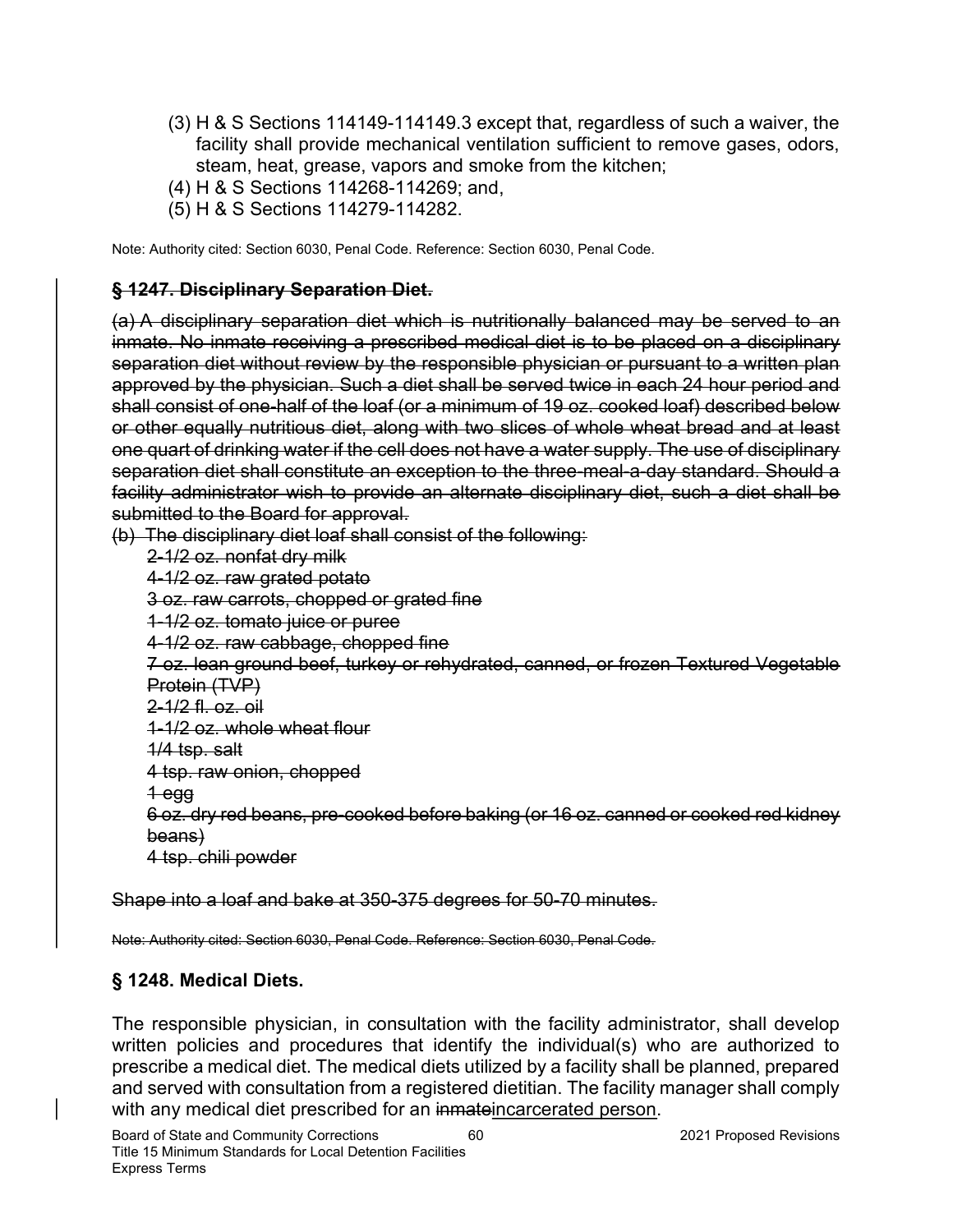The facility manager and responsible physician shall ensure that the medical diet manual, which includes sample menus of medical diets, shall be available in both the medical unit and the food service office for reference and information. A registered dietitian shall review, and the responsible physician shall approve, the diet manual on an annual basis.

Pregnant and lactating womenpeople shall be provided a balanced, nutritious diet approved by a doctor.

Note: Authority cited: Section 6030, Penal Code. Reference: Section 6030, Penal Code.

## Article 13. Inmate Clothing and Personal Hygiene

## § 1260. Standard Institutional Clothing.

The standard issue of climatically suitable clothing to inmates incarcerated people held after arraignment in all but Court Holding, Temporary Holding and Type IV facilities shall include, but not be limited to:

- (a) clean socks and footwear;
- (b) clean outergarments; and,
- (c) clean undergarments;
	- (1) for males shorts and undershirt, and
	- (2) for females bra and two pairs of panties.

The inmates' person's personal undergarments and footwear may be substituted for the institutional undergarments and footwear specified in this regulation. This option notwithstanding, the facility has the primary responsibility to provide the personal undergarments and footwear.

All issued and exchanged Cclothing shall be clean and free of holes or tears, reasonably fitted, durable, easily laundered and repaired. Undergarments shall be clean, free of holes or tears, and substantially free of stains. Individuals shall be able to select the garment type more compatible with their gender identity and gender expression.

Note: Authority cited: Section 6030, Penal Code. Reference: Section 6030, Penal Code.

## § 1261. Special Clothing.

Provision shall be made to issue suitable additional clothing, essential for inmates incarcerated people to perform such special work assignments as food service, medical, farm, sanitation, mechanical, and other specified work.

#### All issued clothing must be clean, free of holes and tears.

Note: Authority cited: Section 6030, Penal Code. Reference: Section 6030, Penal Code.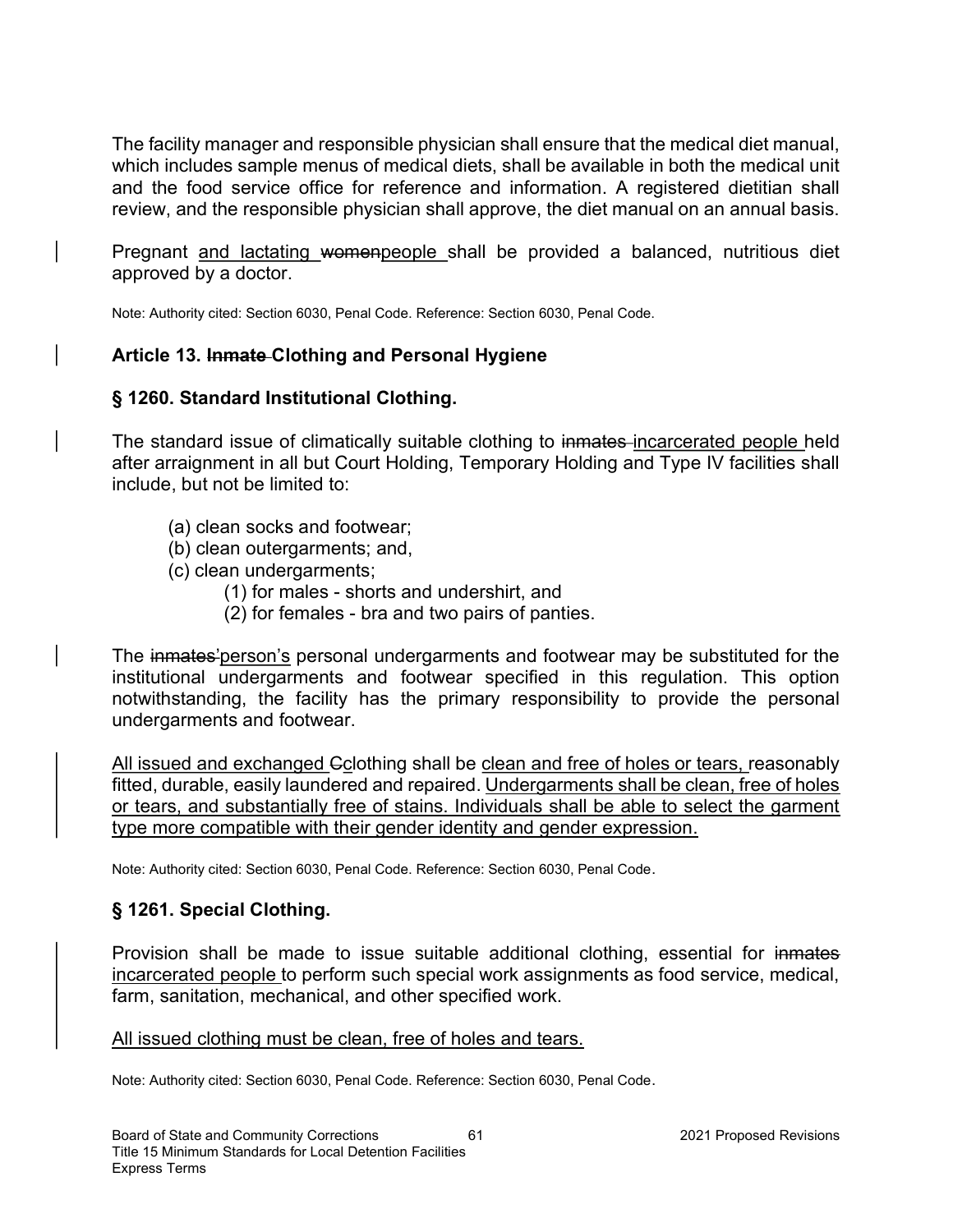## § 1263. Clothing Supply.

There shall be a quantity of clean clothing, bedding, and linen available for actual and replacement needs of the inmate population.

Written policy and procedures shall specify handling of laundry that is known or suspected to be contaminated with infectious material.

Note: Authority cited: Section 6030, Penal Code. Reference: Section 6030, Penal Code.

#### § 1264. Control of Vermin in Inmates' Personal Clothing.

There shall be written policies and procedures developed by the facility administrator to control the contamination and/or spread of vermin in all inmates'incarcerated people's personal clothing. Infested clothing shall be cleaned, disinfected, or stored in a closed container so as to eradicate or stop the spread of the vermin.

Note: Authority cited: Section 6030, Penal Code. Reference: Section 6030, Penal Code.

### § 1265. Issue of Personal Care Items.

There shall be written policies and procedures developed by the facility administrator for the issue of personal hygiene items. Each female inmatemenstruating person shall be provided with sanitary napkins, panty liners, and tampons as requested with no maximum allowance. Each inmate person to be held over 24 hours who is unable to supply himself/herselfthemself with the following personal care items, because of either indigency or the absence of an inmate canteen, shall be issued:

- (a) toothbrush,
- (b) dentifrice,
- (c) soap,
- (d) comb, and
- (e) shaving implements.

Personal care items shall be issued within the first 12 hours of housing assignment. Inmates–Incarcerated persons shall not be required to share any personal care items listed in items "a" through "d."

Inmates–Incarcerated people will not share disposable razors. Double edged safety razors, electric razors, and other shaving instruments capable of breaking the skin, when shared among inmatesincarcerated people, must be disinfected between individual uses by the method prescribed by the State Board of Barbering and Cosmetology in Sections 979 and 980, Division 9, Title 16, California Code of Regulations.

Note: Authority cited: Section 6030, Penal Code. Reference: Section 6030, Penal Code.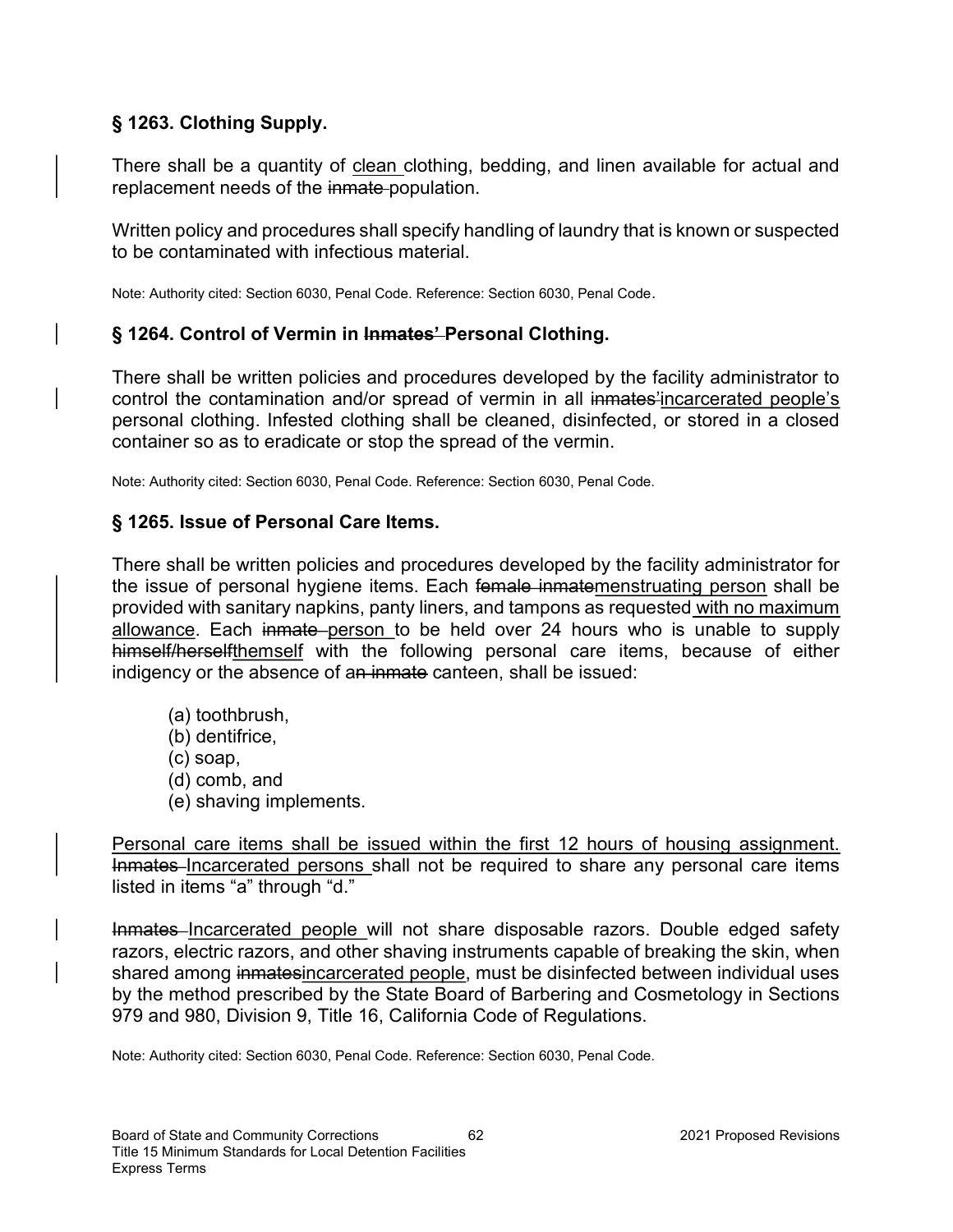## § 1266. Showering.

There shall be written policies and procedures developed by the facility administrator for inmate showering/bathing. InmatesIncarcerated persons shall be permitted to shower/bathe upon assignment to a housing unit and at least every other day or more often if possible.

Absent exigent circumstances, no person shall be prohibited from showering at least every other day following assignment to a housing unit. If showering is prohibited, it must be approved by the facility manager or designee, and the reason(s) for prohibition shall be documented.

Note: Authority cited: Section 6030, Penal Code. Reference: Section 6030, Penal Code.

## § 1267. Hair Care Services.

(a) Hair care services shall be available.

 $(b)$  Inmates, e Except those who may not shave for reasons of identification in court, incarcerated people shall be allowed to shave daily and receive hair care services at least once a month. The facility administrator may suspend this requirement in relation to inmates people who are considered to be a danger to themselves or others.

(c) Equipment shall be disinfected, after each use, by a method approved by the State Board of Barbering and Cosmetology to meet the requirements of Title 16, Division 9, Sections 979 and 980, California Code of Regulations.

Note: Authority cited: Section 6030, Penal Code. Reference: Section 6030, Penal Code.

## Article 14. Bedding and Linen

## § 1270. Standard Bedding and Linen Issue.

The standard issue of clean suitable bedding and linens, for each inmate incarcerated person entering a living area who is expected to remain overnight, shall include, but not be limited to:

- (a) one serviceable mattress which meets the requirements of Section 1272 of these regulations;
- (b) one mattress cover or one sheet;
- (c) one towel; and,
- (d) one blanket or more depending upon climatic conditions.

Policy and procedure shall require that items (a), (b), and (d) above be provided prior to the first night in the facility.

Two blankets or sleep bag may be issued in place of one mattress cover or one sheet at the request of the incarcerated person.